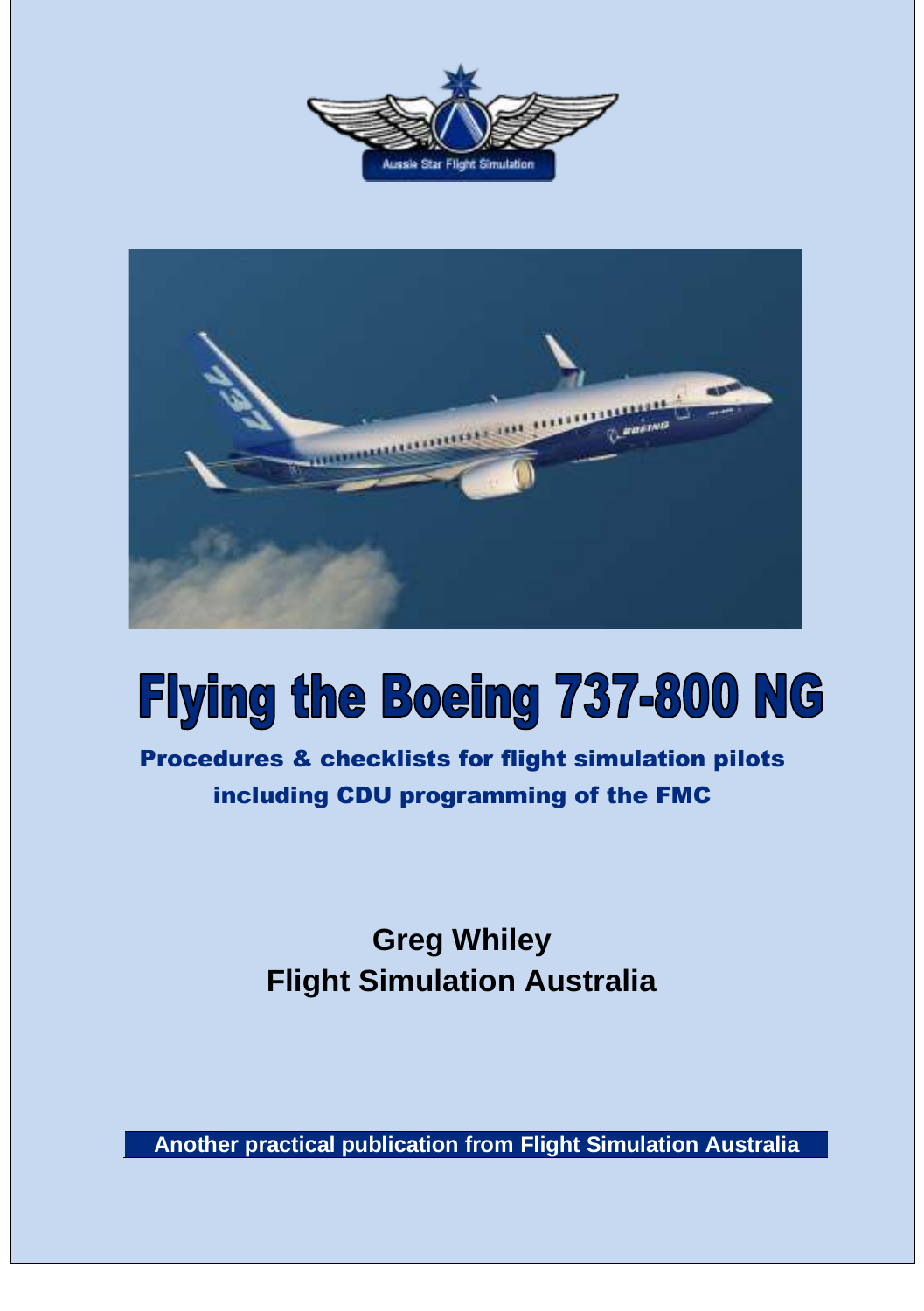## INTENTIONALLY LEFT BLANK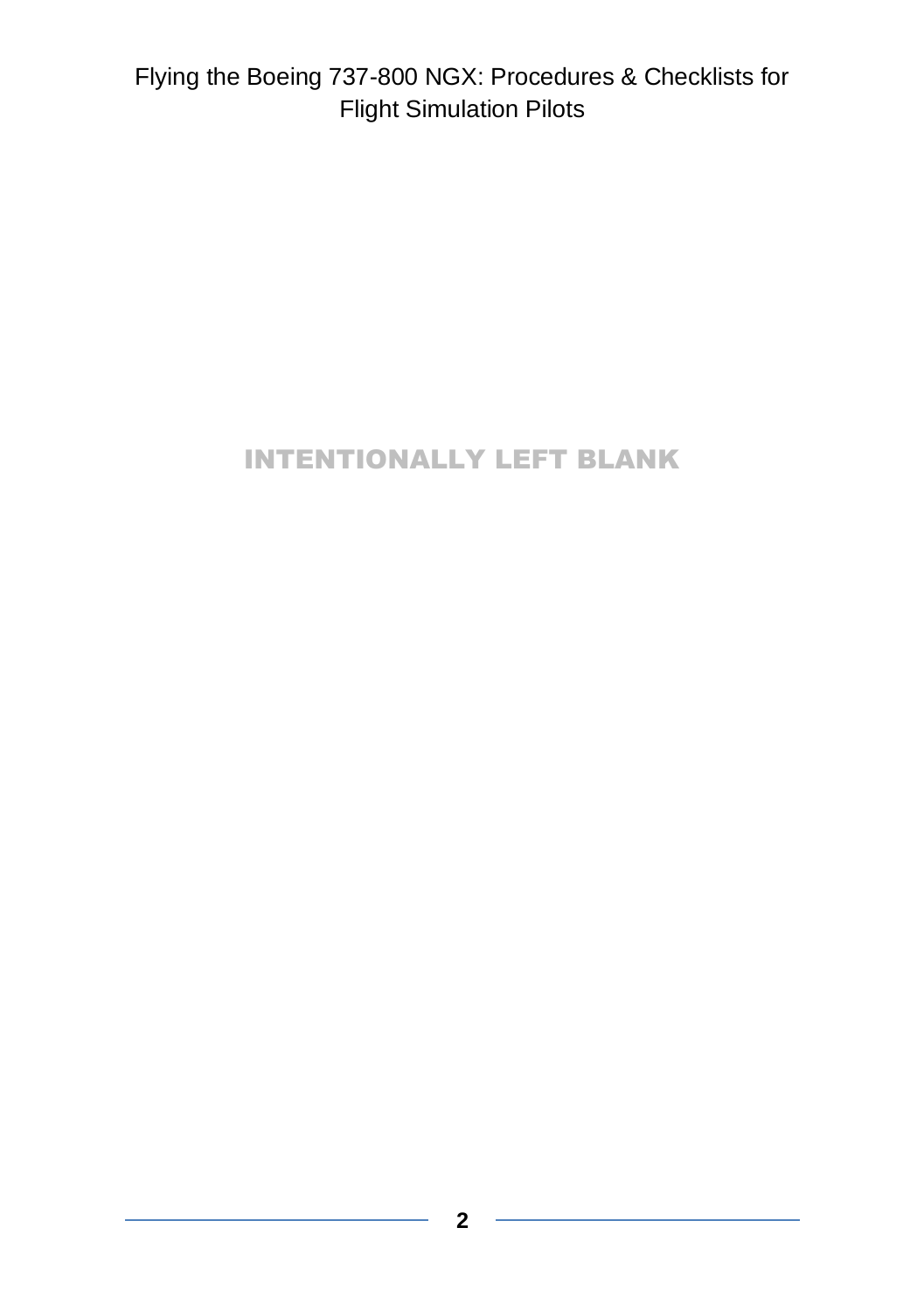

## *Flying the Boeing 737-800 NG*

## *Procedures & Checklists for Flight Simulation Pilots including CDU programming for the FMC*

**Version 2.1, October 2016**

## **Greg Whiley**

Aussie Star Flight Simulation publications are products of Flight Simulation Australia [www.flightsimaus.com.au](http://www.flightsimaus.com.au/) [fs.au@optusnet.com.au](mailto:fs.au@optusnet.com.au)



**FOR FLIGHT SIMULATION USE ONLY DO NOT USE FOR REAL WORLD FLYING**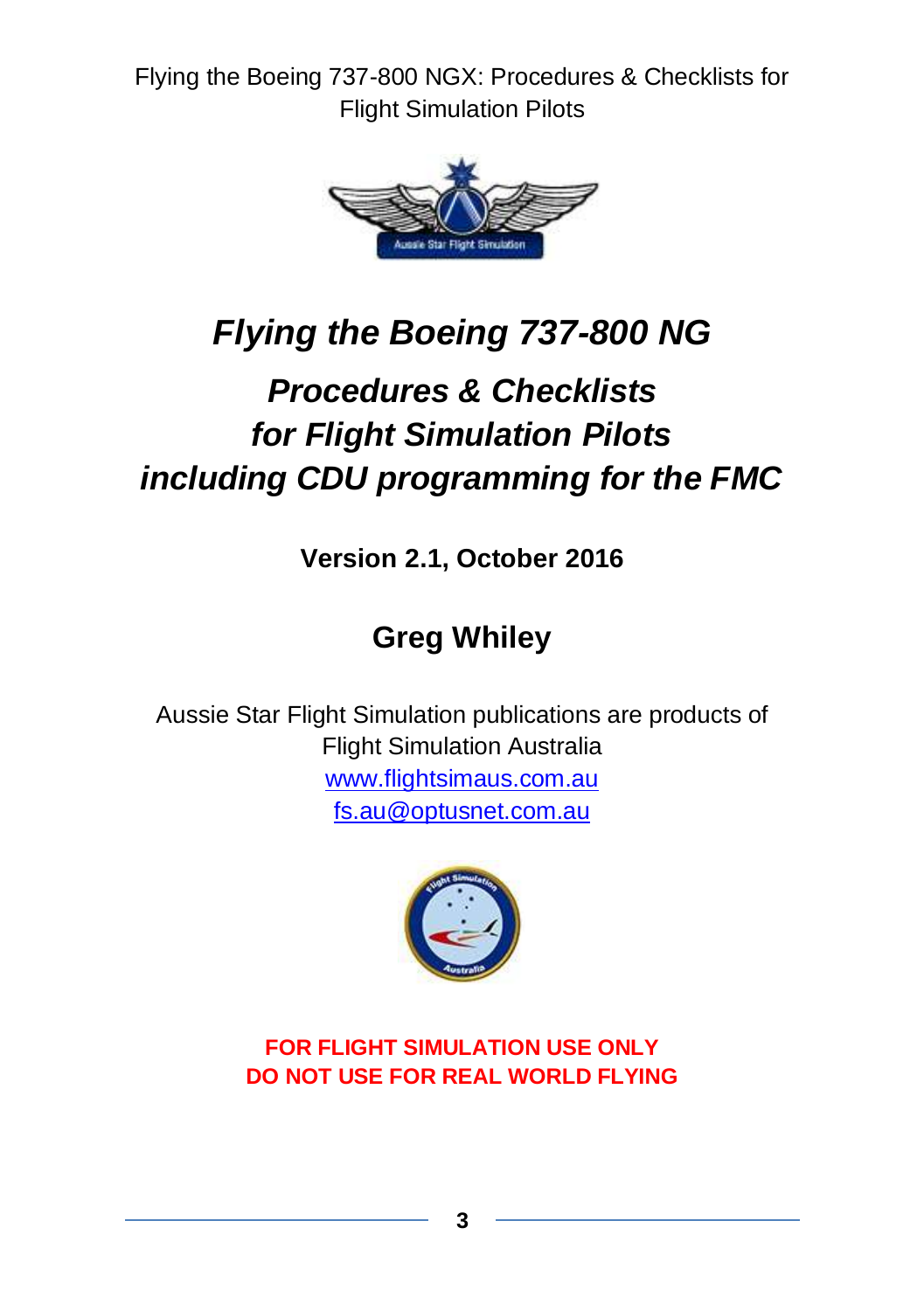## **About this manual**

This manual is a revision of the previous popular publication *Flying the NGX* (2013). Procedures and checklists in this manual are based primarily on a Boeing flight crew operations manual (FCOM) and other resources to meet flight simulation needs. Amendments have been made in consideration of the IOS functionality of the PMDG 737-800 NGX, ProSim737, iFly and X-Plane. CDU programming has been added to this iteration.

No two checklists are the same. Yet, for pilots they all contain the essential procedures required to be acted upon in identifiable flows of action, to efficiently and safely operate an aircraft. In this publication, color-coded procedure checklists enable the learning of the functionality of the overhead panel (OHP). Normal checklists are also provided for use once you have mastered switch locations and uses.

#### **Statement of copyright**

Copyright © 2016, Greg Whiley, Flight Simulation Australia. ALL RIGHTS RESERVED.

This publication is released under the terms of the Creative Commons licence accessed through the following link: [http://creativecommons.org.au/learn/licences/.](http://creativecommons.org.au/learn/licences/) In short this allows you to use the publication without payment but for non-commercial purposes only and no adaptation or use in other works is permitted. Please read the Creative Commons Licence in full before downloading or otherwise making use of the publication. When using this publication, you must attribute *Aussie Star Flight Simulation* and any identified author in accordance with the terms of the Creative Commons Licence.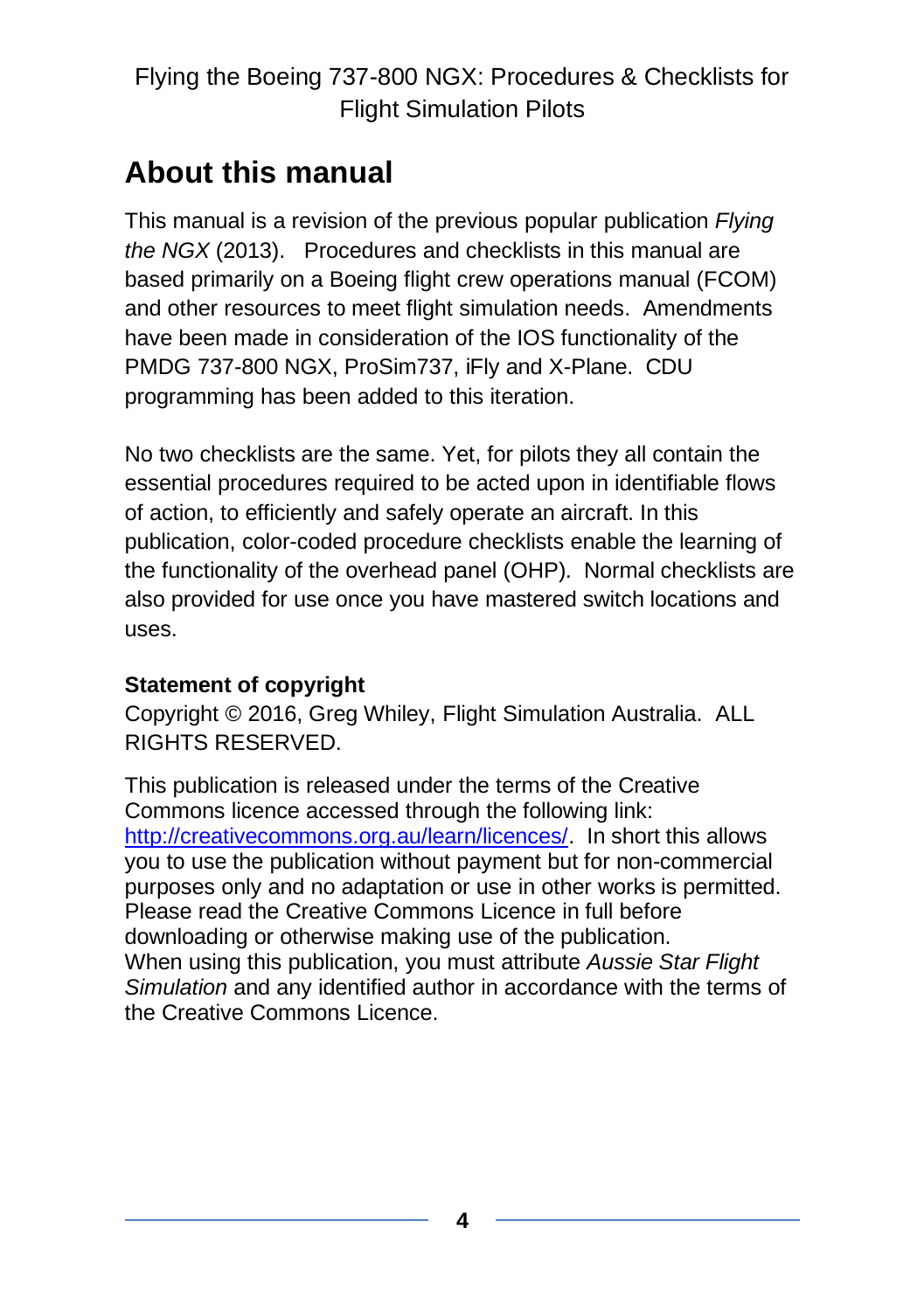## **CONTENTS**

|                                                   | 6  |
|---------------------------------------------------|----|
|                                                   | 7  |
|                                                   | 8  |
| Electrical Power Up annotated overhead panel      | 9  |
| Electrical Power Up Procedure                     | 10 |
| Preliminary Preflight annotated overhead panel    | 12 |
| Preliminary Preflight (Captain or FO) Procedure   | 13 |
| Preflight Procedure (FO) annotated overhead panel | 14 |
| Preflight Procedure (First Officer)               | 15 |
| Preflight Procedure (Captain)                     | 22 |
| Engine Start annotated overhead panel             | 25 |
|                                                   | 26 |
|                                                   | 27 |
|                                                   | 27 |
| Takeoff, Climb & Cruise annotated overhead panel  | 29 |
|                                                   | 30 |
|                                                   | 30 |
|                                                   | 31 |
|                                                   | 32 |
| Descent, Approach & Landing overhead panel        | 33 |
|                                                   | 34 |
|                                                   | 34 |
|                                                   | 35 |
|                                                   | 36 |
|                                                   | 36 |
|                                                   | 37 |
|                                                   | 37 |
|                                                   | 38 |
|                                                   | 55 |
|                                                   | 70 |
|                                                   | 74 |
|                                                   | 75 |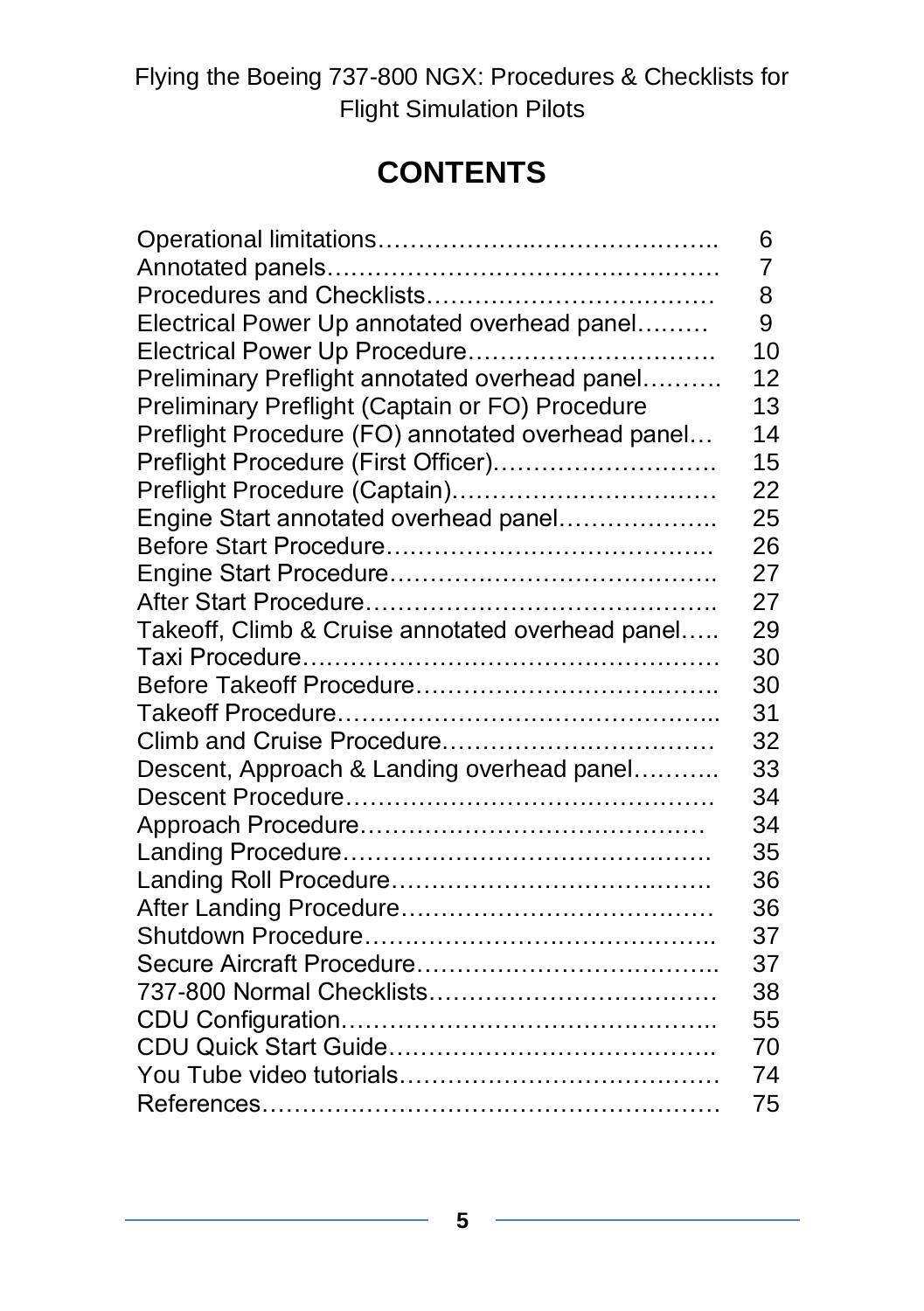## **OPERATIONAL LIMITATIONS**

Limitations**,** Normal Procedures and Supplementary Procedures in this manual are based on a Boeing FCOM.

#### **Operational Limitations**

| Maximum Takeoff and land tailwind     | 15 knots               |
|---------------------------------------|------------------------|
| component                             |                        |
| Maximum takeoff and landing crosswind | 33 knots (winglets)    |
| component                             | 36 knots (no winglets) |
| Maximum Operating Altitude            | 41,000 feet            |
| Maximum takeoff and landing altitude  | 8,400 feet             |

#### **Weight Limitations**

| Maximum Taxi Weight (MTW)      | 133,500 pounds |
|--------------------------------|----------------|
| Maximum Takeoff Weight (MTOW)  | 133,000 pounds |
| Maximum Landing Weight (MLW)   | 128,000 pounds |
| Maximum Zero Fuel Weight (ZFW) | 120,500 pounds |

#### **Autopilot/Flight Director System**

Do not engage the autopilot below 400 feet.

The autopilot will disengage below 50 feet AGL

The maximum wind speeds for landing with autopilot are:

- o Headwind**,** 25 knots
- o Crosswind, 20 knots
- o Tailwind 10 knots

#### **Engines and APU**

Maximum and minimum limits are shown in red in the displays. Engine Ignition must be used for takeoff, landing, operating in heavy rain and anti-ice operation. Maximum altitude for using APU is 10,000 feet.

## **ANNOTATED PANELS**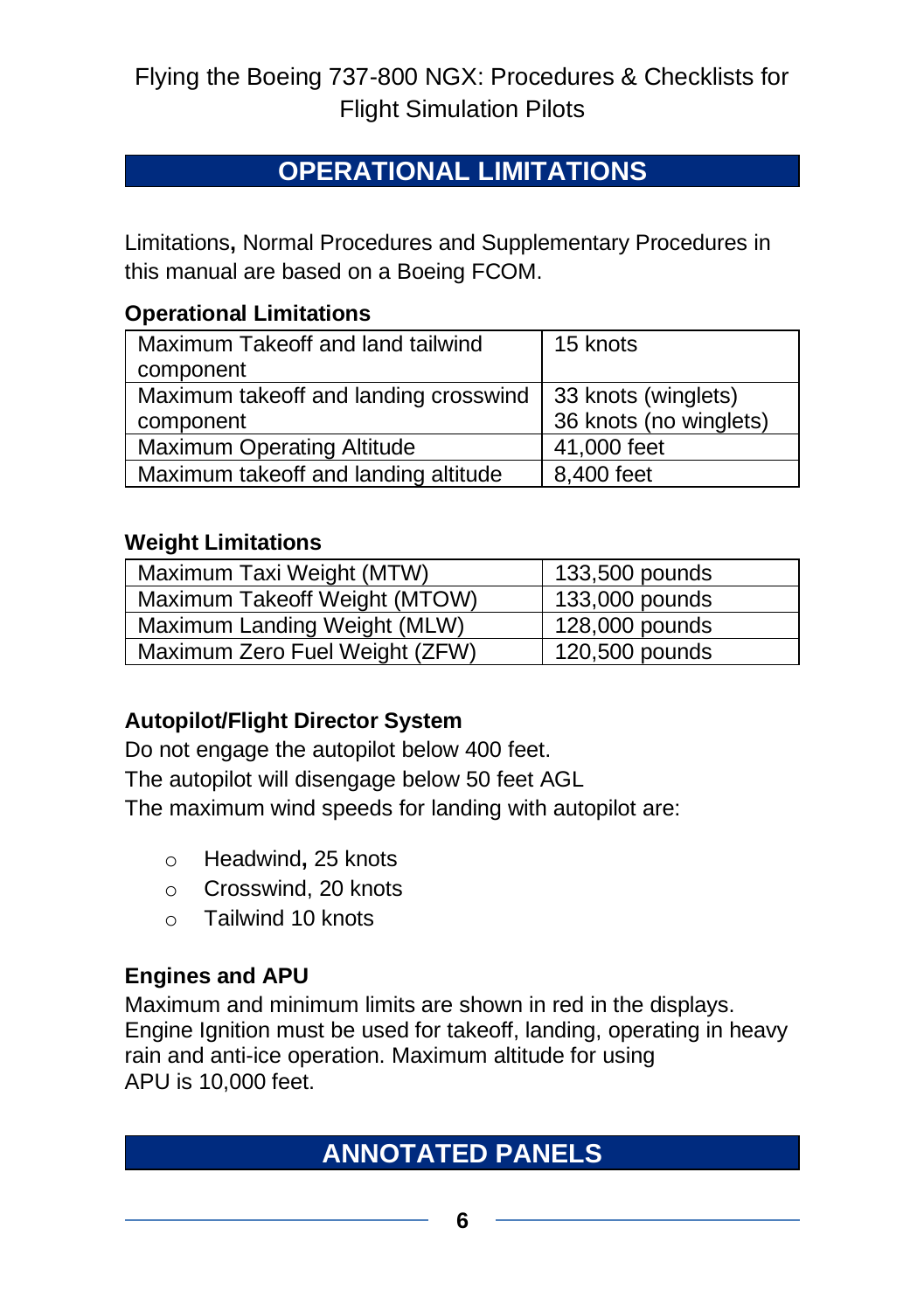For many, the operation of the overhead panel (OHP) with its array of switches, lights and dials is a challenge to be mastered. A series of colour-coded overhead panels are provided in this manual to assist with learning. The colours correspond to the fourty-seven coloured numbers which appear in the seventeen separate and related checklists which follow. These are provided to enable flight sim pilots to become familiar with the location and function of switches on the OHP and learn the flow of actions to operate the Boeing 737, from cold and dark to secure shut-down.

For those who are familiar with the OHP and flow procedures, nonannotated, normal checklists are also provided.

A complete set of A4-size annotated flash cards, in checklist flow order for the overhead panel can be located in the Tutorials page of the Flight Simulation Australia [website.](http://www.flightsimaus.com.au/) 



## **PROCEDURES AND CHECKLISTS**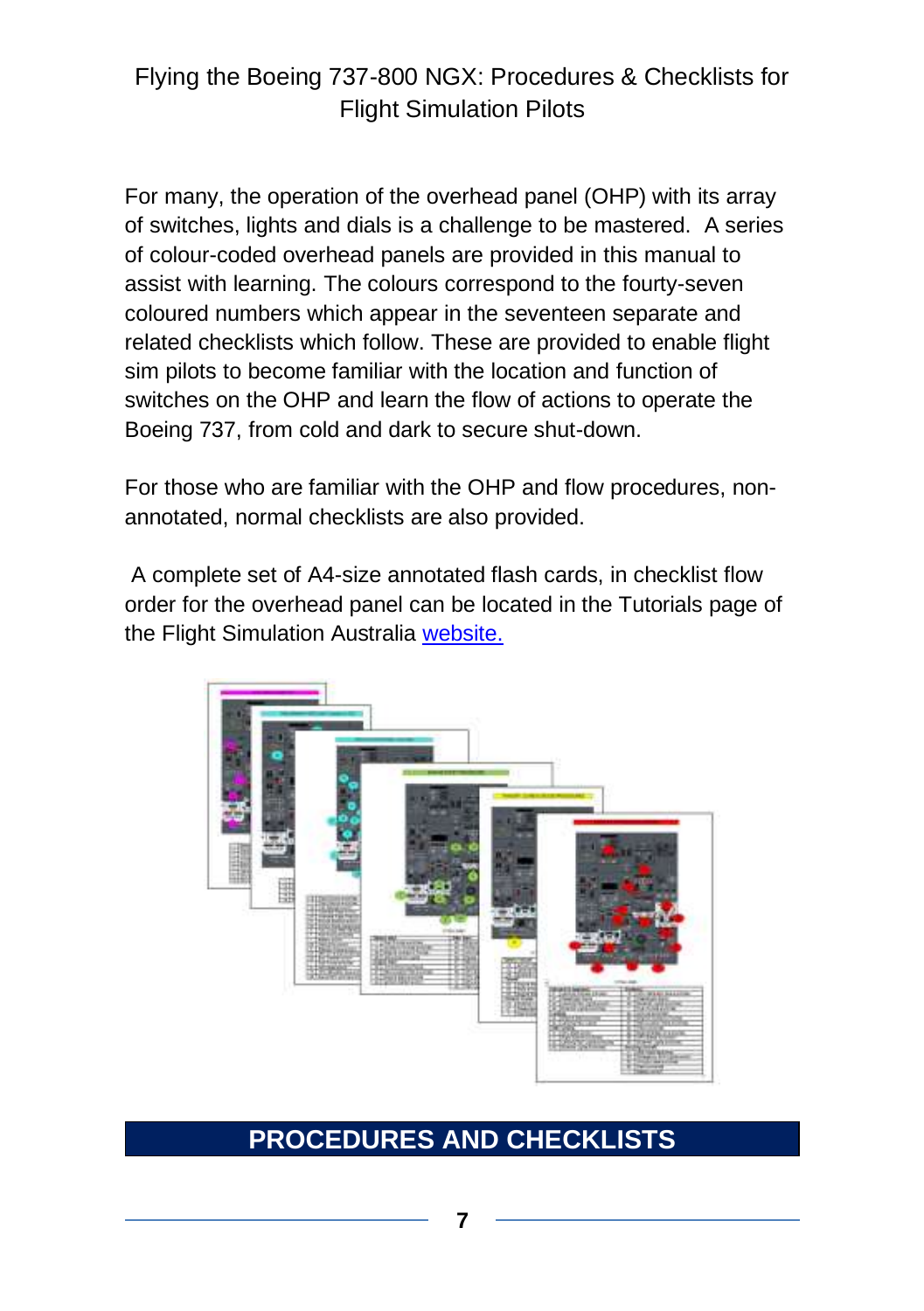The diagram below illustrates the flow of preflight and post flight checklist procedures performed by the Captain and First Officer. In the flight simulation context when you are the only pilot flying, both Captain and First Officer actions are required. The workload then increases, adding intensity and complexity to the individual. A working knowledge of the OHP is therefore desirable for realistic simulation.



#### **ELECTRICAL POWER UP**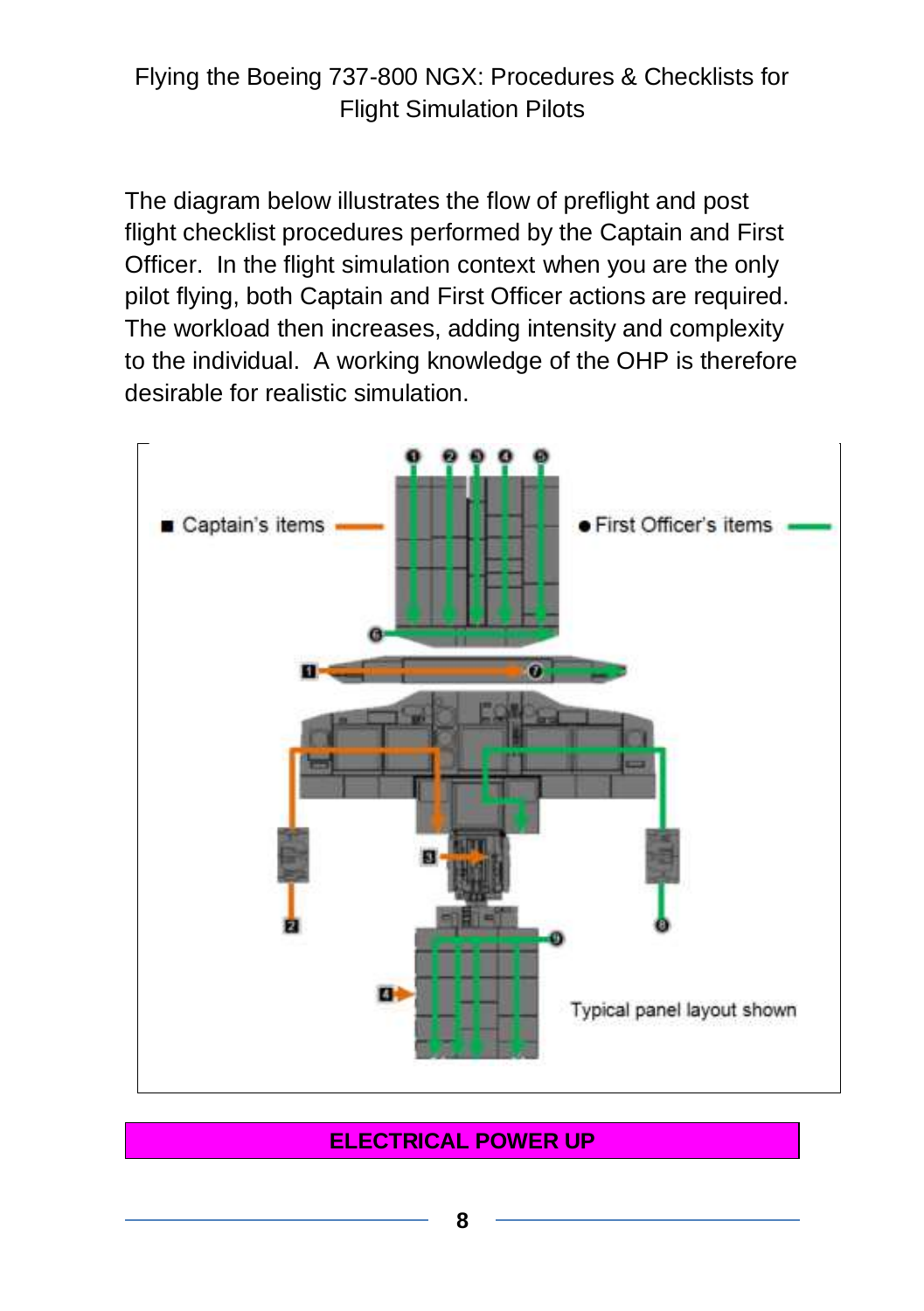

## **ELECTRICAL POWERUP**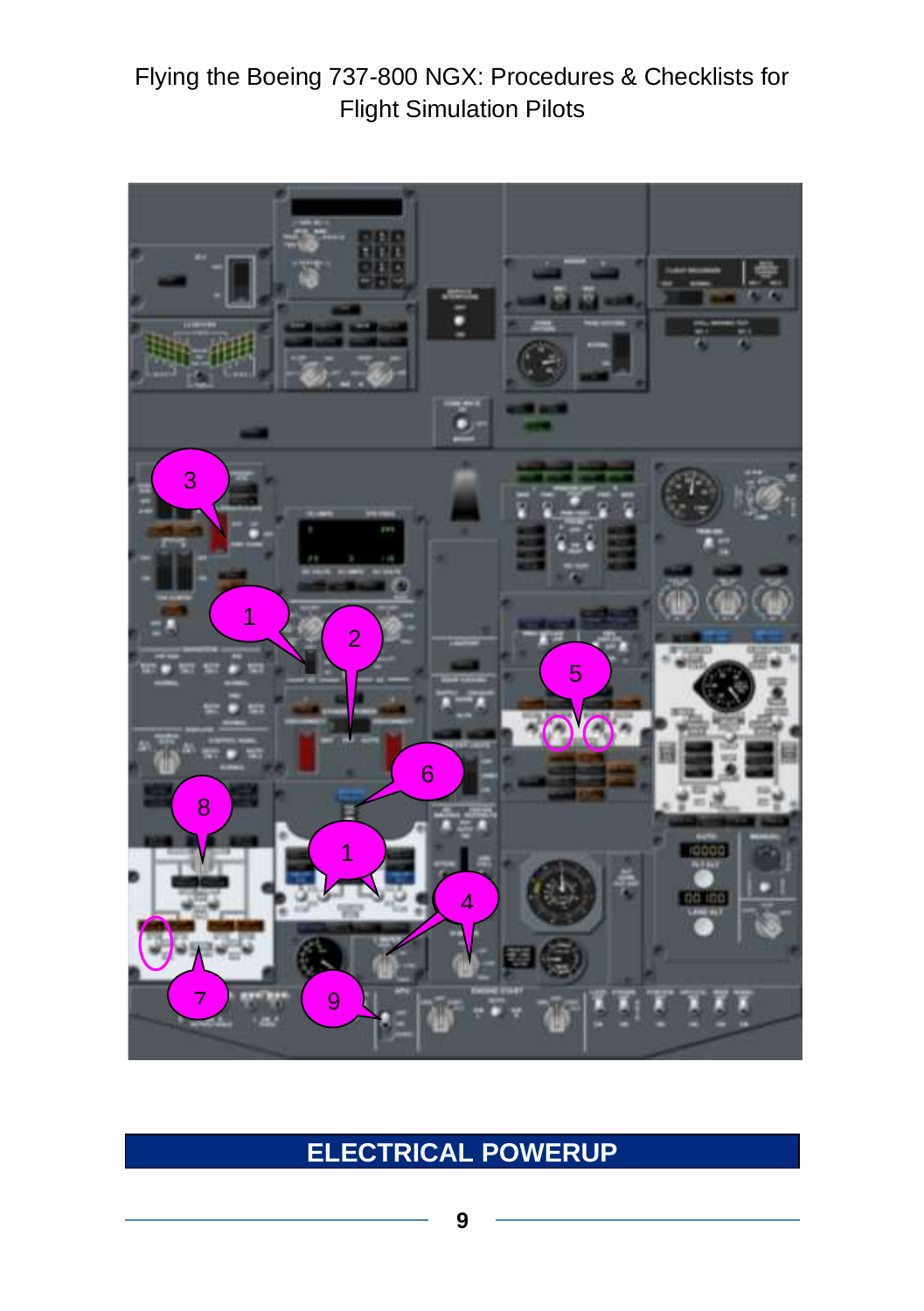| <b>BATTERY SWITCH</b><br>$\mathsf{H}$                                                                                                                                     | ON / GUARD CLOSED     |  |
|---------------------------------------------------------------------------------------------------------------------------------------------------------------------------|-----------------------|--|
| <b>STANDBY POWER</b><br>$\overline{2}$                                                                                                                                    | <b>GUARD CLOSED</b>   |  |
| $\overline{131}$<br><b>ALTERNATE FLAPS</b>                                                                                                                                | <b>GUARD CLOSED</b>   |  |
| <b>WIPER SELECTORS</b><br>$\overline{[4]}$                                                                                                                                | <b>PARK</b>           |  |
| $\overline{5}$<br><b>ELEC HYD PUMPS</b>                                                                                                                                   | <b>OFF</b>            |  |
| <b>LANDING GEAR LEVER</b>                                                                                                                                                 | <b>DOWN</b>           |  |
| If External Power is needed, verify GRD Power Available<br>Light is illuminated                                                                                           |                       |  |
| $\overline{161}$<br><b>GND PWR SWITCH</b>                                                                                                                                 | ON                    |  |
| If <b>APU Power</b> is needed:                                                                                                                                            |                       |  |
| <b>LEFT AFT FUEL PUMP</b>                                                                                                                                                 | $\overline{[7]}$ ON   |  |
| <b>APU</b><br>[9                                                                                                                                                          | <b>START</b>          |  |
| <b>APU GEN BUS SWITCHES [10]</b>                                                                                                                                          | <b>ON</b>             |  |
| <b>ENGINE/APU FIRE SYSTEM &amp;</b><br><b>EXTINGUISHERS</b>                                                                                                               | <b>TEST</b>           |  |
| <b>OVERHEAT DETECTOR</b><br><b>SWITCHES</b>                                                                                                                               | <b>NORMAL</b>         |  |
| <b>TEST SWITCH</b>                                                                                                                                                        |                       |  |
| Hold to FAULT/INOP                                                                                                                                                        |                       |  |
| Verify MASTER CAUTION LIGHT illuminated<br>$\circ$<br>Verify OVHT/DET light illuminated<br>$\circ$<br>Verify FAULT & APU DET INOP lights illuminated<br>$\circ$           |                       |  |
| <b>TEST SWITCH</b>                                                                                                                                                        |                       |  |
| Hold to OVHT/FIRE                                                                                                                                                         |                       |  |
| Verify fire bell<br>$\circ$<br>Verify left & right red FIRE WARN lights illuminated<br>$\circ$<br>Verify left & right yellow MASTER CAUTION lights illuminated<br>$\circ$ |                       |  |
| Master FIRE WARN Light &<br><b>Bell</b>                                                                                                                                   | <b>PUSH TO CANCEL</b> |  |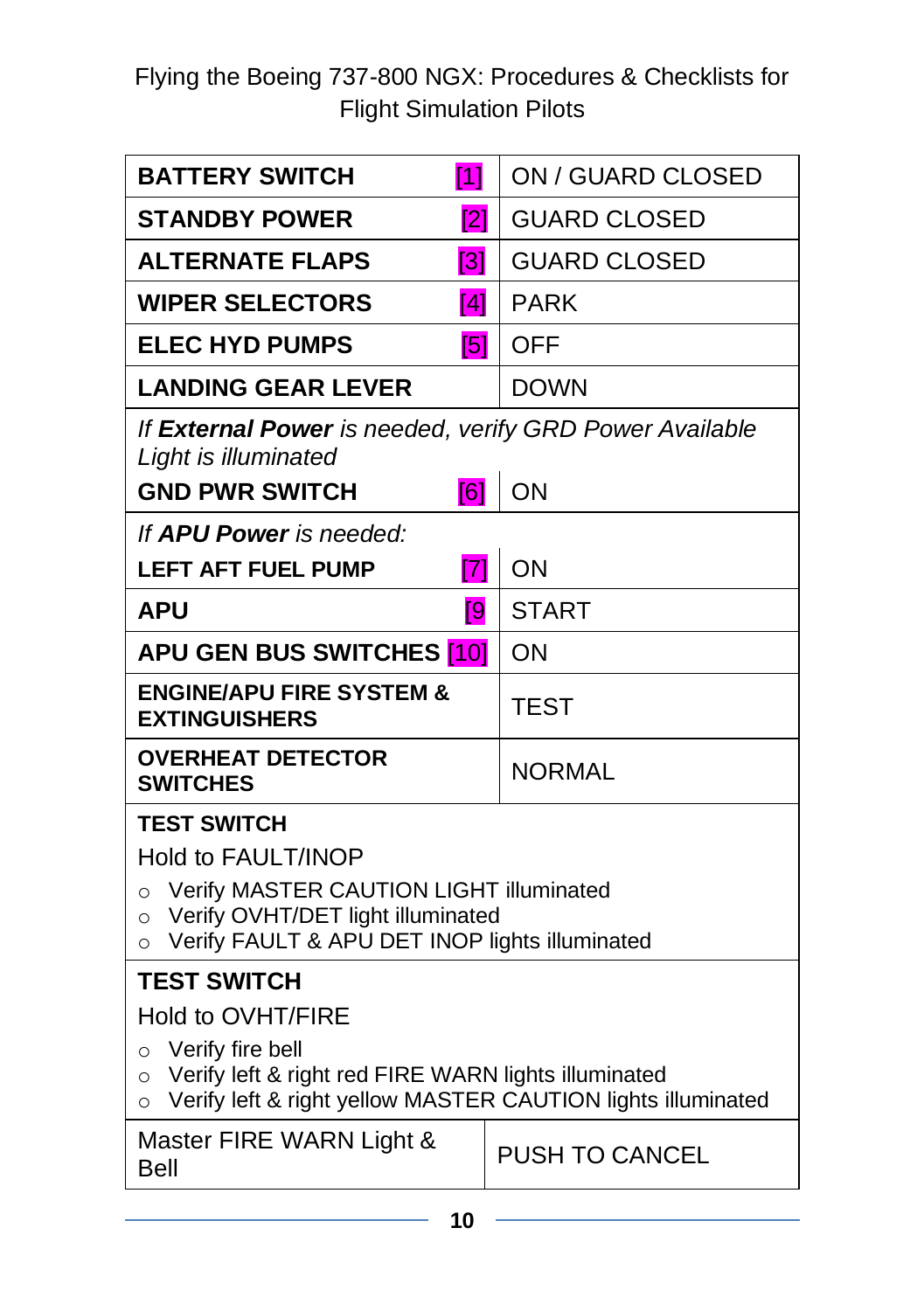- o Verify both FIRE WARN lights are extinguished
- o Verify fire warning bell cancels
- o Verify Engine 1, APU, Engine 2 fire switches remain illuminated
- o Verify ENG 1 OVERHEAT and ENG 2 OVERHEAT lights are illuminated.
- o Verify WHEEL WELL lights stay illuminated

| <b>TEST SWITCH (cancel)</b>               | <b>CENTRE</b>                                                      |
|-------------------------------------------|--------------------------------------------------------------------|
| <b>EXTINGUISHER TEST</b><br><b>SWITCH</b> | POSITION 1 and HOLD<br>Verify test lights are green<br>illuminated |
| <b>EXTINGUISHER TEST</b><br><b>SWITCH</b> | Position 2 and HOLD                                                |

#### **PRELIMINARY PREFLIGHT (Captain or FO)**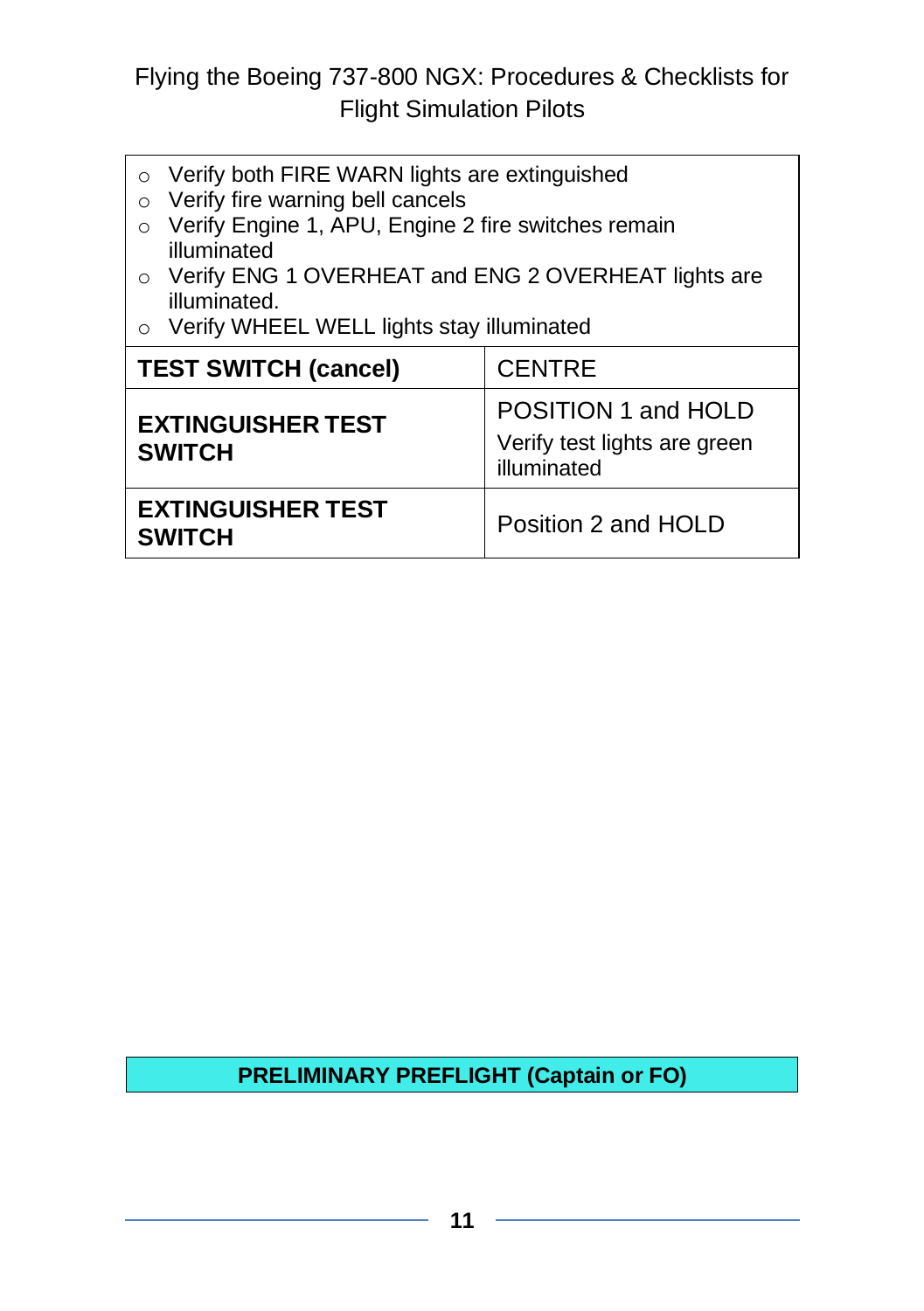

| <b>PRELIMINARY PREFLIGHT (Captain or FO)</b> |  |                            |
|----------------------------------------------|--|----------------------------|
| <b>IRS MODE SELECTORS</b>                    |  | $\boxed{11}$ OFF, then NAV |
| <b>PSEU LIGHT</b>                            |  | [12] Verify EXTINGUISHED   |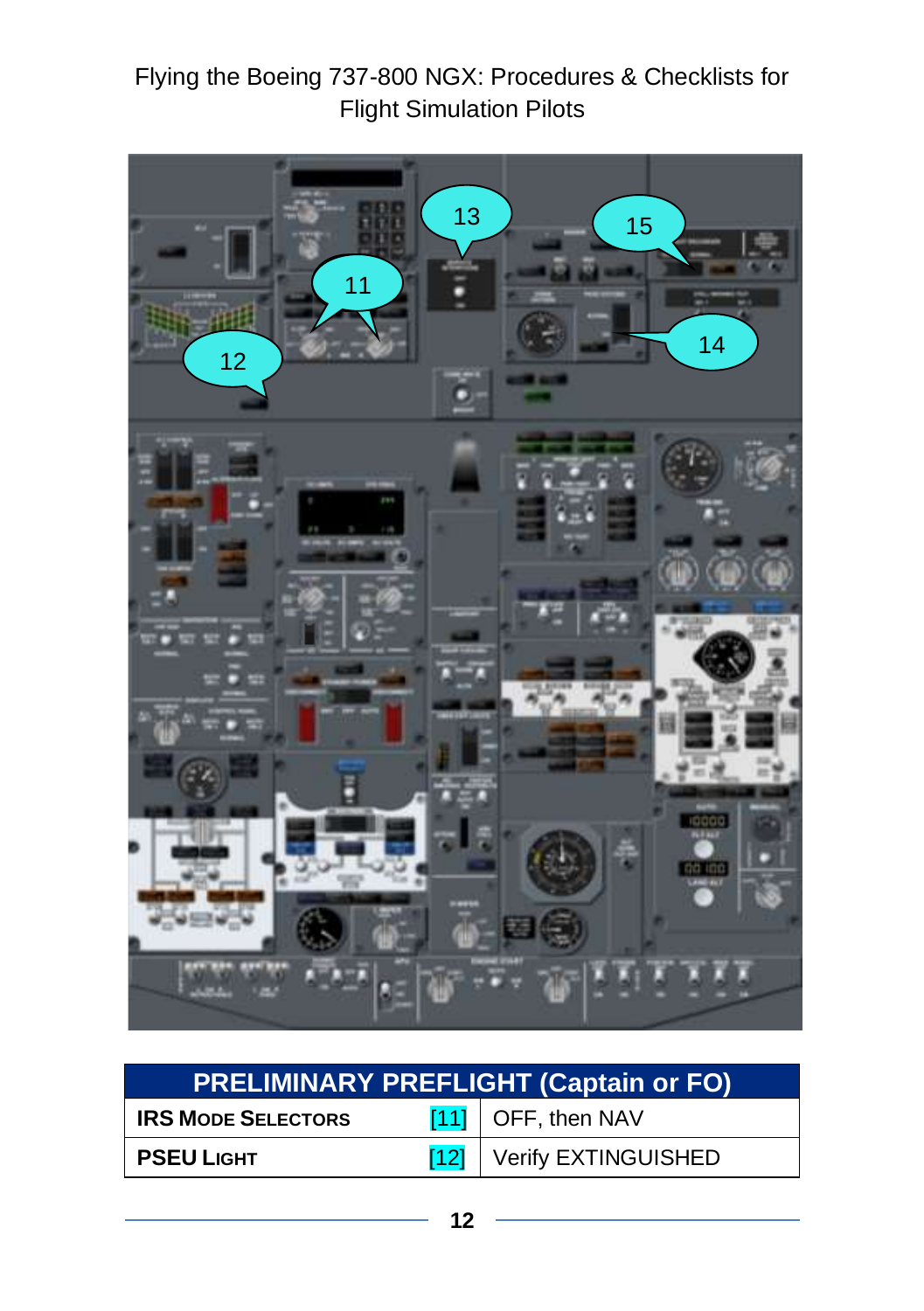| <b>GPWS LIGHT</b>                                                                                                | <b>Verify EXTINGUISHED</b> |  |
|------------------------------------------------------------------------------------------------------------------|----------------------------|--|
| <b>SERVICE INTERPHONE SWITCH [13]</b>                                                                            | OFF                        |  |
| <b>ENGINE PANEL</b>                                                                                              | SET                        |  |
| Verify Reverser Lights are extinguished<br>$\Omega$<br>Verify Engine Control Lights are extinguished<br>$\Omega$ |                            |  |
| $[14]$<br><b>PASSENGER OXYGEN</b>                                                                                | SET:                       |  |
| Verify Passenger Oxygen switch GUARD CLOSED<br>Ω<br>Verify PASS OXY light is extinguished<br>$\Omega$            |                            |  |
| <b>FLIGHT RECORDER SWITCH</b><br>[15]                                                                            | <b>GUARD CLOSED</b>        |  |
| <b>LANDING GEAR LIGHTS</b>                                                                                       | <b>VERIFY ILLUMINATED</b>  |  |
| <b>PARKING BRAKE</b>                                                                                             | ON                         |  |

#### **CDU PREFLIGHT PROCEDURE**

The **Initial Data** and **Nav Data** entries must be completed before the Preflight Procedures.

**CDU PREPARATION ENTER DATA** 

See pages 55 to 73 for CDU entry procedures



Flying with the FMC makes for a more realistic experience

**PREFLIGHT PROCEDURE – First Officer**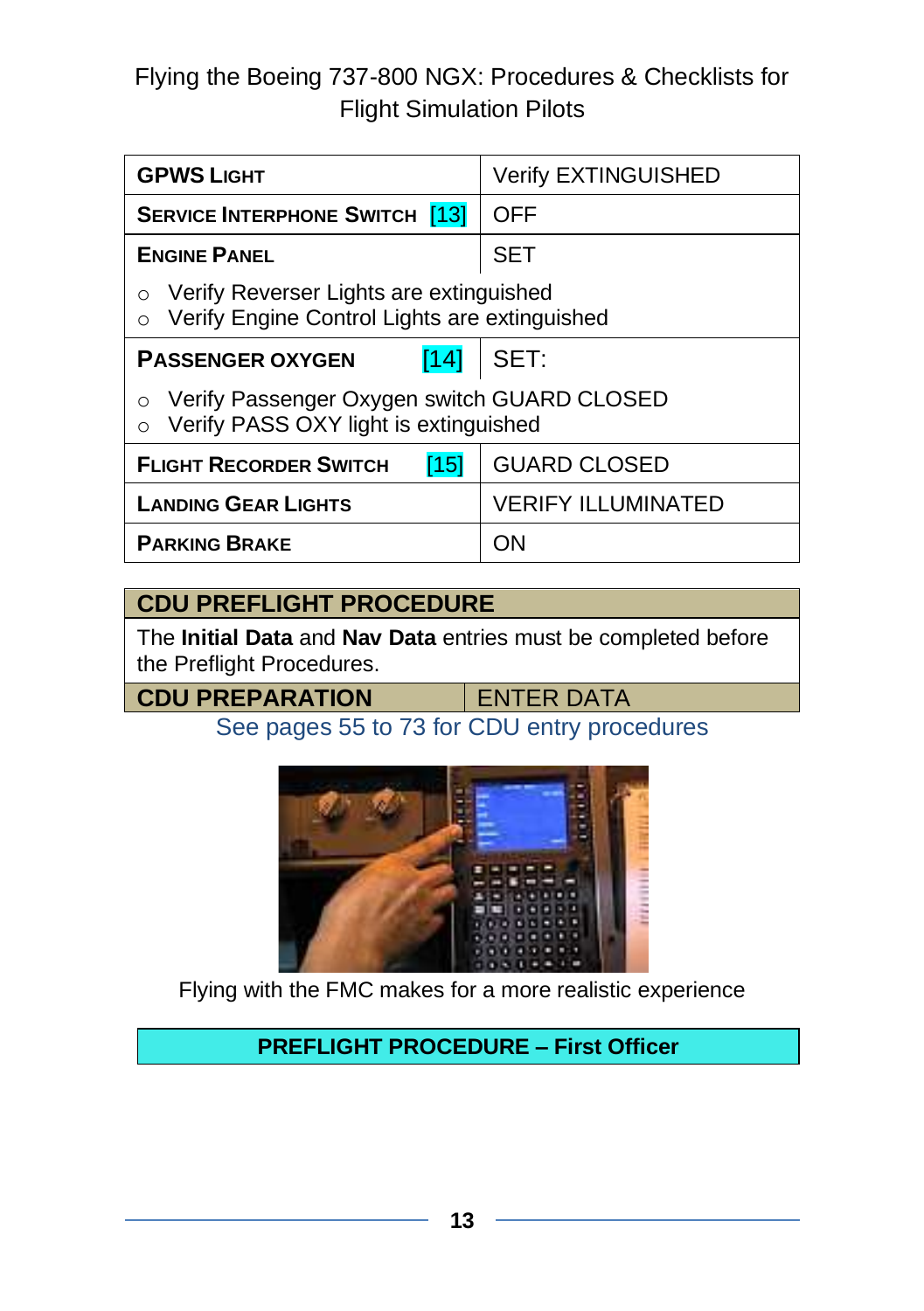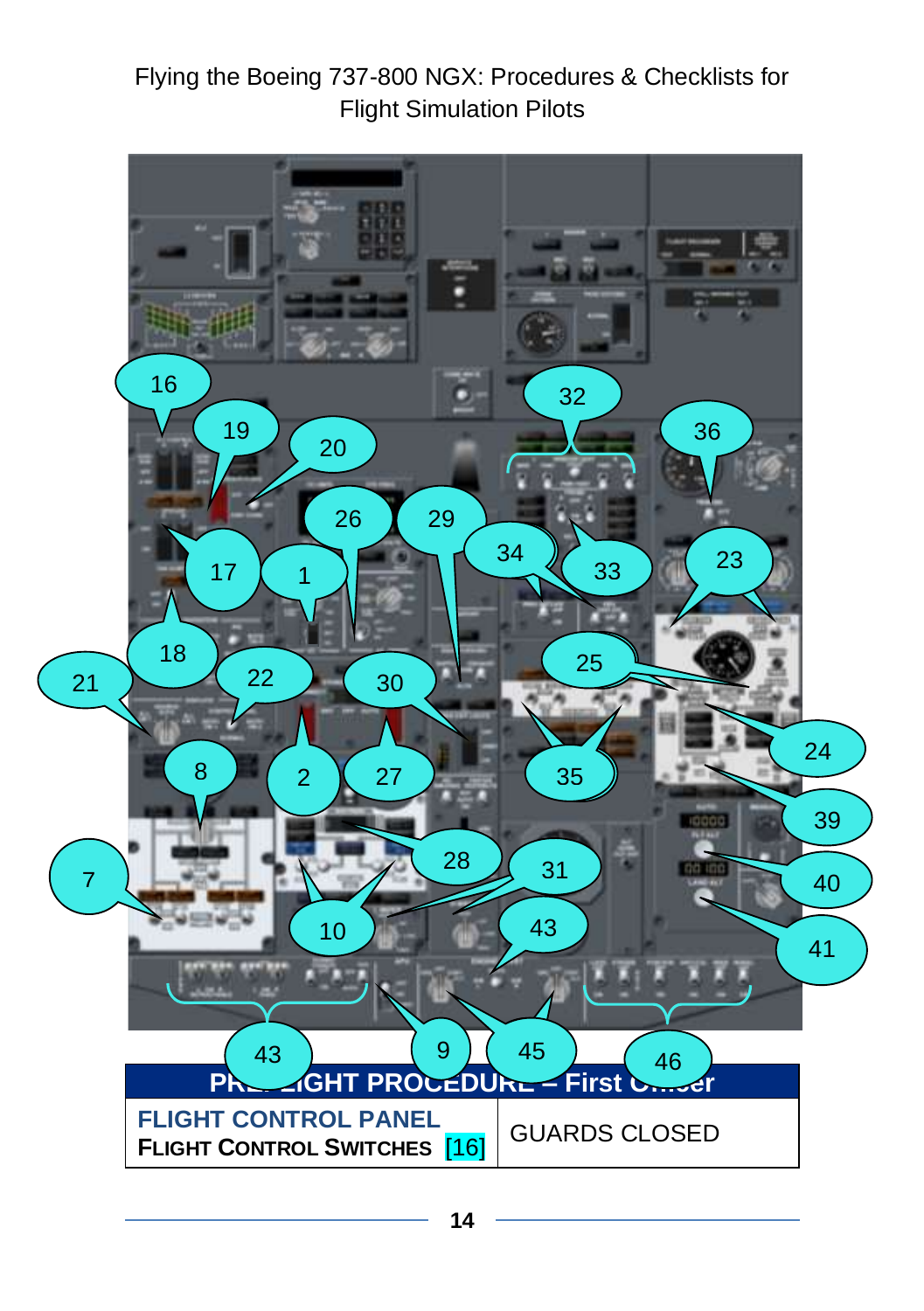| <b>FLIGHT SPOILER SWITCHES</b><br>$[17]$                                                                                                                                    | <b>GUARDS CLOSED</b>                  |  |
|-----------------------------------------------------------------------------------------------------------------------------------------------------------------------------|---------------------------------------|--|
| [18]<br><b>YAW DAMPER SWITCH</b>                                                                                                                                            | ON                                    |  |
| <b>ALTERNATE FLAPS MASTER</b><br>[19]<br><b>SWITCH</b>                                                                                                                      | <b>GUARD CLOSED</b>                   |  |
| <b>ALT FLAPS POSITION SWITCH</b><br>[20]                                                                                                                                    | OFF Verify all lights<br>extinguished |  |
| <b>NAVIGATION PANEL</b>                                                                                                                                                     |                                       |  |
| <b>VHF NAV TRANSFER SWITCH</b>                                                                                                                                              | <b>NORMAL</b>                         |  |
| <b>IRS TRANSFER SWITCH</b>                                                                                                                                                  | <b>NORMAL</b>                         |  |
| <b>DISPLAYS PANEL</b><br>[21]<br><b>SOURCE SELECTOR</b>                                                                                                                     | <b>AUTO</b>                           |  |
| <b>CONTROL PANEL SELECT</b><br>22]<br><b>SWITCH</b>                                                                                                                         | <b>NORMAL</b>                         |  |
| <b>FUEL PANEL</b><br>o Verify ENG VALVE CLOSED lights are illuminated<br>o Verify SPA VALVE CLOSED lights are illuminated<br>o Verify FILTER BYPASS lights are extinguished |                                       |  |
| <b>CROSS FEED SELECTOR</b><br>[8]                                                                                                                                           | CLOSED                                |  |
| o Verify VALVE OPEN light is extinguished                                                                                                                                   |                                       |  |
| <b>FUEL PUMP SWITCHES</b>                                                                                                                                                   | $[7]$ OFF                             |  |
| o Verify centre tank fuel pump LOW PRESSURE lights are<br>extinguished.<br>o Verify main tank fuel pump LOW PRESSURE lights are<br>illuminated.                             |                                       |  |
| <b>ELECTRICAL PANEL</b>                                                                                                                                                     |                                       |  |
| $[1]$<br><b>BATTERY SWITCH</b>                                                                                                                                              | <b>GUARD CLOSED</b>                   |  |
| <b>CAB/UTILITY POWER SWITCH</b><br>[26]                                                                                                                                     | ON                                    |  |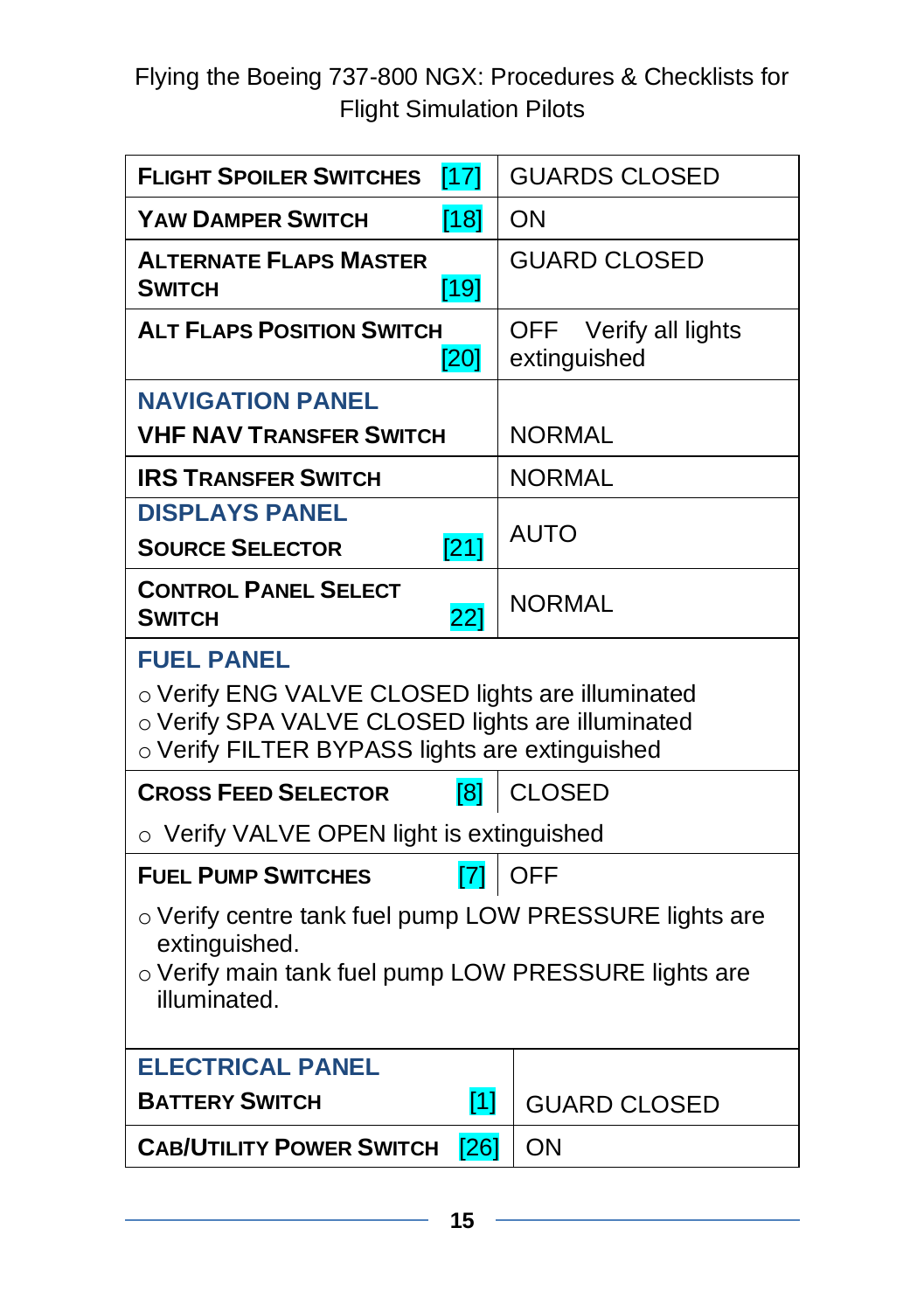| <b>STANDBY POWER SWITCH</b>                                                                                                                                                  | [2] GUARD CLOSED    |  |
|------------------------------------------------------------------------------------------------------------------------------------------------------------------------------|---------------------|--|
| Verify centre tank fuel pump LOW PRESSURE LIGHTS<br>$\circ$<br>are extinguished.<br>Verify main tank fuel pump LOW PRESSURE lights are<br>$\circ$<br>illuminated.            |                     |  |
| [27]<br><b>GEN DRIVE DISCONNECT</b>                                                                                                                                          | <b>GUARD CLOSED</b> |  |
| <b>BUS TRANSFER SWITCH</b><br>[28]                                                                                                                                           | <b>GUARD CLOSED</b> |  |
| <b>OVERHEAT AND FIRE PROTECTION PANEL</b><br>Do this check here only if an ELECTRICAL POWER UP<br>procedure was NOT previously conducted                                     |                     |  |
| <b>APU POWER</b><br>APU power can be established here if required if NOT<br>established in a prior ELECTRICAL POWER UP procedure.                                            |                     |  |
| <b>LEFT CENTRE FUEL TANK</b><br>$\overline{17}$                                                                                                                              | ON                  |  |
|                                                                                                                                                                              |                     |  |
| <b>APU SWITCH</b><br> 9                                                                                                                                                      | <b>START</b>        |  |
| <b>APU GENERATOR BUS SWITCHES</b><br>[10]                                                                                                                                    | ΟN                  |  |
| Verify SOURCE OFF lights are extinguished<br>$\circ$<br>Verify TRANSFER BUS OFF lights are extinguished<br>$\circ$<br>Verify LAVATORY SMOKE light is extinguished<br>$\circ$ |                     |  |
| <b>EQUIPMENT COOLING</b><br>[29]                                                                                                                                             | <b>NORM</b>         |  |
| [30]<br><b>EMERGENCY EXIT LIGHTS</b>                                                                                                                                         | <b>GUARD CLOSED</b> |  |
| <b>WINDSHIELD WIPERS SELECTORS</b><br>[31]                                                                                                                                   | <b>PARK</b>         |  |
| Verify windscreen wipers are stowed<br>$\circ$                                                                                                                               |                     |  |
| <b>WINDOW HEAT SWITCHES</b><br>$\sqrt{32}$                                                                                                                                   | ON                  |  |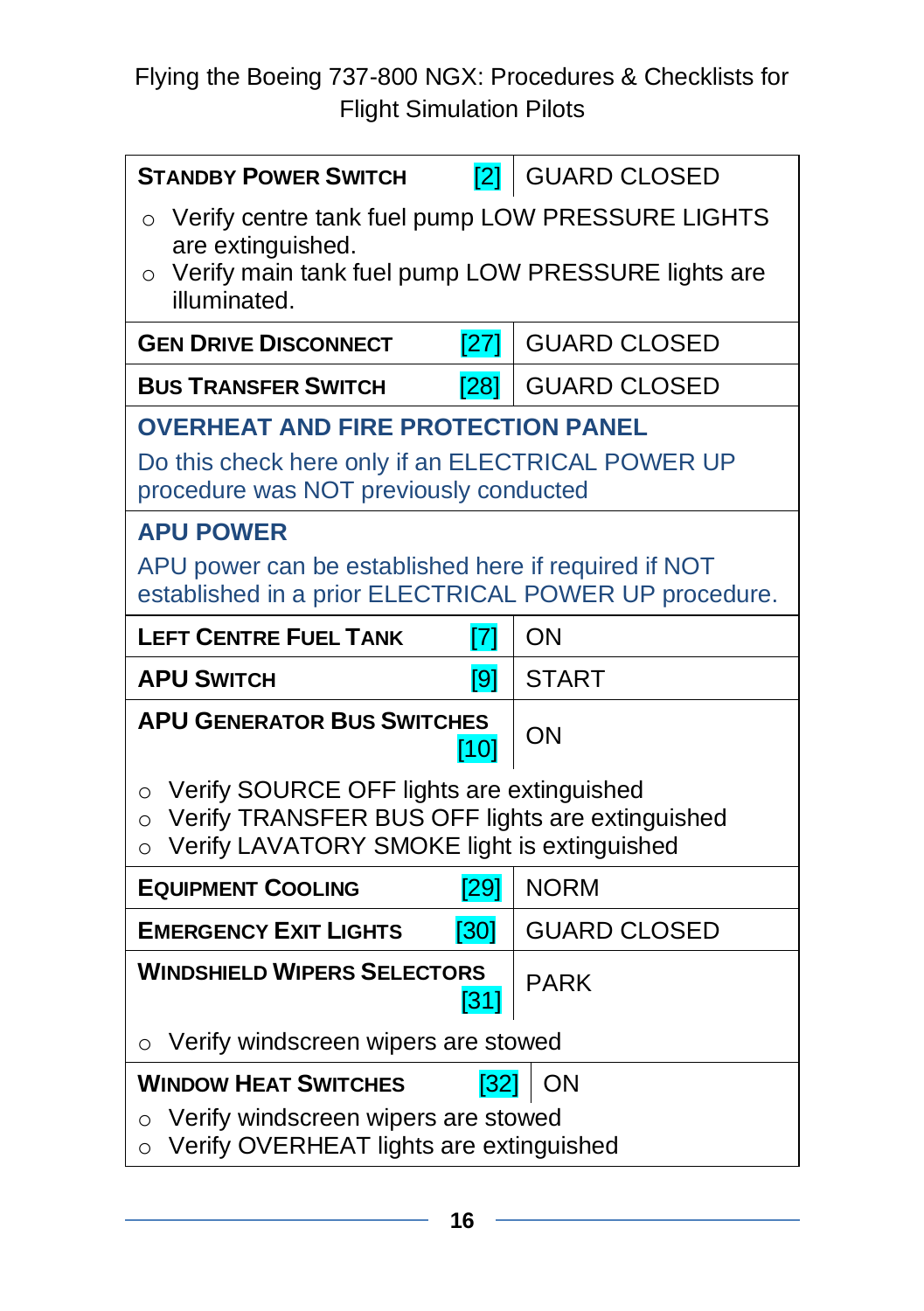| <b>PROBE HEAT SWITCHES</b>                                                                                           | [33] | <b>OFF</b>               |
|----------------------------------------------------------------------------------------------------------------------|------|--------------------------|
| Verify all lights are ILLUMINATED<br>$\circ$                                                                         |      |                          |
| <b>WING ANTI-ICE</b>                                                                                                 | [34] | <b>OFF</b>               |
| <b>ENGINE ANTI-ICE SWITCHES</b>                                                                                      | [34] | <b>OFF</b>               |
| Verify cowl ANTI-ICE lights are extinguished<br>$\circ$<br>Verify cowl VALVE OPEN lights are extinguished<br>$\circ$ |      |                          |
| <b>ENGINE HYDRAULIC PUMPS</b>                                                                                        | [35] | ON                       |
| <b>AIR CONDITIONING PANEL</b>                                                                                        |      |                          |
| <b>TRIM AIR SWITCH</b>                                                                                               | [36] | ON                       |
| Verify ZONE TEMP lights are extinguished<br>$\circ$                                                                  |      |                          |
| <b>RECIRCULATION FAN SWITCHES</b> [23]                                                                               |      | <b>AUTO</b>              |
| <b>PACK SWITCHES</b>                                                                                                 | [25] | <b>AUTO</b>              |
| <b>ISOLATION VALVE SWITCH</b>                                                                                        | [24] | <b>OPEN</b>              |
| <b>ENGINE BLEED AIR SWITCHES</b>                                                                                     | [38] | ON                       |
| <b>APU BLEED AIR SWITCH</b>                                                                                          | [39] | ON                       |
| Verify DUAL BLEED light is ILLUMINATED<br>$\circ$                                                                    |      |                          |
| Verify PACK lights are extinguished<br>$\circ$<br>Verify WING BODY OVERHEAT lights are extinguished<br>$\circ$       |      |                          |
| Verify BLEED TRIP OFF lights are extinguished<br>$\circ$                                                             |      |                          |
| <b>CABIN PRESSURISATION PANEL</b>                                                                                    |      |                          |
| Verify AUTO FAIL light is extinguished<br>$\circ$<br>Verify OFF SCHEDULED DESCENT light is extinguished<br>$\circ$   |      |                          |
| <b>FLIGHT ALTITUDE INDICATOR</b>                                                                                     | [40] | <b>CRUISE ALTITUDE</b>   |
| <b>LANDING ALT INDICATOR</b>                                                                                         | [41] | <b>DESTINATION LEVEL</b> |
| <b>AUTO</b><br><b>PRESSURISATION MODE SELECTOR [42]</b>                                                              |      |                          |
| Verify ALT light is extinguished<br>$\circ$                                                                          |      |                          |
| Verify MANUAL light is extinguished<br>$\circ$<br><b>LIGHTING PANEL</b>                                              |      |                          |
|                                                                                                                      |      |                          |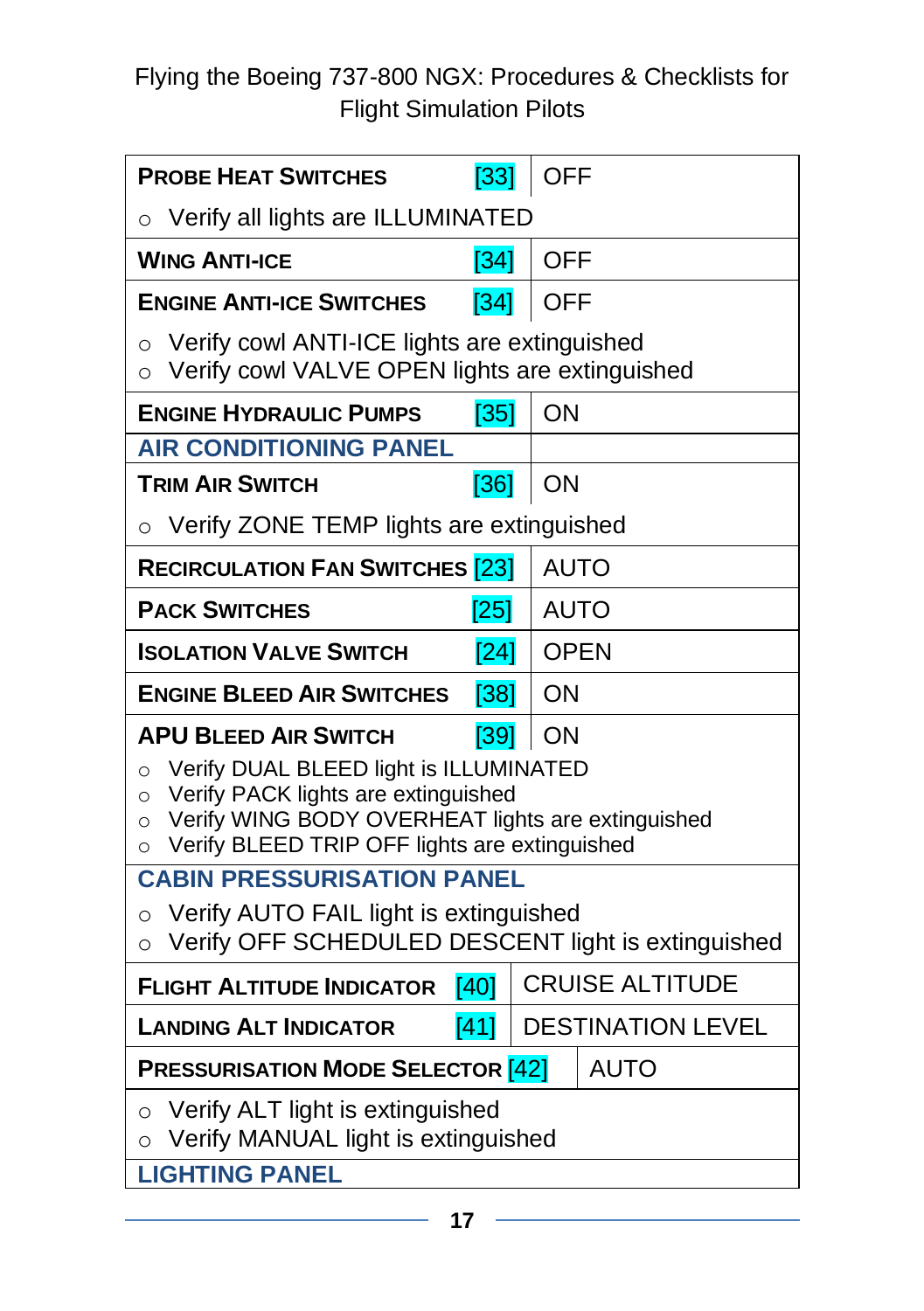| <b>LANDING LIGHT SWITCHES</b>                      | [43] | <b>OFF</b>            |
|----------------------------------------------------|------|-----------------------|
| <b>RUNWAY TURNOFF LIGHTS</b>                       | [43] | <b>OFF</b>            |
| <b>TAXI LIGHT SWITCH</b>                           | [43] | <b>OFF</b>            |
| <b>IGNITION SELECT SWITCH</b>                      | [44] | <b>IGN L or R</b>     |
| <b>ENGINE START SWITCHES</b>                       | [45] | <b>OFF</b>            |
| <b>LOGO LIGHT SWITCH</b>                           | [46] | ON (at night)         |
| <b>POSITION LIGHT SWITCH</b>                       | [46] | <b>ON</b>             |
| <b>ANTI COLLISION LIGHT SWITCH[46]</b>             |      | <b>OFF</b>            |
| <b>STROBE LIGHT SWITCH</b>                         | [46] | OFF                   |
| <b>WING LIGHT SWITCH</b>                           | [46] | OFF                   |
| <b>EFIS - FO side</b>                              |      |                       |
| <b>MINIMUMS REFERENCE SELECTOR</b>                 |      | <b>RADIO or BARO</b>  |
| <b>MINIMUMS SELECTOR</b>                           |      | Set DH or ALTITUDE    |
| <b>METERS SWITCH</b>                               |      | <b>AS NEEDED</b>      |
| <b>BAROMETRIC REFERENCE SELECT</b>                 |      | Set LOCAL ALT (QNH)   |
| <b>VOR/ADF SWITCHES</b>                            |      | <b>AS NEEDED</b>      |
| <b>MODE SELECTOR</b>                               |      | <b>MAP</b>            |
| <b>CENTRE SWITCH</b>                               |      | <b>AS NEEDED</b>      |
| <b>RANGE SELECTOR</b>                              |      | <b>AS NEEDED</b>      |
| <b>TRAFFIC SWITCH</b>                              |      | <b>AS NEEDED</b>      |
| <b>WEATHER RADAR</b>                               |      | <b>OFF</b>            |
| <b>DISPLAY SELECT PANEL &amp; MAIN PANEL</b>       |      |                       |
| <b>MAIN PANEL DISPLAY UNITS</b><br><b>SELECTOR</b> |      | <b>NORM</b>           |
| <b>CREW OXYGEN</b>                                 |      | <b>TEST &amp; SET</b> |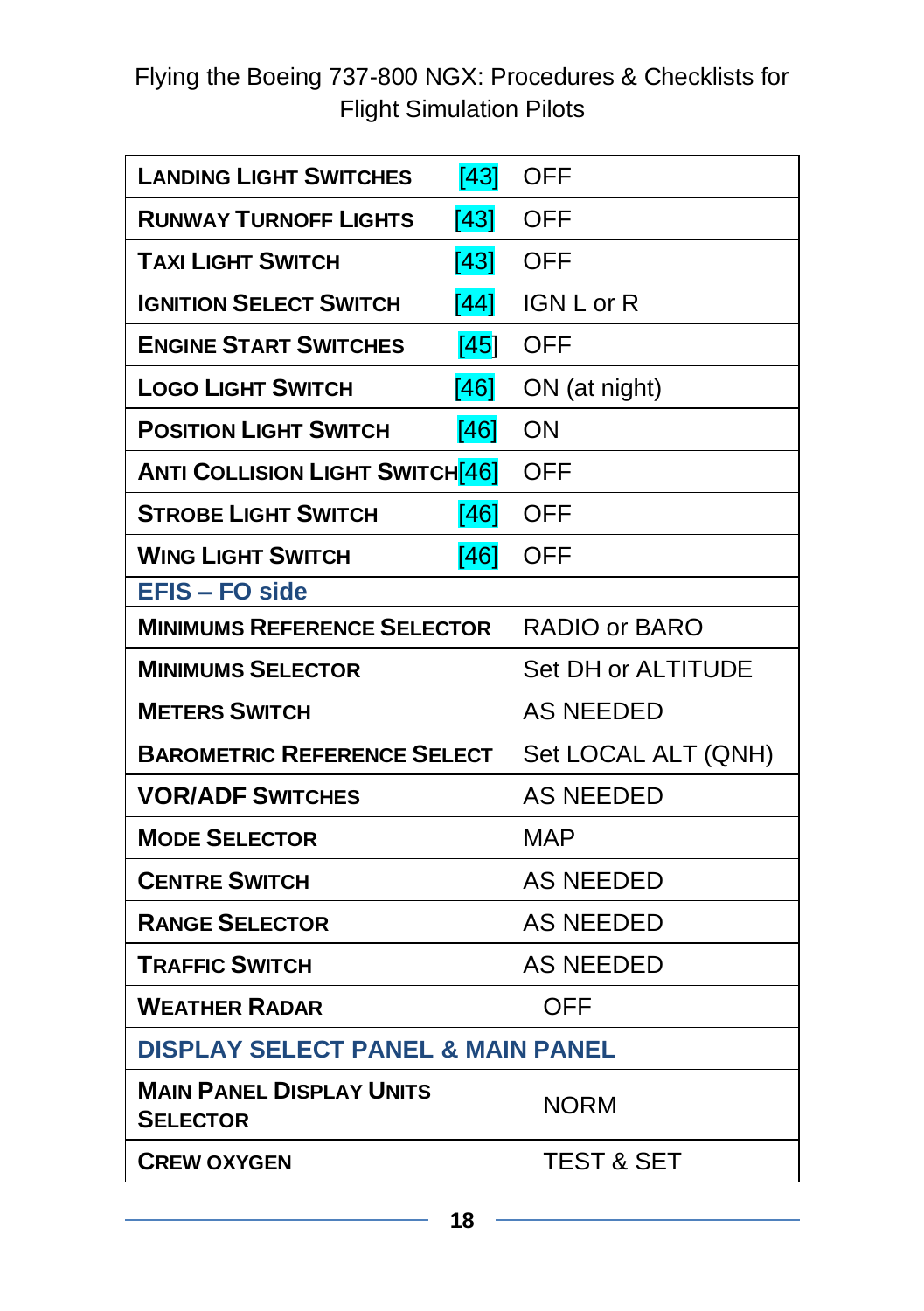| <b>CLOCK-FO SIDE</b>                                                                                                                                                                                                                                                                                                                                                                                                                        | <b>SET</b>          |  |
|---------------------------------------------------------------------------------------------------------------------------------------------------------------------------------------------------------------------------------------------------------------------------------------------------------------------------------------------------------------------------------------------------------------------------------------------|---------------------|--|
| LOWER DISPI AY UNIT SEI FCTOR                                                                                                                                                                                                                                                                                                                                                                                                               | <b>NORM</b>         |  |
| <b>DISENGAGE LIGHT TEST SWITCH</b>                                                                                                                                                                                                                                                                                                                                                                                                          | <b>HOLD TO 1</b>    |  |
| Verify A/P light is illuminated steady amber<br>O<br>Verify A/T light is illuminated steady amber<br>$\circ$<br>Verify FMC light is illuminated steady amber<br>$\circ$                                                                                                                                                                                                                                                                     |                     |  |
| <b>DISENGAGE LIGHT TEST SWITCH</b>                                                                                                                                                                                                                                                                                                                                                                                                          | HOLD TO 2           |  |
| Verify A/P light is illuminated steady red<br>O<br>Verify A/T light is illuminated steady red<br>$\circ$<br>Verify FMC light is illuminated steady amber<br>$\circ$                                                                                                                                                                                                                                                                         |                     |  |
| <b>FLIGHT DIRECTOR - FO</b><br>(MOVE SWITCH FOR PILOT FLYING FIRST)                                                                                                                                                                                                                                                                                                                                                                         | ON                  |  |
| <b>FLIGHT INSTRUMENTS</b>                                                                                                                                                                                                                                                                                                                                                                                                                   | <b>CHECK</b>        |  |
| Verify flight instrument indicators are correct<br>O<br>Verify that only these flags are shown:<br>$\circ$<br><b>TCAS-OFF</b><br>$\circ$<br>Strobe Light Switch - OFF<br>$\circ$<br>No VSPD<br>$\circ$<br><b>Expected RMI lights</b><br>$\circ$<br>Verify flight mode annunciations are correct:<br>O<br>Autothrottle mode is blank<br>$\bigcirc$<br>Role mode is blank<br>O<br>$\circ$ Pitch mode is blank<br>AFDS status is FD<br>$\circ$ |                     |  |
| <b>BRAKE TEMPERATURE LIGHT</b>                                                                                                                                                                                                                                                                                                                                                                                                              | VERIFY EXTINGUISHED |  |

| <b>GROUND PROXIMITY PANEL</b> |                     |  |
|-------------------------------|---------------------|--|
| <b>FLAP INHIB SWITCH</b>      | <b>GUARD CLOSED</b> |  |
| <b>GEAR INHIB SWITCH</b>      | <b>GUARD CLOSED</b> |  |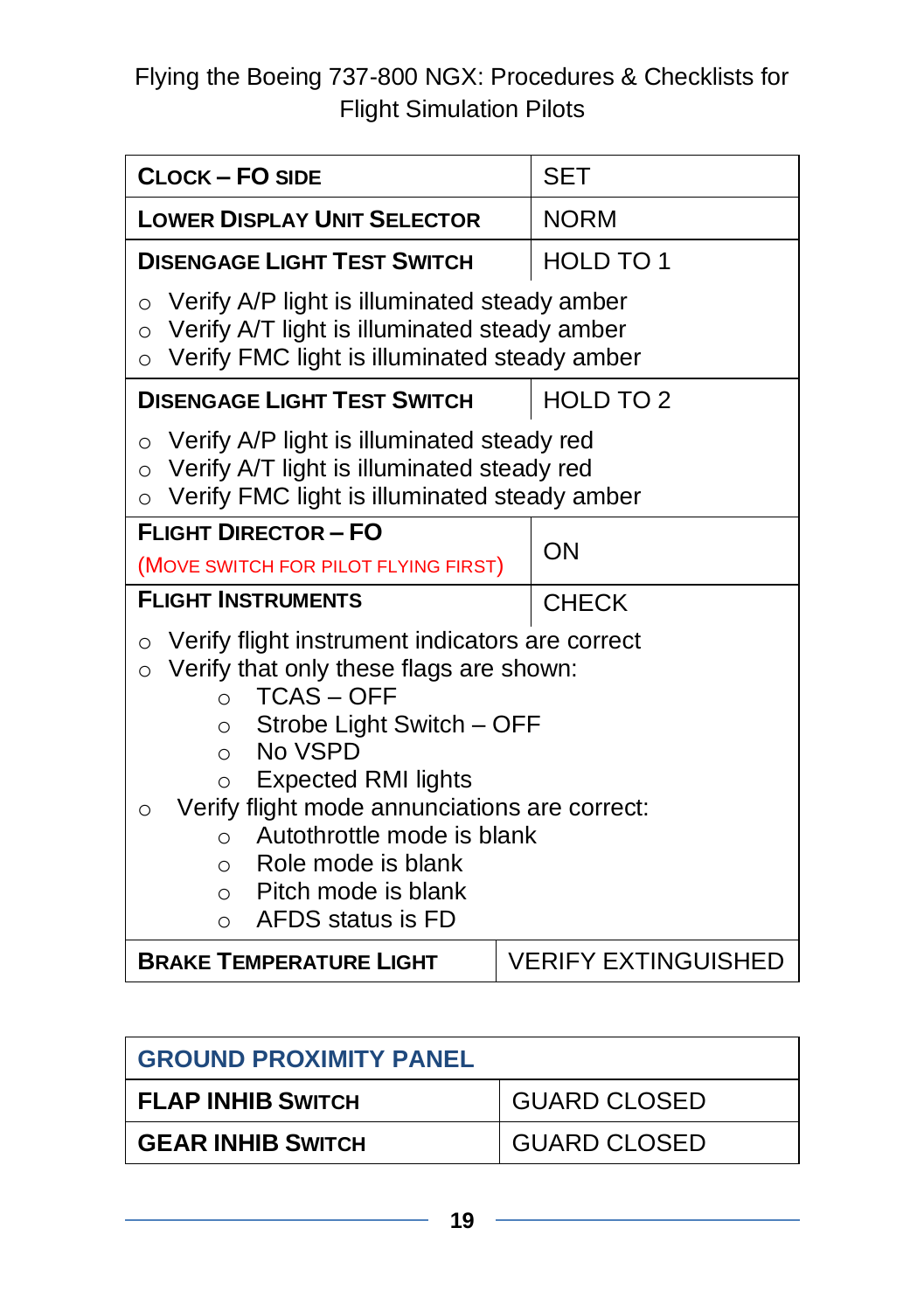| <b>TERRAIN INHIB SWITCH</b>                                                                                                                                                                                  | <b>GUARD CLOSED</b> |  |
|--------------------------------------------------------------------------------------------------------------------------------------------------------------------------------------------------------------|---------------------|--|
| Verify INOP light is extinguished<br>$\circ$                                                                                                                                                                 |                     |  |
| <b>LANDING GEAR PANEL</b>                                                                                                                                                                                    |                     |  |
| <b>LANDING GEAR LEVER</b>                                                                                                                                                                                    | DN                  |  |
| Verify green gear indicator lights are ILLUMINATED<br>$\circ$<br>Verify read gear indicator lights are extinguished<br>$\circ$                                                                               |                     |  |
| <b>AUTO BRAKE SELECTOR</b>                                                                                                                                                                                   | <b>RTO</b>          |  |
| Verify AUTO BRAKE DISARM light is extinguished<br>$\circ$<br>Verify ANTISKID INOP light is extinguished<br>$\circ$                                                                                           |                     |  |
| <b>ENGINE INSTRUMENTS</b>                                                                                                                                                                                    |                     |  |
| <b>ENGINE DISPLAY CONTROL</b><br><b>PANEL</b>                                                                                                                                                                | SET:                |  |
| N1 SET Selector - AUTO<br>$\bigcap$<br>SPEED REFERENCE Selector - AUTO<br>$\bigcirc$<br><b>FUEL FLOW switch - RATE</b><br>$\circ$                                                                            |                     |  |
| <b>ENGINE INSTRUMENTS</b>                                                                                                                                                                                    | SET:                |  |
| Verify the primary and secondary engine indicators show<br>$\circ$<br>existing conditions<br>Verify that no exceedance is shown<br>$\circ$<br>Verify hydraulic quantity indicators do not show RF<br>$\circ$ |                     |  |
| <b>RADIO PANEL</b>                                                                                                                                                                                           |                     |  |
| <b>VHF COMMUNICATIONS RADIOS</b>                                                                                                                                                                             | <b>SET</b>          |  |
| <b>VHF NAVIGATION RADIOS</b>                                                                                                                                                                                 | <b>SET</b>          |  |
| <b>ADF RADIOS</b>                                                                                                                                                                                            | <b>SET</b>          |  |
| <b>WEATHER RADAR PANEL</b>                                                                                                                                                                                   | <b>SET</b>          |  |
| <b>TRANSPONDER PANEL</b>                                                                                                                                                                                     | <b>SET</b>          |  |

**20**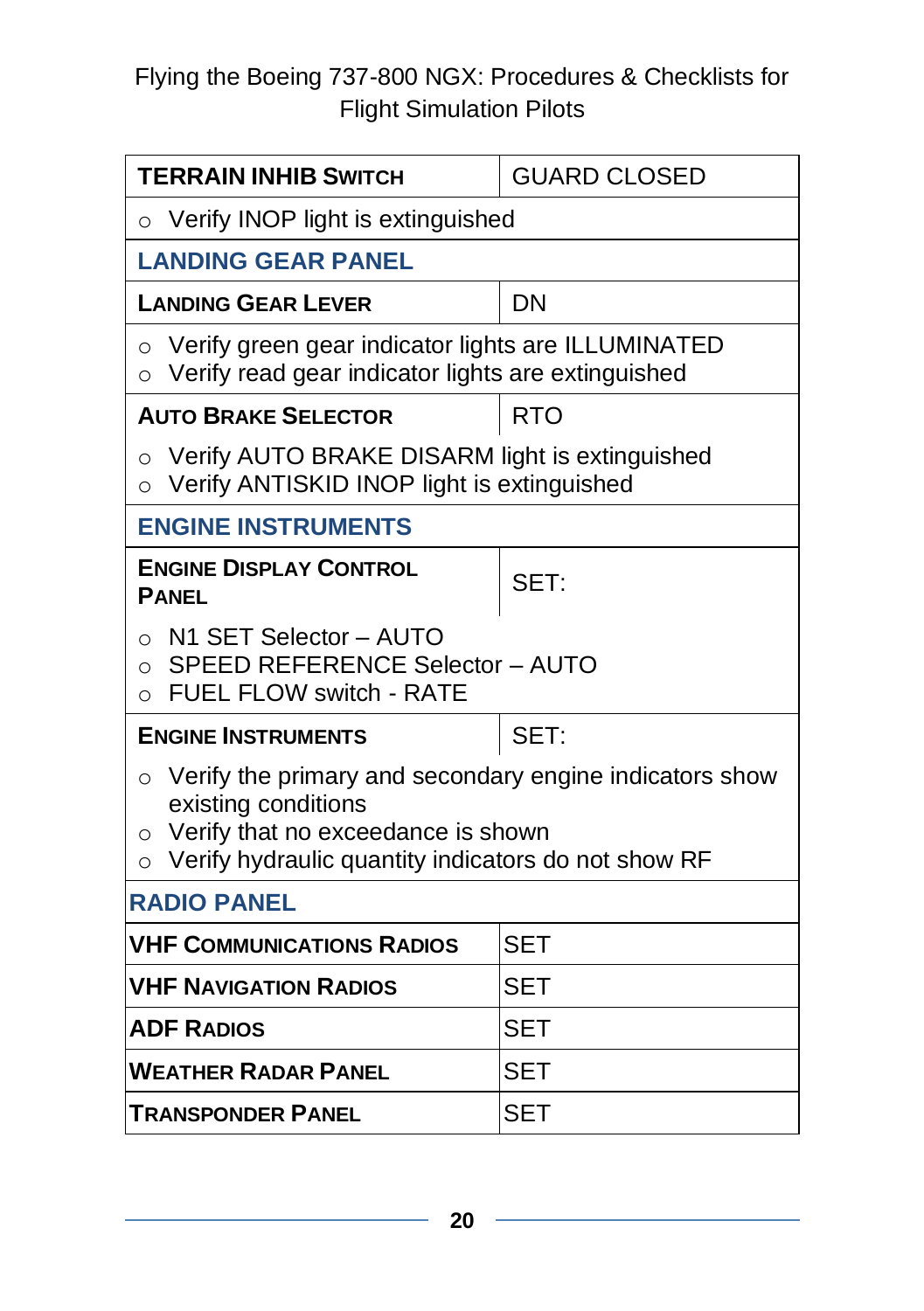| <b>STABILIZER TRIM OVERRIDE</b><br><b>SWITCH</b>                      | GUARD CLOSED      |
|-----------------------------------------------------------------------|-------------------|
| <b>SEAT, RUDDER PEDALS &amp;</b><br><b>HARNESS</b>                    | IADJUST AS NEEDED |
| Tune ATIS and note details<br><b>Call ATC for departure clearance</b> |                   |



Flight simmers learning to master the overhead panel in a Boeing 737 home-built simulator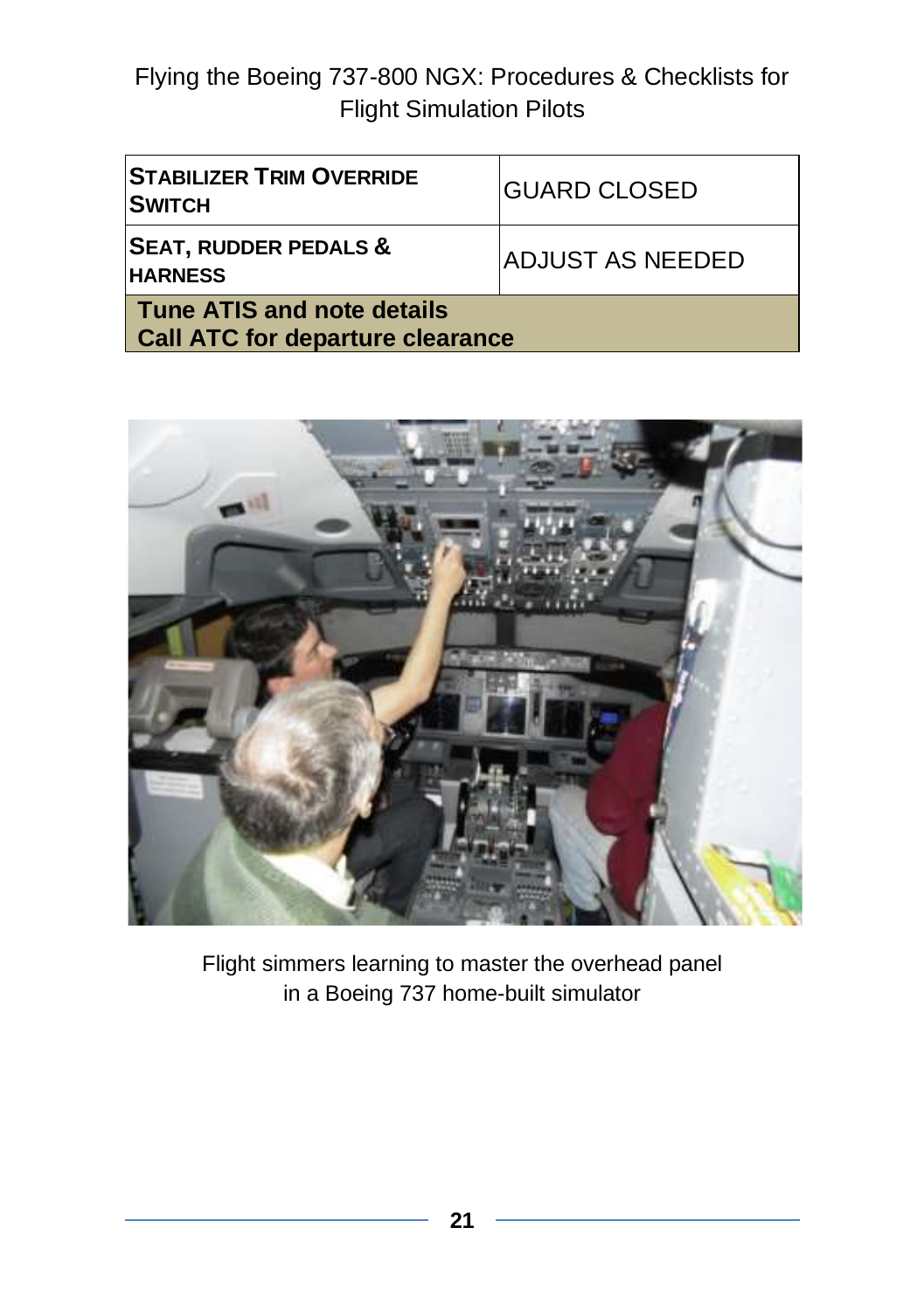| <b>PREFLIGHT PROCEDURE - Captain</b>                                                                          |                      |  |
|---------------------------------------------------------------------------------------------------------------|----------------------|--|
| <b>LIGHTS</b>                                                                                                 | <b>TEST</b>          |  |
| $\circ$ Master LIGHTS TEST and DIM switch $-$ TEST<br>$\circ$ Master LIGHTS TEST and DIM switch $-$ AS NEEDED |                      |  |
| <b>EFIS - CAPTAIN'S SIDE</b>                                                                                  | SET:                 |  |
| <b>MINIMUMS REFERENCE</b><br><b>SELECTOR</b>                                                                  | RADIO or BARO        |  |
| <b>MINIMUMS SELECTOR</b>                                                                                      | Set DH or ALTITUDE   |  |
| <b>METERS SWITCH</b>                                                                                          | <b>AS NEEDED</b>     |  |
| <b>BAROMETRIC REFERENCE</b><br><b>SELECTOR</b>                                                                | IN or HPA            |  |
| <b>BAROMETRIC SELECTOR</b>                                                                                    | <b>SET LOCAL QNH</b> |  |
| <b>VOR/ADF SWITCHES</b>                                                                                       | <b>AS NEEDED</b>     |  |
| <b>MODE SELECTOR</b>                                                                                          | <b>MAP</b>           |  |
| <b>CENTRE SWITCH</b>                                                                                          | <b>AS NEEDED</b>     |  |
| <b>RANGE SELECTOR</b>                                                                                         | <b>AS NEEDED</b>     |  |
| <b>TRAFFIC SWITCH</b>                                                                                         | <b>AS NEEDED</b>     |  |
| <b>WEATHER RADAR</b>                                                                                          | OFF                  |  |
| <b>MODE CONTROL PANEL</b>                                                                                     |                      |  |
| <b>COURSE</b>                                                                                                 | <b>SET</b>           |  |
| <b>FLIGHT DIRECTOR SWITCH</b><br>(MOVE SWITCH FOR PILOT FLYING<br>FIRST)                                      | ON                   |  |
| <b>BANK ANGLE SELECTOR</b>                                                                                    | <b>AS NEEDED</b>     |  |
| <b>AUTOPILOT DISENGAGE BAR</b>                                                                                | UP                   |  |
| <b>OXYGEN</b>                                                                                                 | <b>TEST AND SET</b>  |  |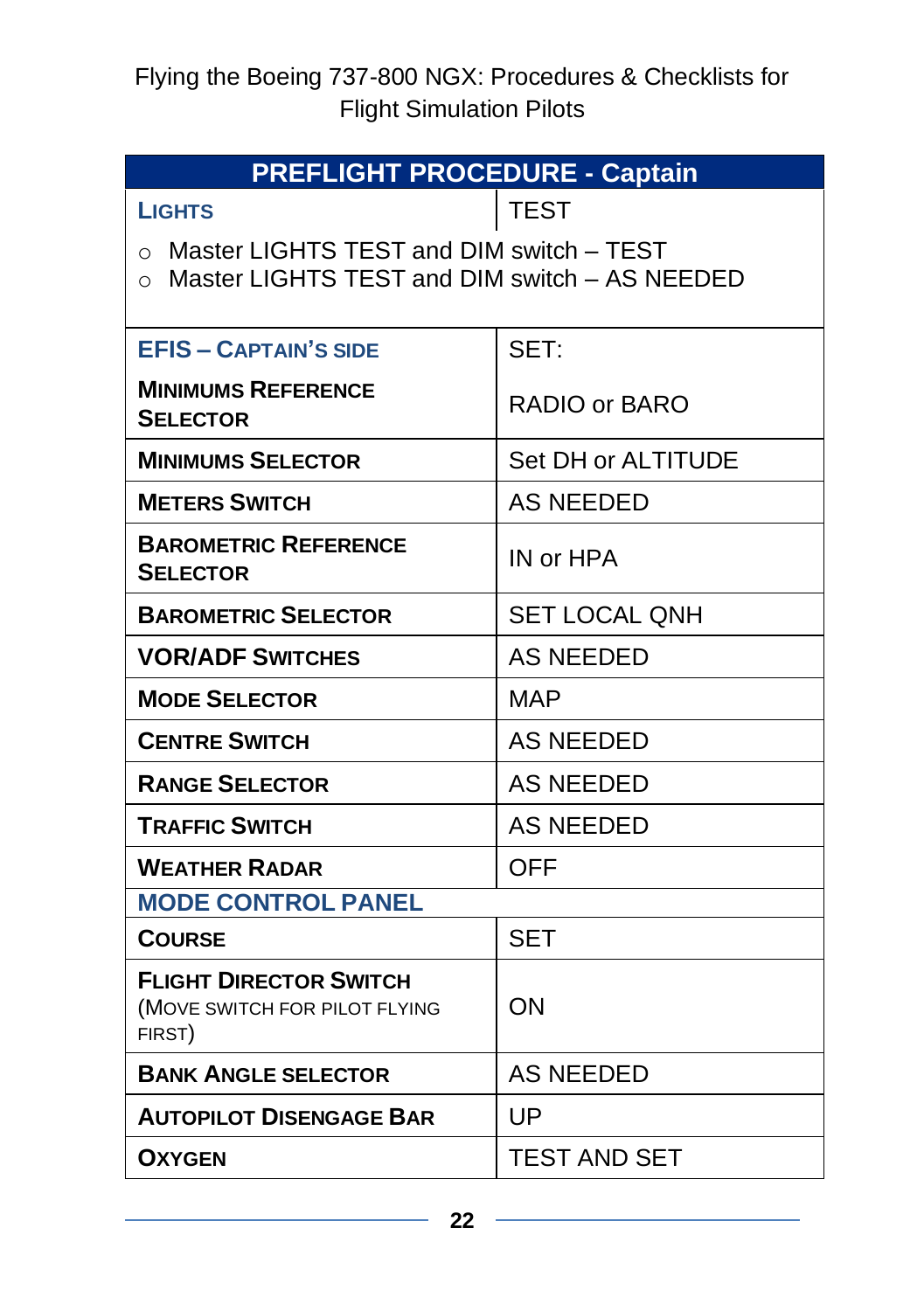| <b>CLOCK - CAPT</b>                                                                                                                                                                                                                                                                                                                                                                                                        | <b>SET</b>                 |  |
|----------------------------------------------------------------------------------------------------------------------------------------------------------------------------------------------------------------------------------------------------------------------------------------------------------------------------------------------------------------------------------------------------------------------------|----------------------------|--|
| <b>NOSE WHEEL STEERING</b>                                                                                                                                                                                                                                                                                                                                                                                                 | <b>GUARD CLOSED</b>        |  |
| <b>DISPLAY SELECT PANEL</b>                                                                                                                                                                                                                                                                                                                                                                                                | SET:                       |  |
| <b>MAIN PANEL DISPLAY UNITS selector - NORM</b><br>O<br><b>LOWER DISPLAY UNIT selector - NORM</b><br>$\circ$                                                                                                                                                                                                                                                                                                               |                            |  |
| <b>TAKEOFF CONFIG LIGHT</b>                                                                                                                                                                                                                                                                                                                                                                                                | <b>VERIFY EXTINGUISHED</b> |  |
| <b>CABIN ALTITUDE LIGHT</b>                                                                                                                                                                                                                                                                                                                                                                                                | <b>VERIFY EXTINGUISHED</b> |  |
| <b>DISENGAGE LIGHT TEST</b>                                                                                                                                                                                                                                                                                                                                                                                                | HOLD TO 1                  |  |
| Verify A/P light is illuminated steady amber<br>O<br>Verify A/T light is illuminated steady amber<br>$\circ$<br>Verify FMC light is illuminated steady amber<br>$\circ$                                                                                                                                                                                                                                                    |                            |  |
| <b>DISENGAGE LIGHT TEST SWITCH</b><br>HOLD TO 2                                                                                                                                                                                                                                                                                                                                                                            |                            |  |
| Verify A/P light is illuminated steady red<br>O<br>Verify A/T light is illuminated steady red<br>$\circ$<br>Verify FMC light is illuminated steady amber<br>$\circ$                                                                                                                                                                                                                                                        |                            |  |
| <b>STAB OUT OF TRIM</b>                                                                                                                                                                                                                                                                                                                                                                                                    | <b>VERIFY EXTINGUISHED</b> |  |
| <b>FLIGHT DIRECTOR</b>                                                                                                                                                                                                                                                                                                                                                                                                     | ON                         |  |
| <b>FLIGHT INSTRUMENTS</b>                                                                                                                                                                                                                                                                                                                                                                                                  | SET:                       |  |
| Verify flight instrument indications are correct<br>$\Omega$<br>Verify that only these flags are showing:<br>$\circ$<br><b>TVAS OFF</b><br>$\Omega$<br><b>NO VSPD</b><br>$\circ$<br><b>Expected RMI flags</b><br>$\circ$<br>Verify flight mode annunciations are correct:<br>O<br>Autothrottle mode is blank<br>$\circ$<br>Role mode is blank<br>$\circ$<br>Pitch mode is blank<br>$\circ$<br>AFDS status is FD<br>$\circ$ |                            |  |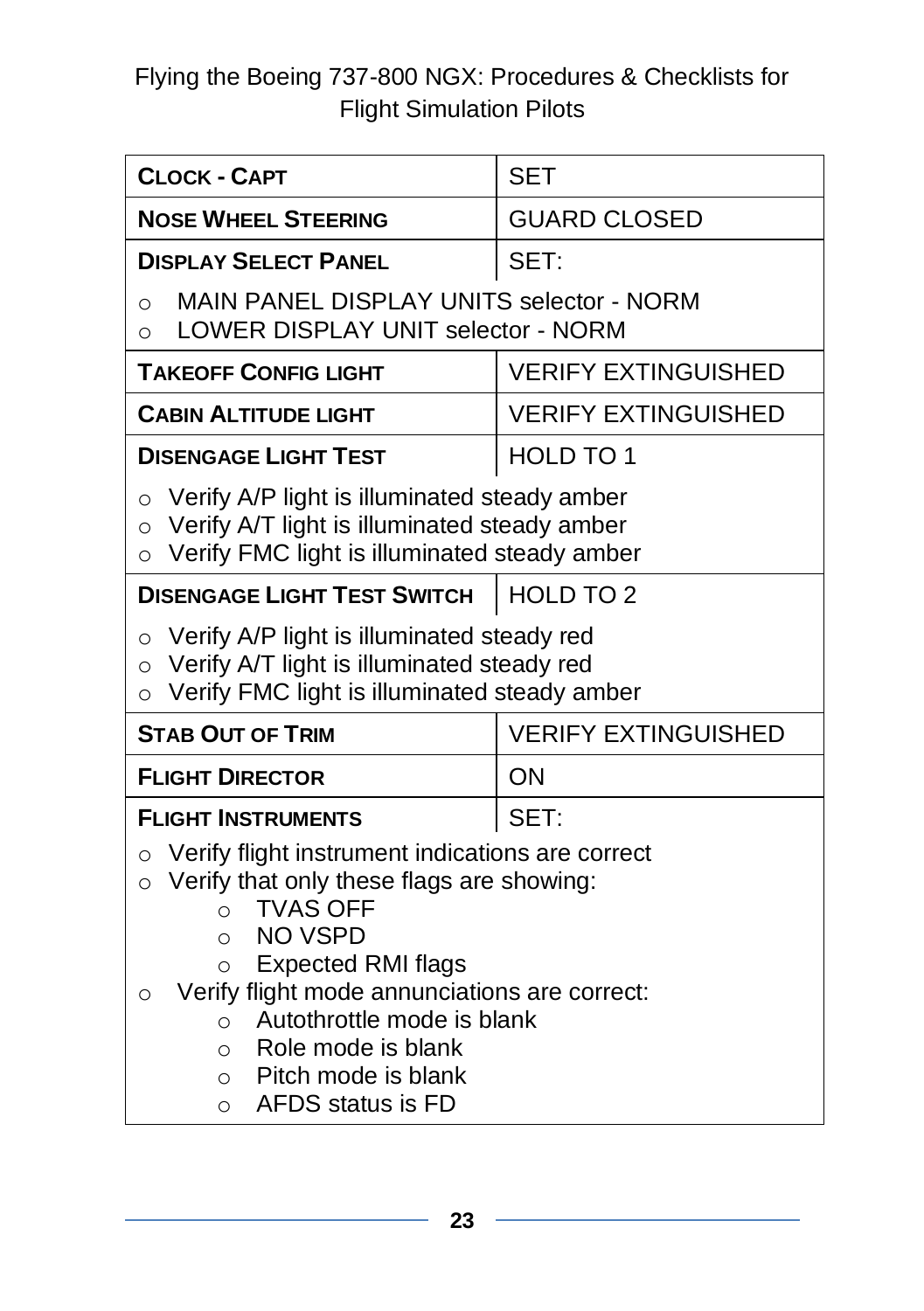| <b>STANDBY INSTRUMENTS</b>                                                                                                            | SET:                     |  |
|---------------------------------------------------------------------------------------------------------------------------------------|--------------------------|--|
| Standby horizon - SET<br>$\circ$<br>Gyro caging control - PULL then RELEASE                                                           |                          |  |
| Approach mode selector - AS NEEDED<br>O<br>Verify flight instruments are correct<br>$\Omega$<br>Verify no flags are shown<br>$\Omega$ |                          |  |
| <b>STANDBY ALTIMETER</b><br><b>SET</b>                                                                                                |                          |  |
| <b>SPEED BRAKE LEVER</b>                                                                                                              | <b>DOWN DETENT</b>       |  |
| Verify SPEED BRAKE ARMED light extinguished<br>$\circ$<br>Verify SPEED BRAKE DO NOT ARM light extinguished<br>$\circ$                 |                          |  |
| <b>REVERSE THRUST LEVERS</b>                                                                                                          | <b>DOWN</b>              |  |
| <b>FORWARD THRUST LEVERS</b>                                                                                                          | <b>CLOSED</b>            |  |
| <b>FLAP LEVER</b>                                                                                                                     | SET                      |  |
| Set the flap lever to agree with flap position<br>$\Omega$                                                                            |                          |  |
| <b>PARKING BRAKE</b>                                                                                                                  | <b>SET</b>               |  |
| <b>ENGINE START LEVERS</b>                                                                                                            | <b>CUTOFF</b>            |  |
| Verify parking brake warning light is ILLUMINATED<br>O                                                                                |                          |  |
| <b>STABILISER TRIM CUTOUT</b><br><b>SWITCHES</b>                                                                                      | <b>NORMAL</b>            |  |
| <b>RADIO TUNING PANEL</b>                                                                                                             | SET                      |  |
| Verify OFF light is extinguished<br>O                                                                                                 |                          |  |
| <b>VHF COMMUNICATION RADIOS</b>                                                                                                       | Set                      |  |
| <b>VHF NAVIGATION RADIOS</b>                                                                                                          | <b>SET FOR DEPARTURE</b> |  |
| <b>SEAT &amp; RUDDER PEDALS</b>                                                                                                       | <b>ADJUST</b>            |  |
| <b>SEAT BELT</b>                                                                                                                      | <b>ADJUST</b>            |  |
| <b>Call "BEFORE START CHECKLIST"</b>                                                                                                  |                          |  |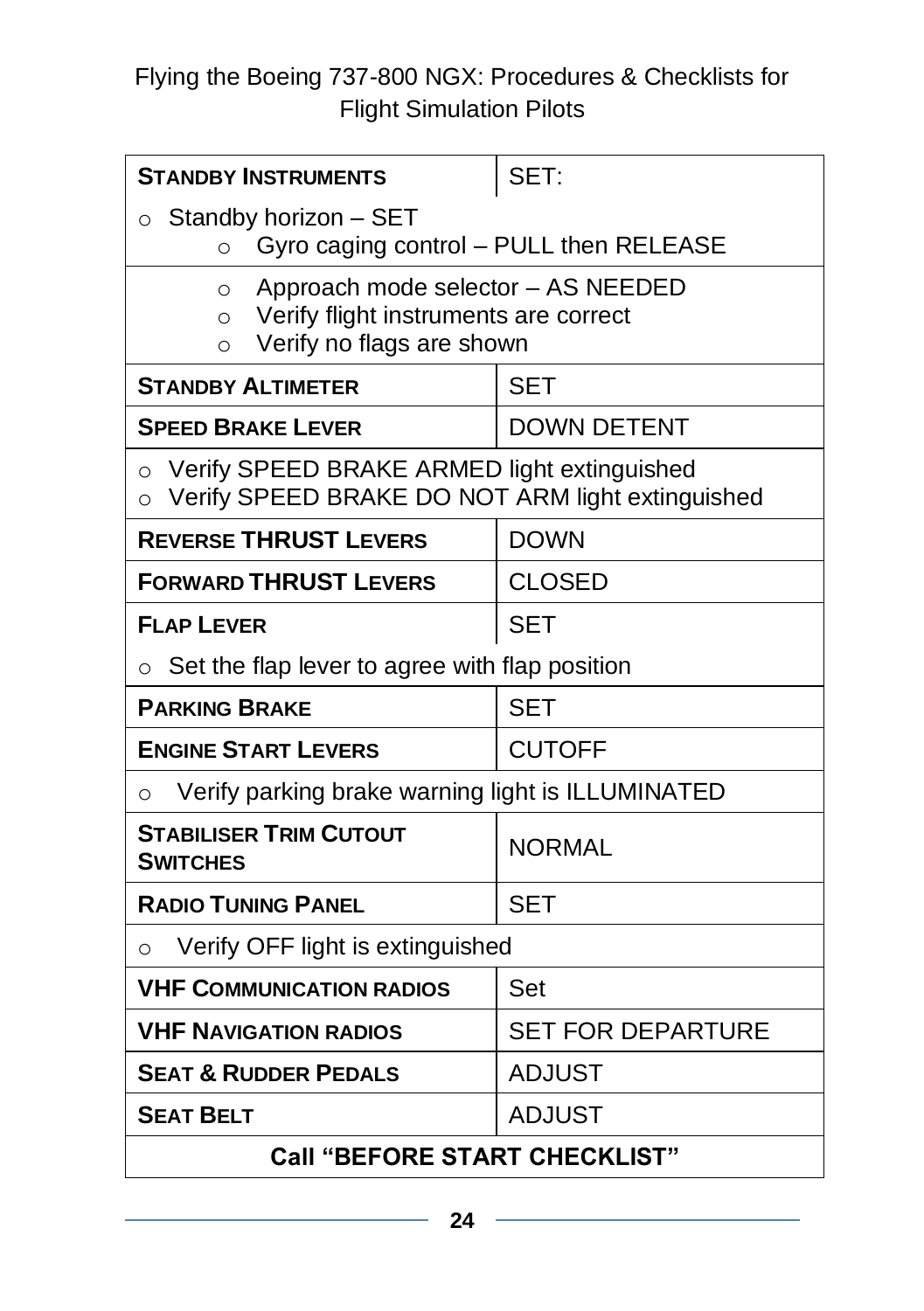**ENGINE START PROCEDURE**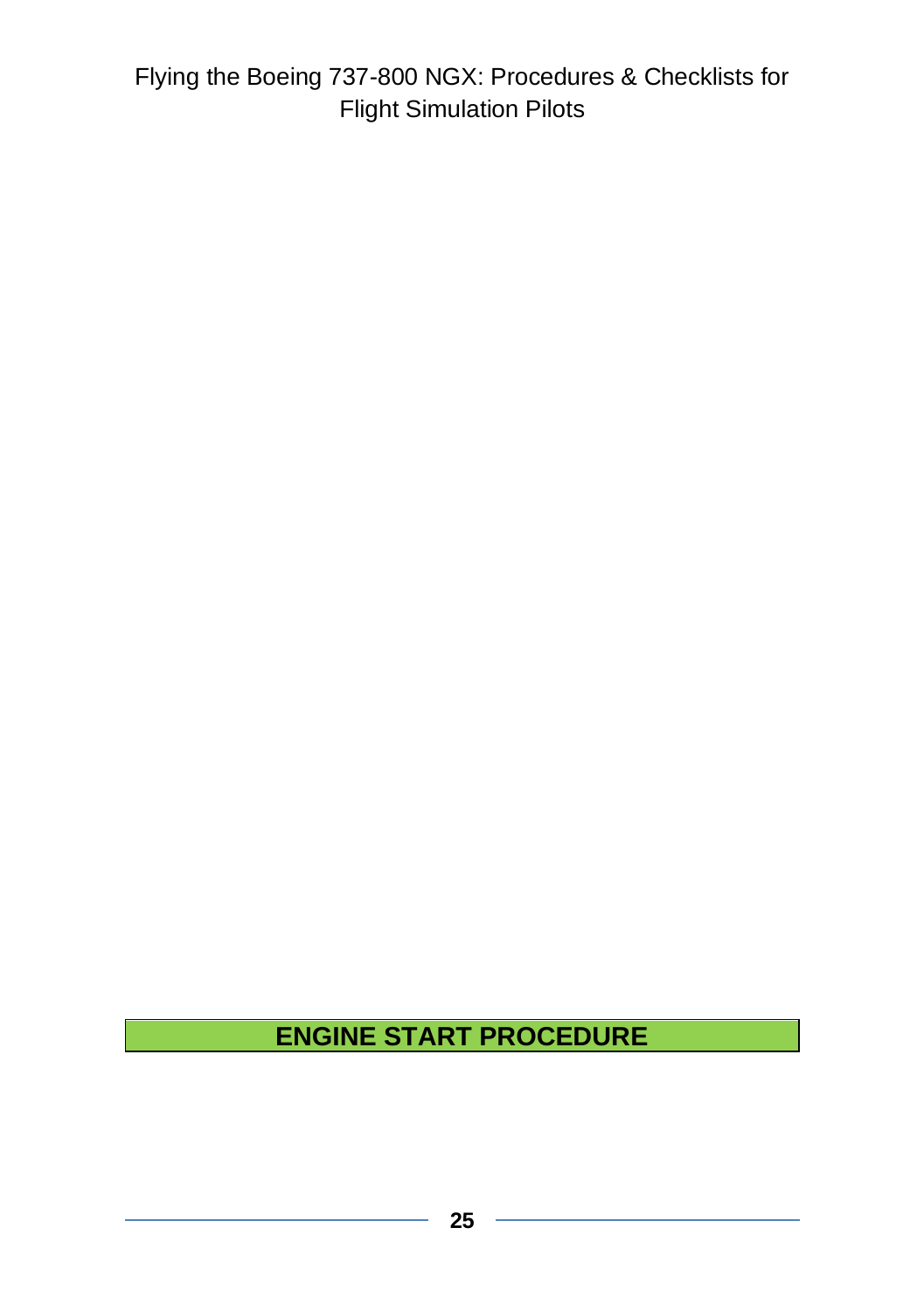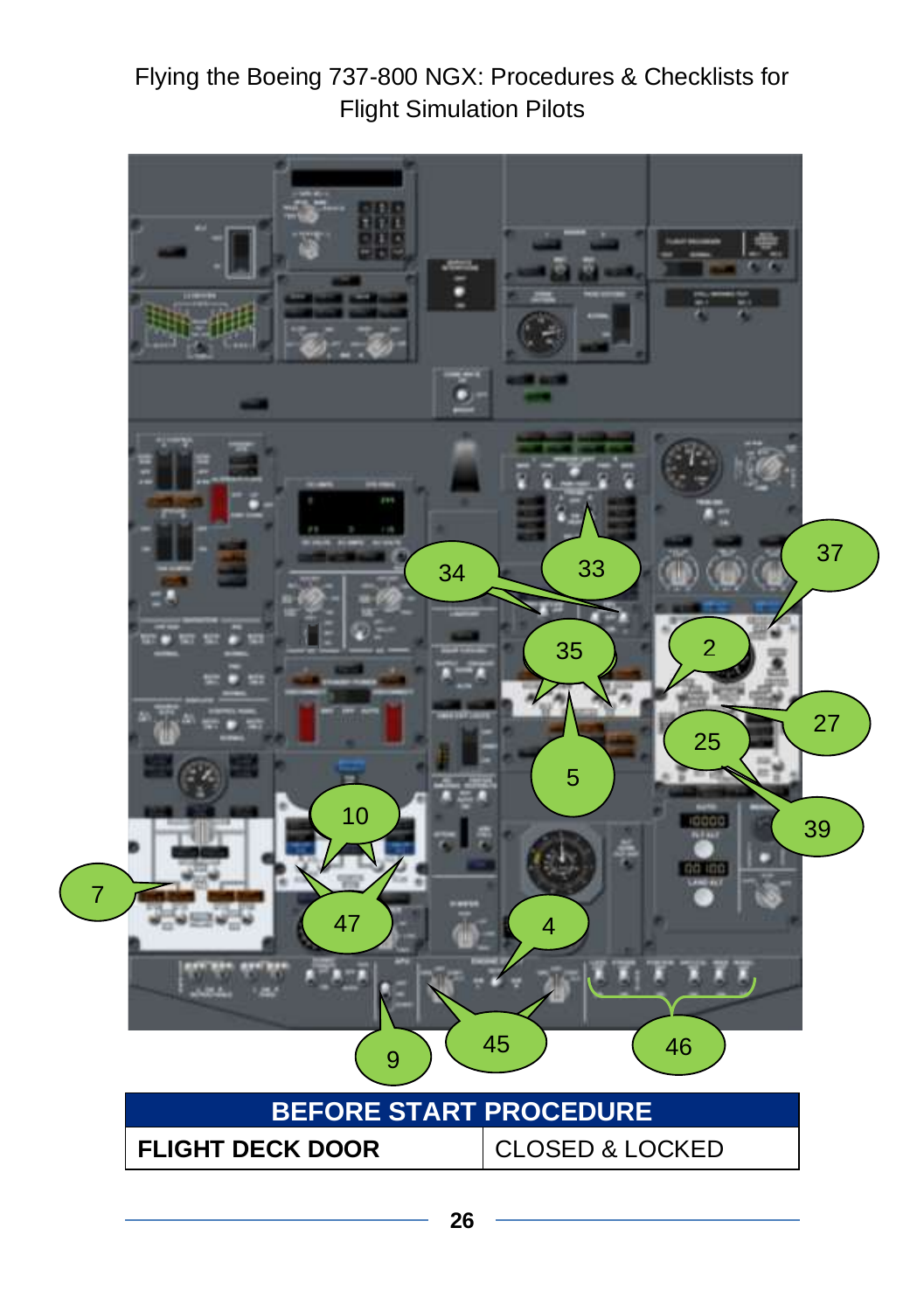| Do the Performance Data steps in the CDU before<br>proceeding with this procedure |                                                                                |  |
|-----------------------------------------------------------------------------------|--------------------------------------------------------------------------------|--|
| <b>CDU DISPLAY</b>                                                                | <b>TAKEOFF PAGE &amp;</b><br><b>LEGS PAGE</b>                                  |  |
| <b>N1 &amp; IAS BUGS</b>                                                          | <b>CHECK &amp; SET</b>                                                         |  |
| <b>MAIN Control Panel (MCP)</b>                                                   | SET <sub>V2</sub><br>ARM I NAV/VNAV<br><b>SET RWY HDG</b><br>SET INIT ALTITUDE |  |
| <b>TAXI &amp; TAKEOFF BRIEF</b>                                                   | <b>COMPLETE</b>                                                                |  |
| <b>EXTERIOR DOORS</b>                                                             | <b>VERIFIED CLOSED</b>                                                         |  |
| <b>FUEL PUMPS</b><br>$\mathsf{[7]}$<br>Centre Fuel Pump ON if <460K kg            | ON:                                                                            |  |
| <b>ELECTRIC HYDRAULIC</b><br>$\overline{5}$<br><b>PUMPS</b>                       | ON                                                                             |  |
| <b>ENGINE HYDRAULIC</b><br>[35]<br><b>PUMPS</b>                                   | ON                                                                             |  |
| <b>ANTI COLLISION LIGHTS[46]</b>                                                  | ON                                                                             |  |
| <b>TRIM</b>                                                                       | ZERO, ZERO<br>SET UNITS                                                        |  |
| <b>Obtain PUSH &amp; START CLEARANCE</b>                                          |                                                                                |  |
| <b>PARKING BRAKE</b>                                                              | OFF                                                                            |  |

## **ENGINE START PROCEDURE**

**Call "Start engine \_\_\_\_"**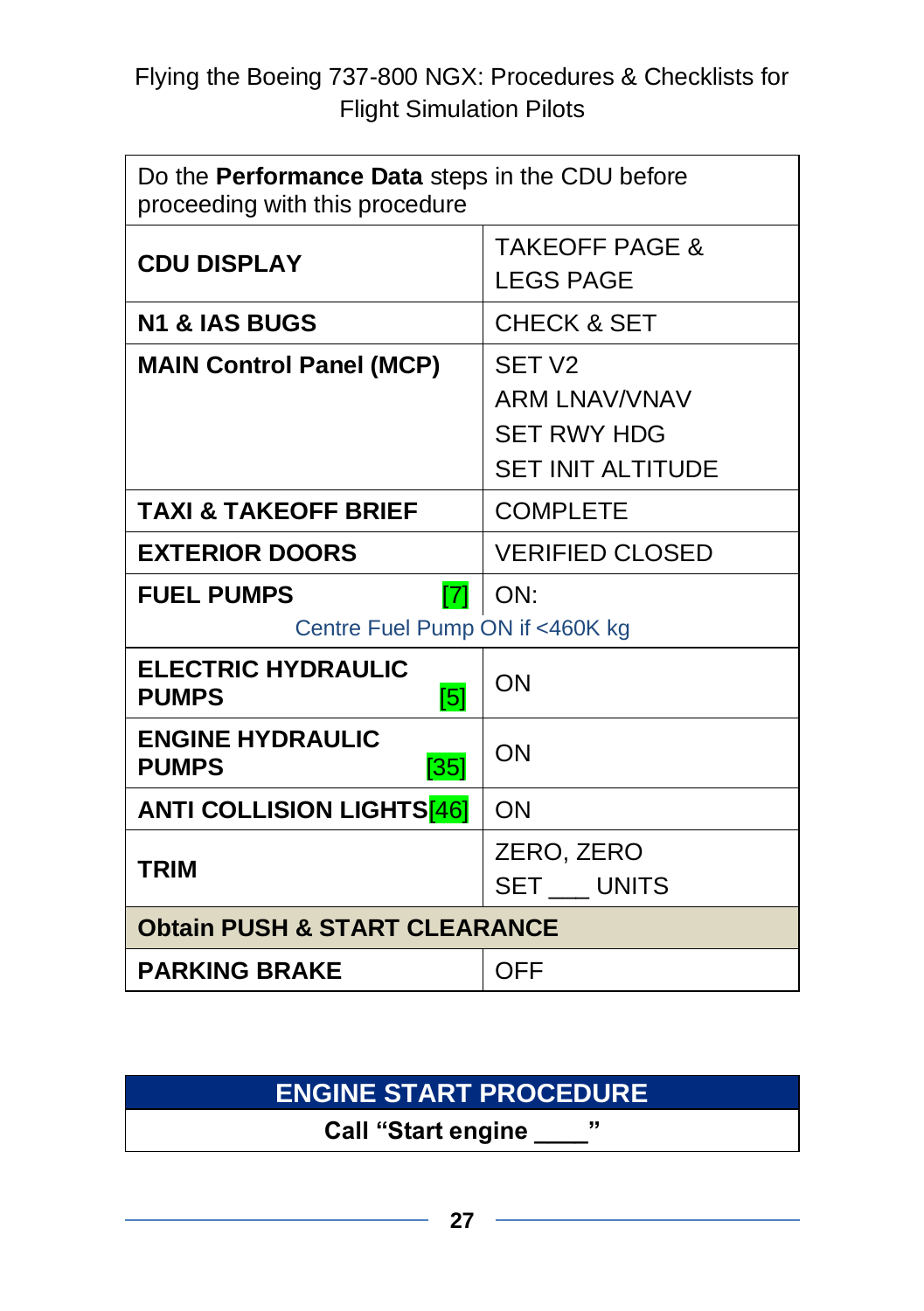| <b>ENGINE DISPLAY</b>                             | <b>SELECT</b>            |  |
|---------------------------------------------------|--------------------------|--|
| <b>PACKS</b><br>[25]                              | <b>OFF</b>               |  |
| <b>RECIRC FANS</b><br>[37]                        | <b>AUTO</b>              |  |
| <b>CALL</b>                                       | "START ENGINE"           |  |
| <b>ENG START SWITCH</b><br>[45]                   | GND (L or R)             |  |
| [44]<br><b>IGN SELECT SWITCH</b>                  | L or $R$                 |  |
| N <sub>2</sub> RPM                                | <b>VERIFY INCREASING</b> |  |
| <b>ENGINE START LEVER</b>                         | <b>IDLE AT 25% N2</b>    |  |
| <b>FUEL FLOW &amp; EGT</b>                        | <b>MONITOR</b>           |  |
| Call "Start Engine _____"                         |                          |  |
| Repeat Start Procedure for 2 <sup>nd</sup> Engine |                          |  |

| <b>AFTER START PROCEDURE</b>   |      |            |                    |
|--------------------------------|------|------------|--------------------|
| <b>GENERATOR 1 &amp; 2</b>     | [47] | ON         |                    |
| <b>PROBE HEAT</b>              | [33] | ON         |                    |
| <b>WING ANTI-ICE</b>           | [34] |            | <b>AS REQUIRED</b> |
| <b>ENGINE ANTI-ICE</b>         | [34] |            | <b>AS REQUIRED</b> |
| <b>PACKS</b>                   | [25] |            | <b>AUTO</b>        |
| <b>RECIRC FANS</b>             | [37] |            | <b>AUTO</b>        |
| <b>ISOLATION VALVE</b>         | [27] |            | <b>OPEN</b>        |
| <b>APU BLEED AIR</b>           | [39] | OFF        |                    |
| <b>APU GEN SWITCHES</b>        | [10] | <b>OFF</b> |                    |
| <b>APU SWITCH</b>              | [9]  |            | OFF                |
| <b>ENG START SWITCHES [45]</b> |      |            | <b>CONTINUOUS</b>  |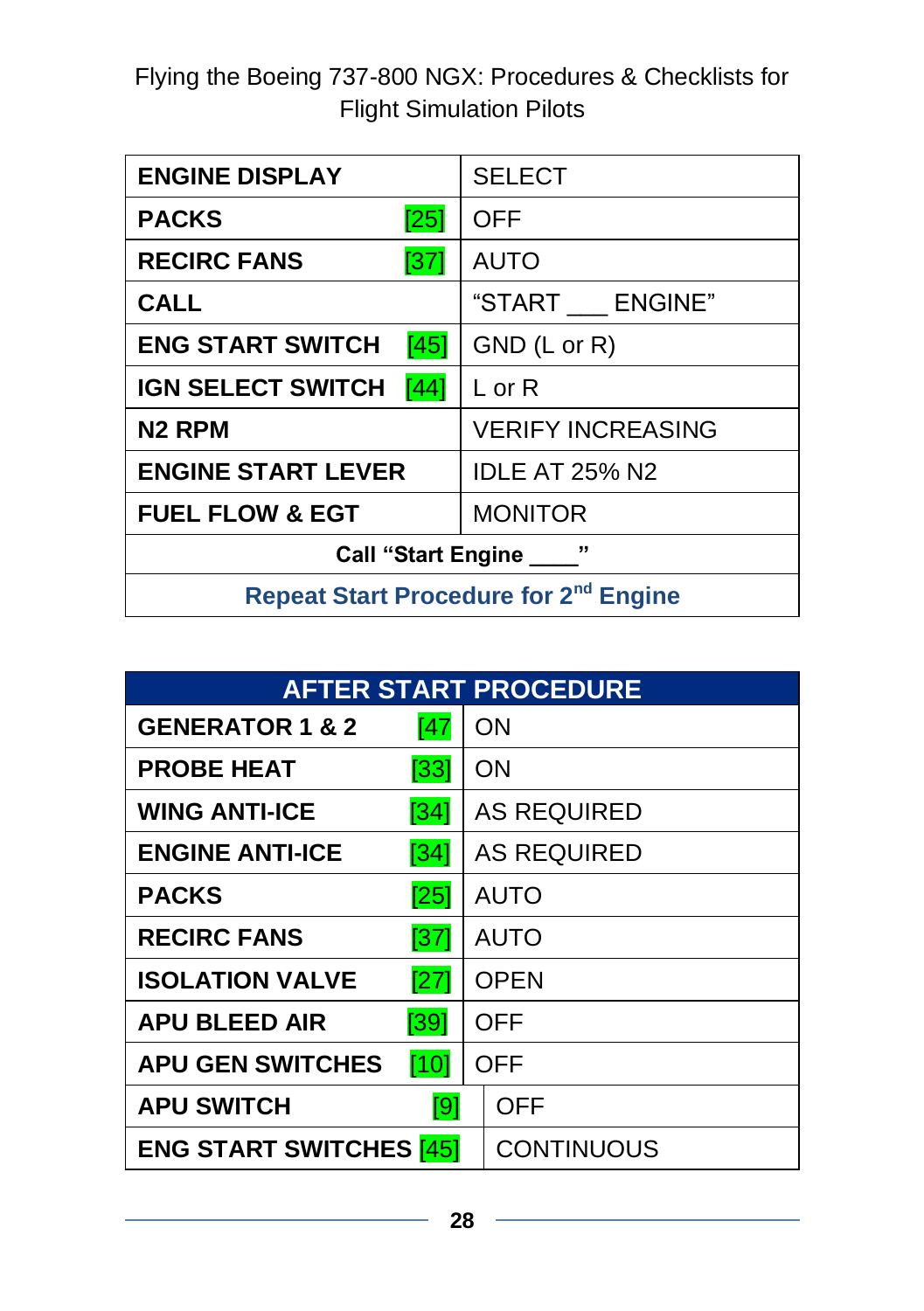| <b>ENG START LEVERS</b>                                | <b>IDLE DETENT</b> |  |
|--------------------------------------------------------|--------------------|--|
| Verify ground equipment is clear                       |                    |  |
| <b>FLAPS</b>                                           | <b>SET FOR T/O</b> |  |
| <b>FLIGHT CONTROLS</b>                                 | <b>CHECK</b>       |  |
| <b>LOWER CONTROLS</b>                                  | <b>CHECK BLANK</b> |  |
| [43]<br><b>TAXI LIGHTS</b>                             | ON (LOGO at night) |  |
|                                                        |                    |  |
| <b>TRANSPONDER</b>                                     | T/A R/A            |  |
| <b>RECALL</b>                                          | <b>CHECK</b>       |  |
| <b>Call for TAXI CLEARANCE</b><br>Note taxi directions |                    |  |

T/O BRIEFING – REVIEWED AS REQUIRED

Taxi to runway as designated

**Call "TAXI CHECKLIST"**

**TAKEOFF, CLIMB & CRUISE PROCEDURES**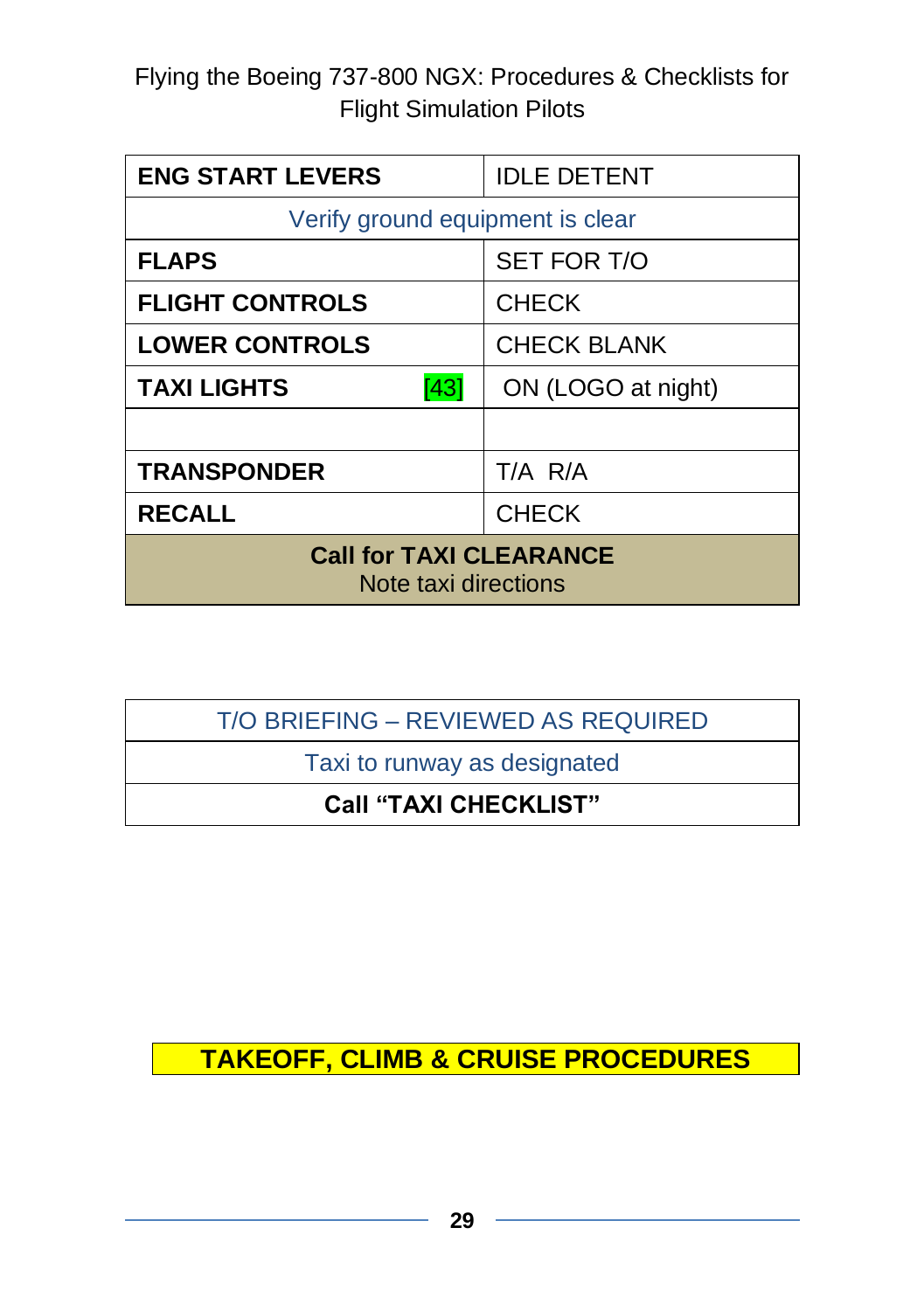

| <b>TAXI PROCEDURE</b>     |          |  |
|---------------------------|----------|--|
| <b>I CENTER FUEL TANK</b> | <2300 kg |  |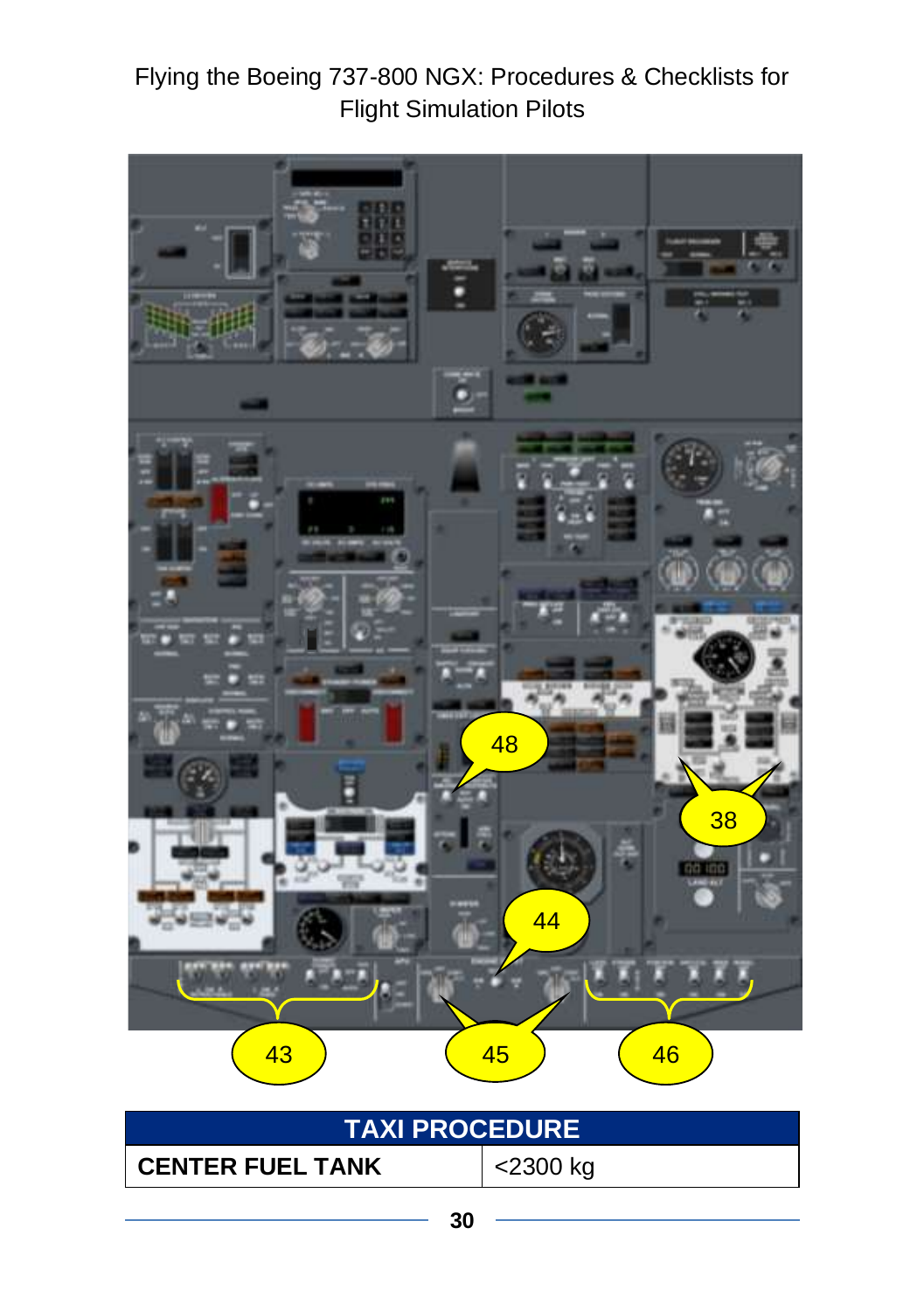| ∣ CABIN CREW              | SIGNAL             |
|---------------------------|--------------------|
| <b>WTHR RADAR DISPLAY</b> | <b>AS REQUIRED</b> |
| I TERRAIN DISPLAY         | AS REQUIRED        |

| <b>CALL "BEFORE TAKEOFF CHECKLIST"</b> |            |              |
|----------------------------------------|------------|--------------|
| <b>BEFORE TAKEOFF</b>                  |            |              |
| <b>IGN SELECT SWITCH</b>               | <u>[44</u> | <b>BOTH</b>  |
| $-AT$ THE LINE $-$                     |            |              |
| <b>TAXI LIGHTS</b>                     | [43]       | OFF          |
| <b>LANDING LIGHTS</b>                  | [43]       | ON           |
| <b>STROBE LIGHTS</b>                   | [46]       | ON           |
| <b>TRANSPONDER</b><br>ON               |            |              |
| <b>AUTOTHROTTLE</b>                    |            | <b>ARMED</b> |
| <b>Call ATC for Takeoff clearance</b>  |            |              |

| <b>TAKEOFF PROCEDURE</b> |                            |  |
|--------------------------|----------------------------|--|
| <b>BRAKES</b>            | <b>OFF</b>                 |  |
| <b>RUNWAY HDG</b>        | <b>VERIFY WITH A/C HDG</b> |  |
| <b>CLOCK/TIMER</b>       | I START                    |  |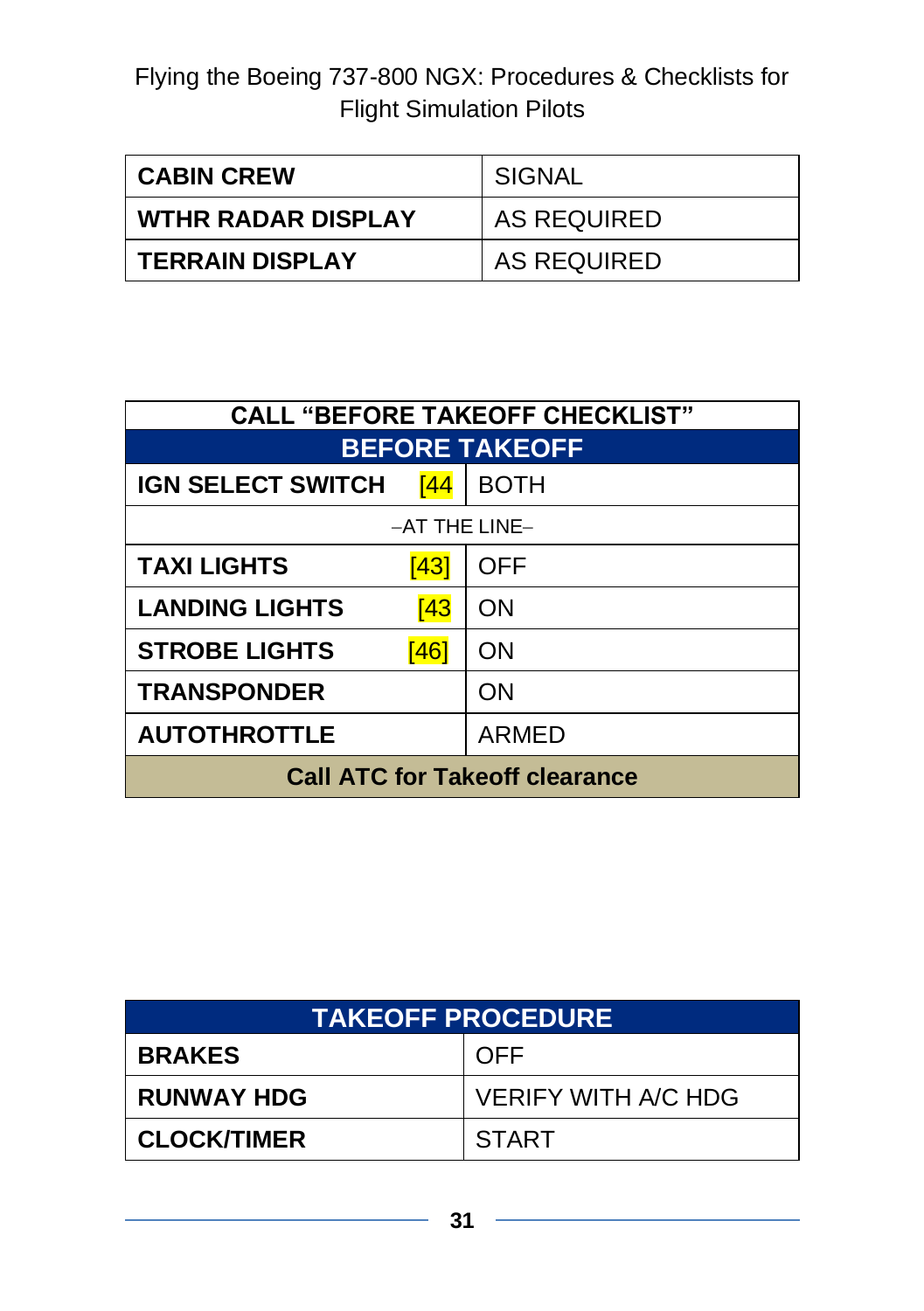| <b>TAKEOFF TIME &amp; FUEL</b>                                  | <b>NOTE</b>                         |  |
|-----------------------------------------------------------------|-------------------------------------|--|
| Advance thrust levers to approx 40% N1                          |                                     |  |
| Allow engines to stabilize<br><b>Press the TO/GA switch</b>     |                                     |  |
| Verify T/O thrust and monitor                                   |                                     |  |
| <b>AT 80 KNOTS</b>                                              | <b>CALL "CHECK"</b>                 |  |
| AT <sub>V1</sub>                                                | CALL "V1"                           |  |
| <b>AT VR</b>                                                    | <b>CALL "ROTATE"</b>                |  |
| Rotate gently to 15° nose up                                    |                                     |  |
| <b>AT POSITIVE RATE</b>                                         | <b>CALL "GEAR UP"</b>               |  |
| <b>CLIMB OUT</b>                                                | $V2 + 20$                           |  |
| <b>ABOVE 400 FT RADIO</b>                                       | <b>VERIFY ROLE MODE</b>             |  |
| At acceleration height verify CLIMB THRUST                      |                                     |  |
| <b>1500 FEET</b>                                                | FLAPS, INCR. UP                     |  |
| Retract FLAPS when within 20 kts of flap speed marker           |                                     |  |
| <b>AFTER FLAPS UP</b>                                           | <b>CALL 'VERTICAL MODE'</b>         |  |
| <b>ENG BLEED SWITCHES [38]</b>                                  | <b>ON</b>                           |  |
| <b>PACKS</b><br>[25]                                            | <b>AUTO</b>                         |  |
| <b>ENG START SWITCHES</b> [45]                                  | <b>CONT</b>                         |  |
| <b>AUTOBRAKE</b>                                                | <b>OFF</b>                          |  |
| <b>LANDING GEAR</b>                                             | <b>OFF</b>                          |  |
|                                                                 | <b>CLIMB &amp; CRUISE PROCEDURE</b> |  |
| Above 10,000 feet (MSL or AGL)                                  |                                     |  |
| Regular monitoring of instruments and fuel reserves<br>required |                                     |  |
| <b>LANDING LIGHTS</b><br>[43]                                   | <b>OFF</b>                          |  |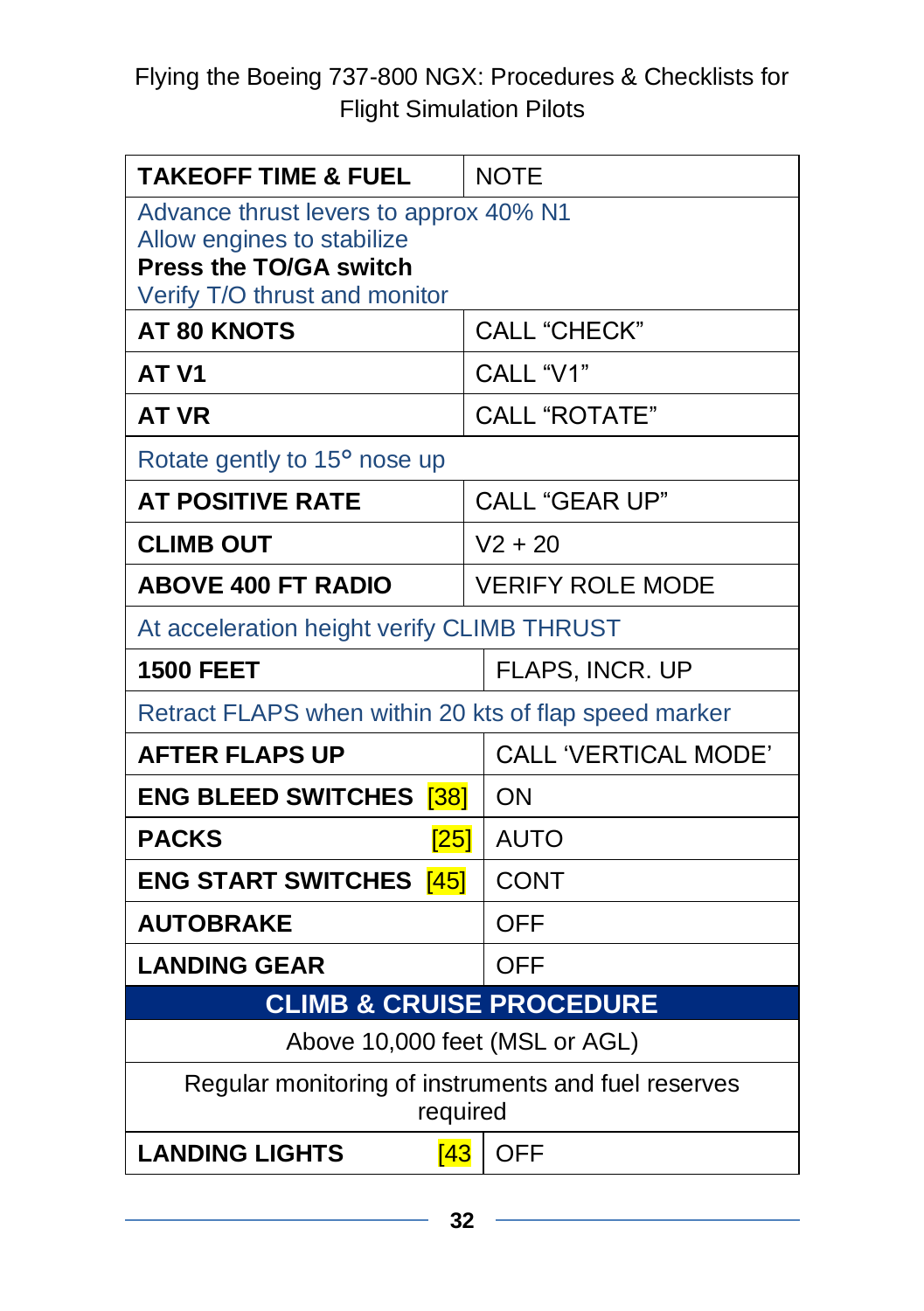| <b>PASSENGER SIGNS</b><br>[48] | <b>AS REQUIRED</b>     |  |
|--------------------------------|------------------------|--|
| <b>CENTER FUEL TANK</b>        | <b>OFF &lt; 460 KG</b> |  |
| AT TRANSITION ALTITUDE         | SET STD AND X-CHECK    |  |
| At least 10 mins prior to TOD  |                        |  |
| <b>FMS/CDU</b>                 | LOAD STAR, RWY, MAP    |  |

**DESCENT APPROACH & LANDING**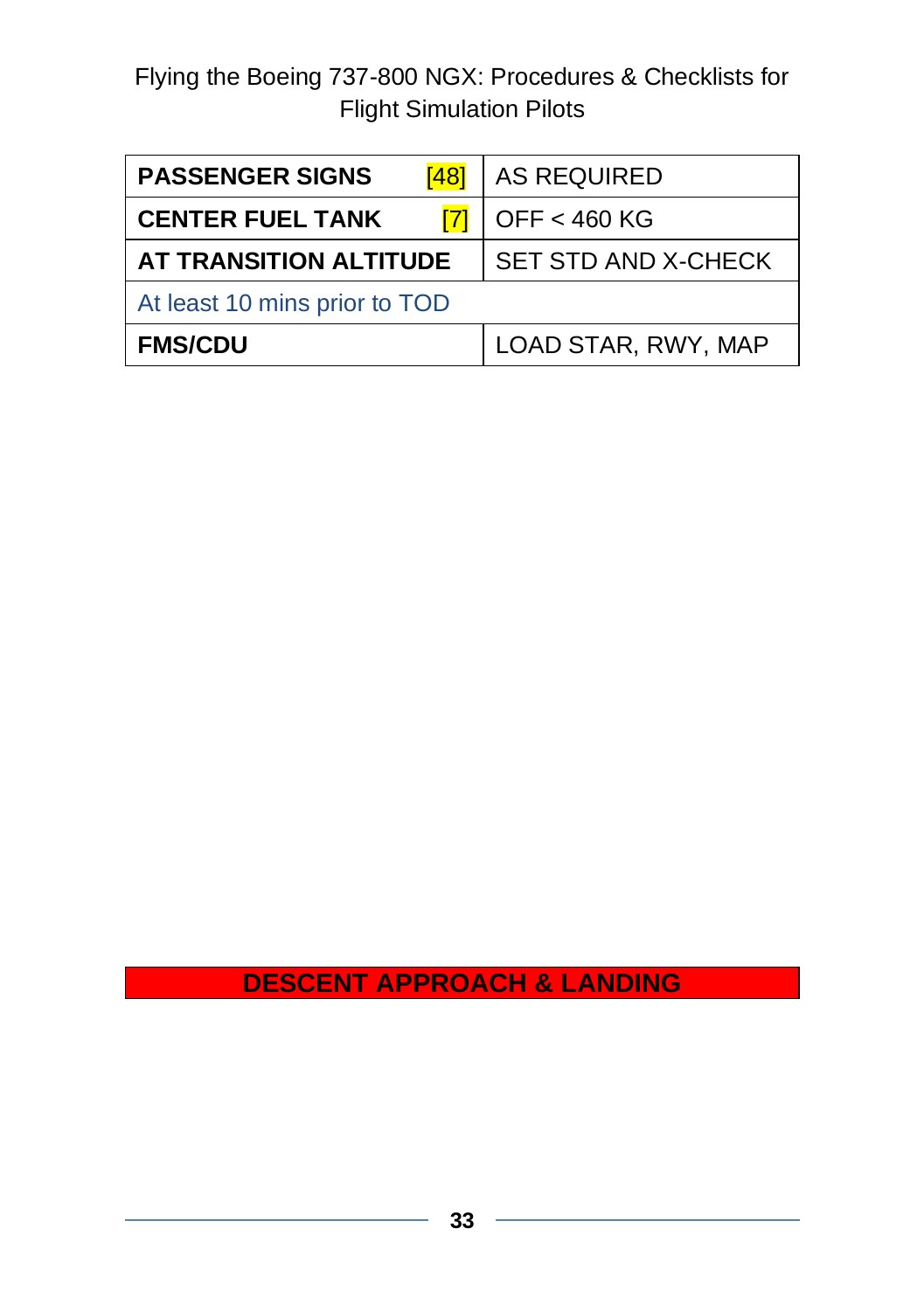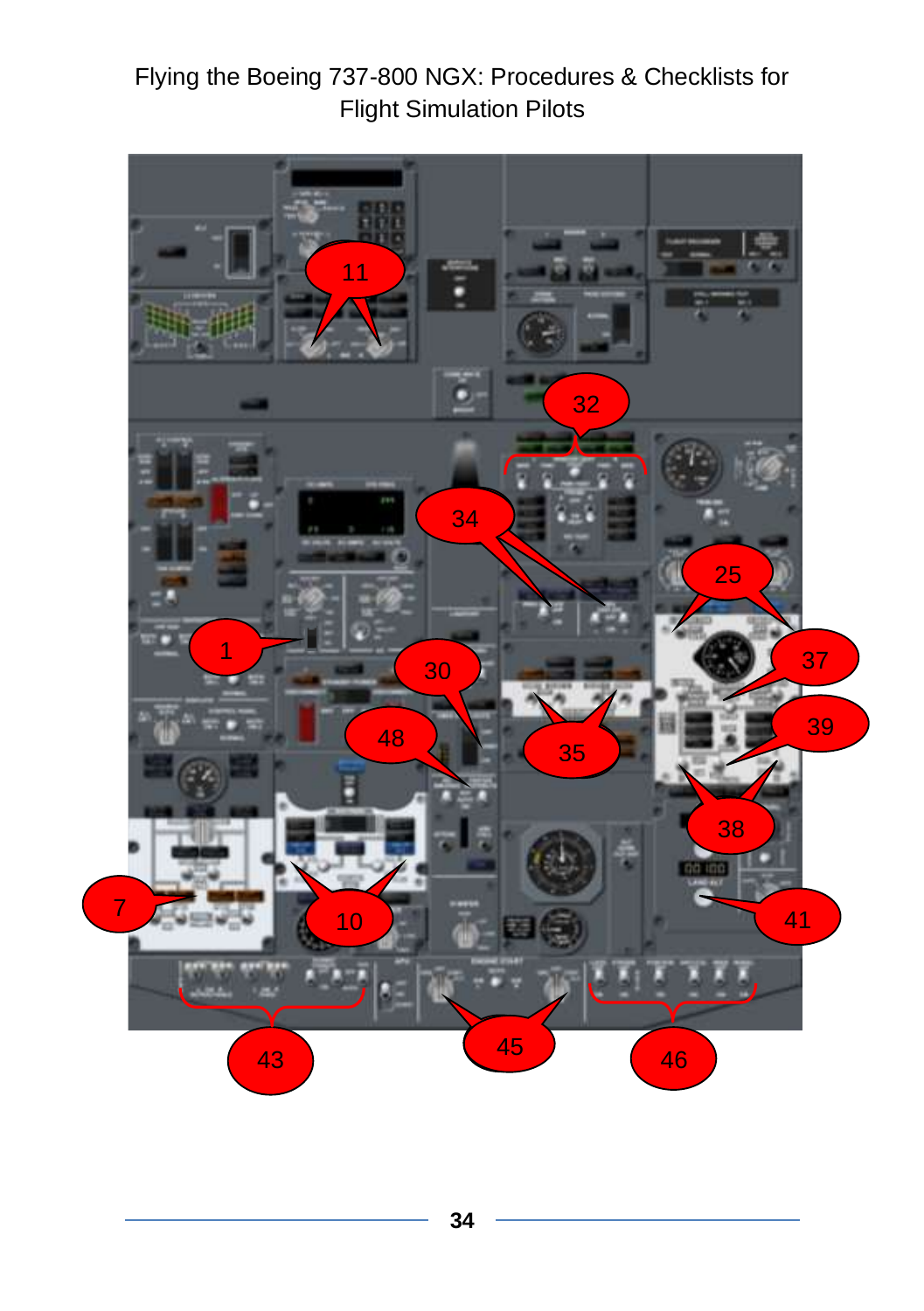| <b>DESCENT PROCEDURE</b>                     |                                         |  |
|----------------------------------------------|-----------------------------------------|--|
| <b>ATC clearance obtained before descent</b> |                                         |  |
| <b>MCP ALTITUDE</b>                          | <b>SET &amp; CHECKED</b>                |  |
| <b>DESCENT</b>                               | <b>SET AS COMPUTED</b>                  |  |
| <b>CENTER FUEL TANKS</b>                     | OFF < 1400 KG                           |  |
| <b>DE-ICING</b>                              | <b>AS REQUIRED</b>                      |  |
| [41]<br><b>PRESSURIZATION</b>                | <b>CHECK LANDING</b><br><b>ALTITUDE</b> |  |
| <b>VREF</b>                                  | SELECT IN CDU                           |  |
| <b>DECISION HEIGHT</b>                       | SET                                     |  |
| <b>NAVAIDS</b>                               | <b>TUNE &amp; SET APP COURSE</b>        |  |
| <b>HEADING</b>                               | SET                                     |  |
| <b>STAR / TRANSITION</b>                     | SET IN CDU                              |  |
| <b>AT TRANSITION</b><br><b>ALTITUDE</b>      | <b>SET QNH &amp; X-CHECK</b>            |  |
| <b>APPROACH BRIEFING</b>                     | <b>CONDUCT</b>                          |  |

| <b>APPROACH PROCEDURE</b>            |                           |  |
|--------------------------------------|---------------------------|--|
| Approaching 10,000 feet (MSL or AGL) |                           |  |
| <b>CABIN CREW</b>                    | <b>NOTIFIED</b>           |  |
| [48]<br><b>PASSENGER SIGNS</b>       | <b>ON</b>                 |  |
| <b>MISSED APPROACH</b>               | <b>PREPARE</b>            |  |
| [43, 8, 46]<br><b>LIGHTS</b>         | <b>AS REQUIRED</b>        |  |
| <b>AUTOBRAKE</b>                     | <b>SET AS REQUIRED</b>    |  |
| <b>RNP &amp; APP PROCEDURE</b>       | <b>UPDATE AS REQUIRED</b> |  |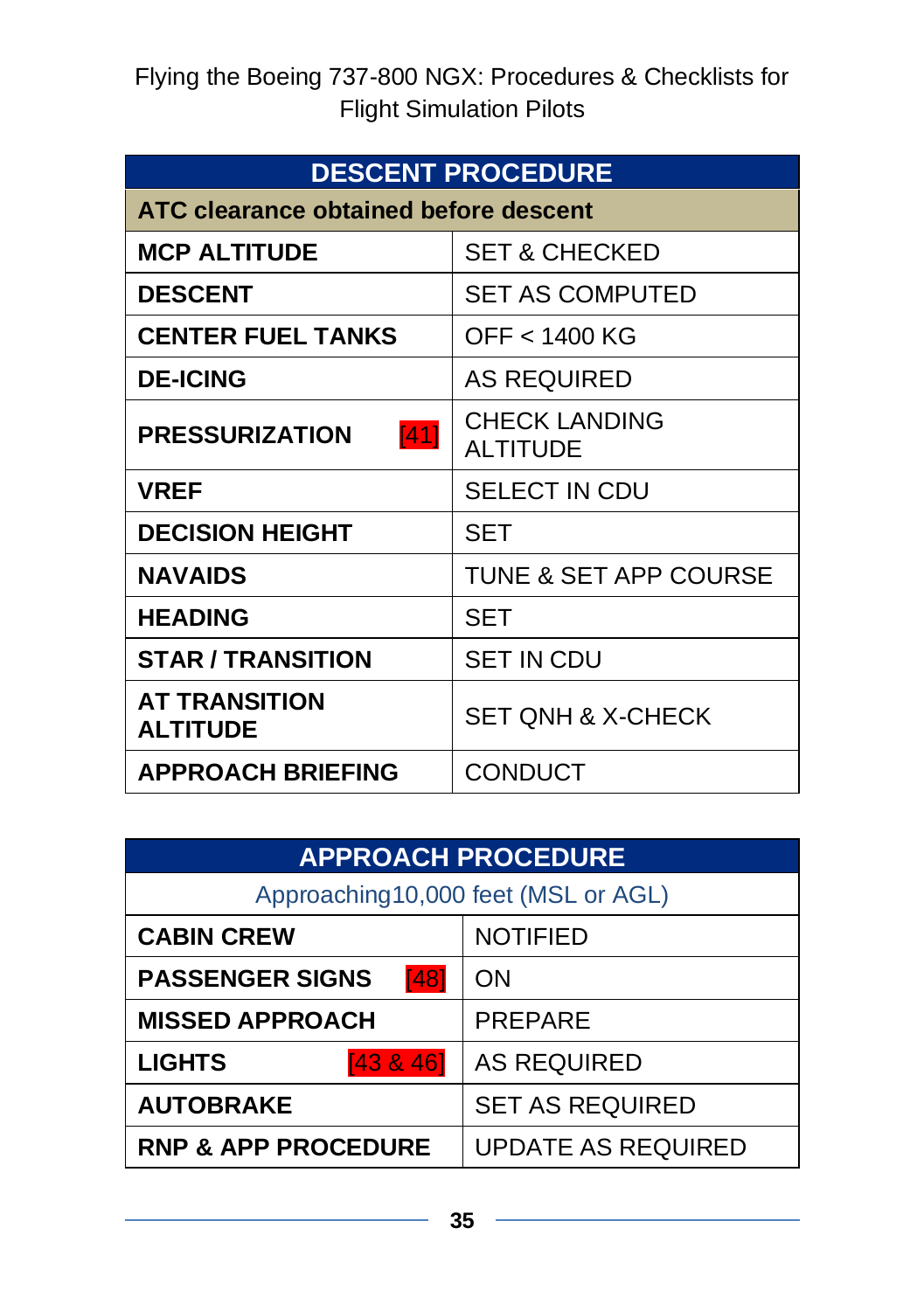| <b>LANDING PROCEDURE - ILS</b>                                                         |                                                                                |  |
|----------------------------------------------------------------------------------------|--------------------------------------------------------------------------------|--|
| <b>CABIN CREW</b>                                                                      | <b>SEATED FOR LANDING</b>                                                      |  |
| <b>FLAPS</b>                                                                           | <b>LOWER ON SCHEDULE</b>                                                       |  |
| <b>AUTOBRAKES</b>                                                                      | <b>AS REQUIRED</b>                                                             |  |
| <b>ON LOC INTERCEPT</b>                                                                | <b>VERIFY ILS TUNED</b><br><b>VERIFY LOC &amp; G/S</b><br><b>MARKERS SHOWN</b> |  |
| <b>APPROACH MODE</b>                                                                   | ARM                                                                            |  |
| <b>SPEEDBRAKE</b>                                                                      | ARM<br>Verify light illuminated                                                |  |
| <b>SECOND AUTOPILOT</b>                                                                | <b>ENGAGE IF REQUIRED</b>                                                      |  |
| If necessary use HDG SEL to intercept final app course<br>and verify LOC is captured   |                                                                                |  |
| <b>AT GLIDESLOPE ALIVE</b>                                                             | Call "GLIDESLOPE ALIVE"                                                        |  |
| <b>GEAR</b>                                                                            | DOWN-3 GREENS                                                                  |  |
| <b>ENG START SWITCHES</b><br>[45]                                                      | <b>CONT</b>                                                                    |  |
| <b>AT GLIDESLOPE CAPTURE</b>                                                           | <b>SET FLAPS FOR LANDING</b>                                                   |  |
| <b>AT MINIMUMS</b>                                                                     | <b>CHECK RUNWAY INSIGHT</b><br>Call "CONTINUE" (PF)                            |  |
| <b>MISSED APPROACH</b>                                                                 | <b>SET ALT IN MCP</b>                                                          |  |
| At FAF or OM, verify crossing altitude.<br>Verify autoland status at 500 ft radio alt. |                                                                                |  |

| <b>LANDING ROLL PROCEDURE</b> |                  |
|-------------------------------|------------------|
| <b>AUTOPILOT</b>              | <b>DISENGAGE</b> |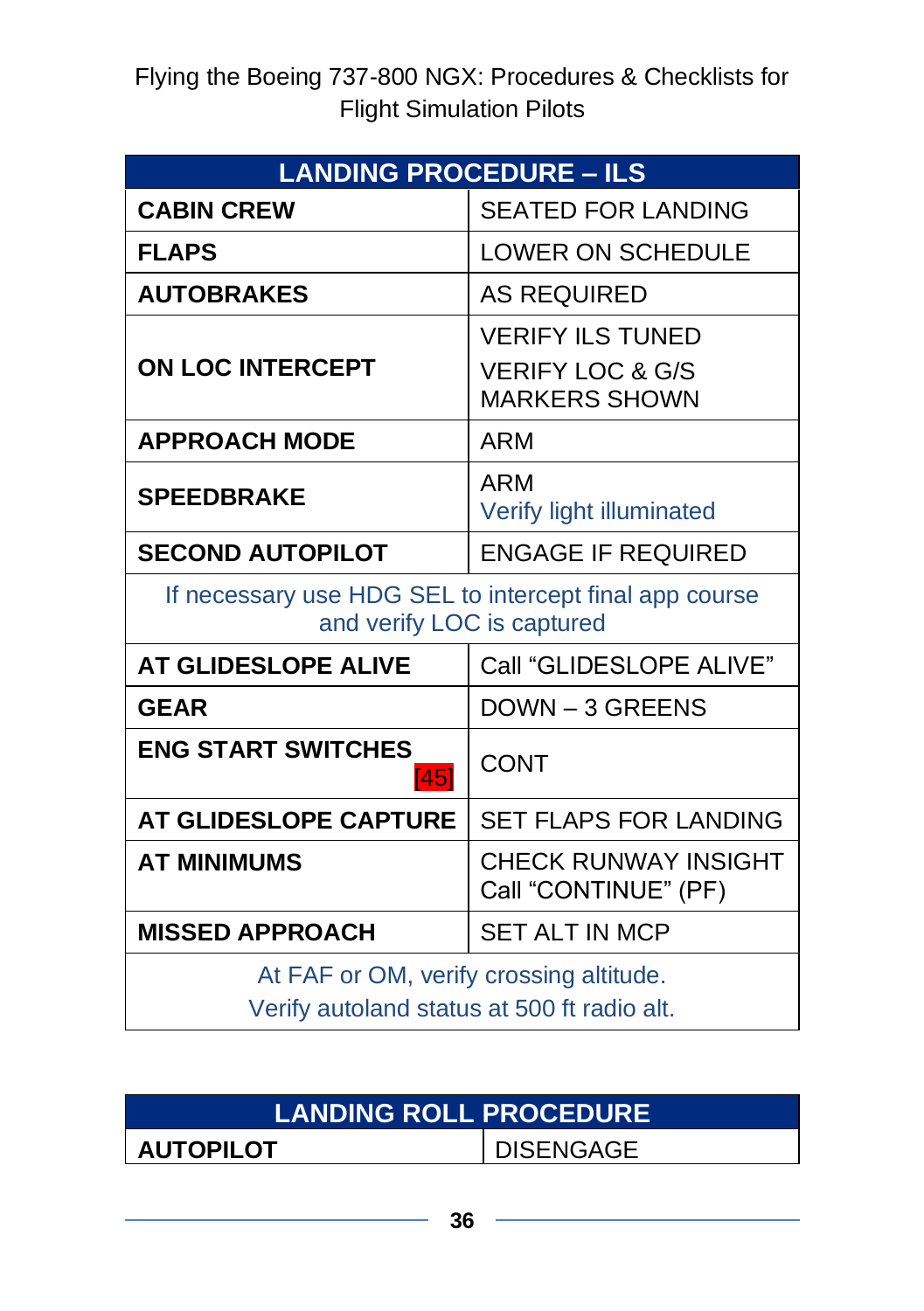| <b>THRUST LEVERS</b>    | <b>CLOSED</b>           |
|-------------------------|-------------------------|
| <b>SPEEDBRAKE LEVER</b> | <b>VERIFY UP</b>        |
| <b>REVERSE THRUST</b>   | <b>APPLY</b>            |
| <b>AUTOBRAKE</b>        | <b>VERIFY OPERATION</b> |
| AT 60 KNOTS             | <b>LOWER REVERSERS</b>  |
| <b>MANUAL BRAKING</b>   | <b>AS NEEDED</b>        |
| <b>AUTOBRAKES</b>       | <b>DISARM</b>           |

| <b>AFTER LANDING</b>              |                     |
|-----------------------------------|---------------------|
| Start when clear of the runway    |                     |
| <b>SPEEDBRAKE</b>                 | <b>CONFIRM DOWN</b> |
| <b>APU</b><br>[9]                 | <b>START</b>        |
| $[17]$<br><b>PROBE HEAT</b>       | <b>OFF</b>          |
| <b>LANDING LIGHTS</b><br>[43]     | <b>OFF</b>          |
| <b>STROBE LIGHTS</b><br>[46]      | <b>OFF</b>          |
| [43]<br><b>TAXI LIGHTS</b>        | ON                  |
| <b>ENG START SWITCHES</b><br>[45] | <b>OFF</b>          |
| <b>FLAP LEVER</b>                 | UP                  |
| <b>TRANSPONDER</b>                | <b>AS REQUIRED</b>  |

| <b>SHUTDOWN PROCEDURE</b> |  |
|---------------------------|--|
| <b>PARKING BRAKE</b>      |  |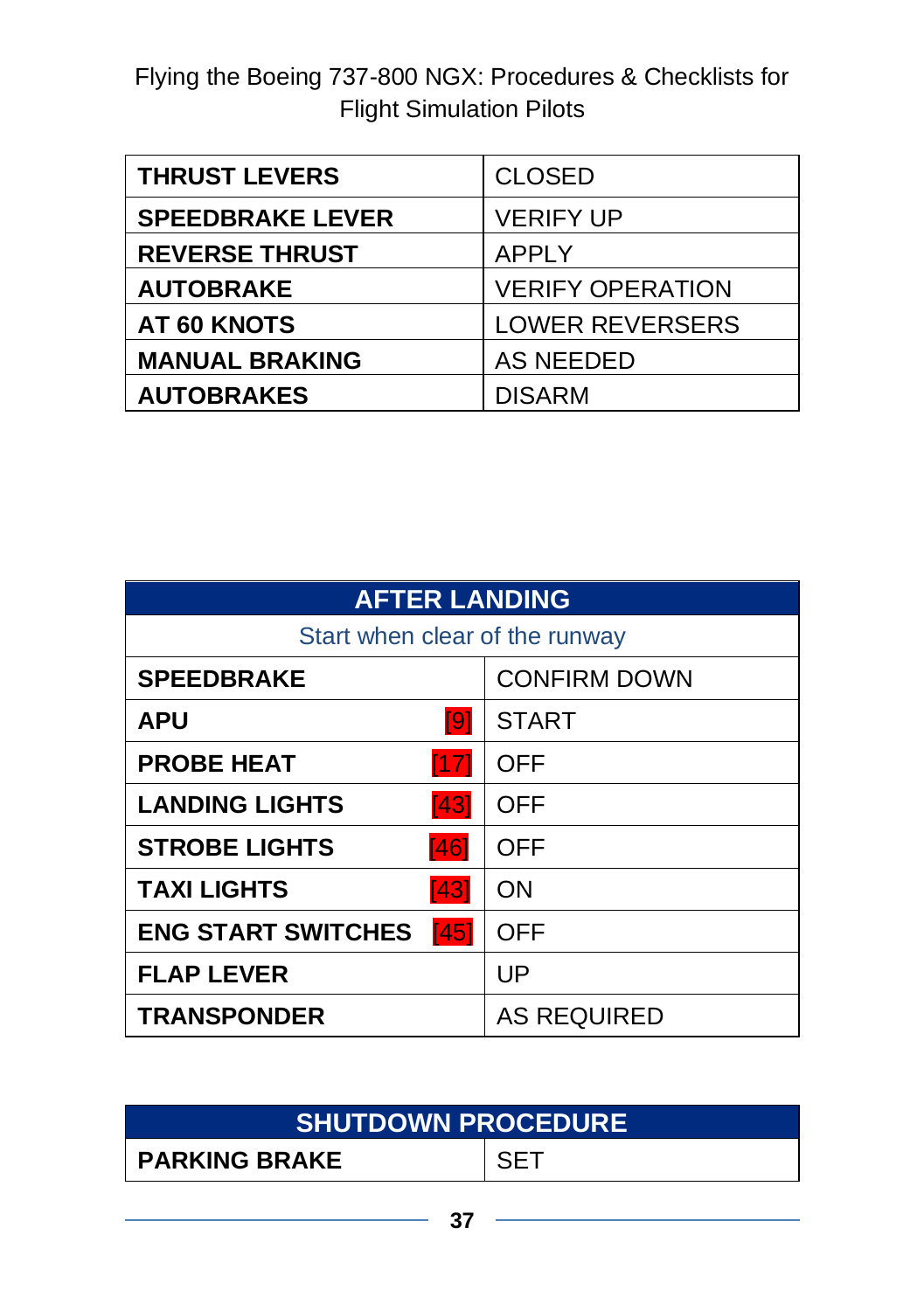| <b>ELECTRICAL POWER</b><br>[10]           | <b>APU GENS ON</b> |
|-------------------------------------------|--------------------|
| <b>ENGINE START LEVERS</b>                | <b>CUTOFF</b>      |
| [48]<br><b>SEAT BELT SIGN</b>             | <b>OFF</b>         |
| <b>I46</b><br><b>ANTI COLLISION LIGHT</b> | <b>OFF</b>         |
| [7]<br><b>FUEL PUMP SWITCHES</b>          | <b>OFF</b>         |
| [34]<br><b>WING ANTI-ICE</b>              | <b>OFF</b>         |
| [34]<br><b>ENGINE ANTI-ICE</b>            | <b>OFF</b>         |
| $[35]$<br><b>ENGINE HYD PUMPS</b>         | <b>ON</b>          |
| [35]<br><b>ELEC HYD PUMPS</b>             | ON                 |
| [37]<br><b>RECIRC FANS</b>                | <b>AS REQUIRED</b> |
| $[25]$<br><b>PACKS</b>                    | <b>AUTO</b>        |
| [38]<br><b>ENGINE BLEEDS</b>              | ON                 |
| [39<br><b>APU BLEED</b>                   | <b>ON</b>          |
| [46]<br><b>EXTERIOR LIGHTS</b>            | <b>AS REQUIRED</b> |
| <b>FLIGHT DIRECTORS</b>                   | OFF                |
| <b>TRANSPONDER</b>                        | <b>STBY</b>        |

| <b>SECURE PROCEDURE (If required)</b> |            |  |
|---------------------------------------|------------|--|
| <b>IRS MODE SELECTORS</b><br>[11]     | OFF        |  |
| <b>EMERGENCY LIGHTS</b><br>[30]       | OFF        |  |
| [32]<br><b>WINDOW HEAT</b>            | <b>OFF</b> |  |
| <b>PACKS</b><br>[25]                  | OFF        |  |
| <b>BATTERY</b><br>[1]                 | <b>OFF</b> |  |
| <b>737-800 NORMAL CHECKLISTS</b>      |            |  |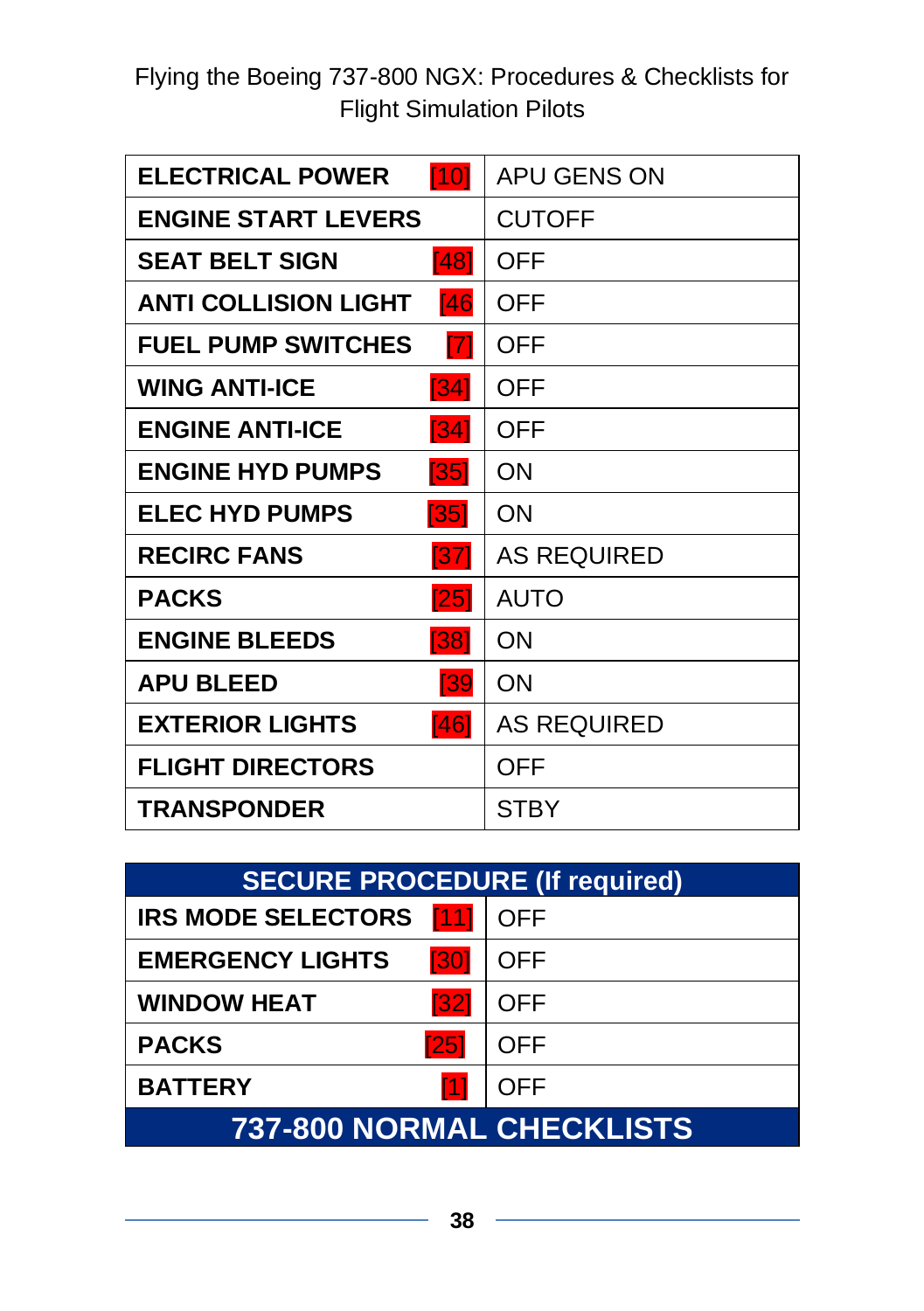Electrical Powerup Checklist

| Battery Switch<br>Standby Power<br>Alternate Flaps<br>Wiper Selectors<br>Electric Hydraulic Pumps<br>Landing Gear Lever<br>Ground Power Switch<br>Left Aft Fuel Pump (for APU)<br>APU Gen Bus Switches<br>Fire System & Extinguishers<br>Overheat Detector Switches<br>Test Switch<br>Test Switch<br>Master Fire Warn Light & Bell<br>Test Switch Cancel | ON / GUARD<br><b>CLOSED</b><br><b>GUARD CLOSED</b><br><b>GUARD CLOSED</b><br>PARK<br>OFF<br><b>DOWN</b><br>ON (if needed)<br>ON<br>START<br>ON<br>TEST<br><b>NORMAL</b><br><b>Hold to FAULT/INOP</b><br><b>Hold to OVHT/FIRE</b><br><b>PUSH TO CANCEL</b><br><b>CENTRE</b> |
|----------------------------------------------------------------------------------------------------------------------------------------------------------------------------------------------------------------------------------------------------------------------------------------------------------------------------------------------------------|----------------------------------------------------------------------------------------------------------------------------------------------------------------------------------------------------------------------------------------------------------------------------|
| Extinguisher Test Switch<br>Extinguisher Test Switch                                                                                                                                                                                                                                                                                                     | POSITION 1 & HOLD                                                                                                                                                                                                                                                          |
|                                                                                                                                                                                                                                                                                                                                                          | <b>POSITION 2 &amp; HOLD</b>                                                                                                                                                                                                                                               |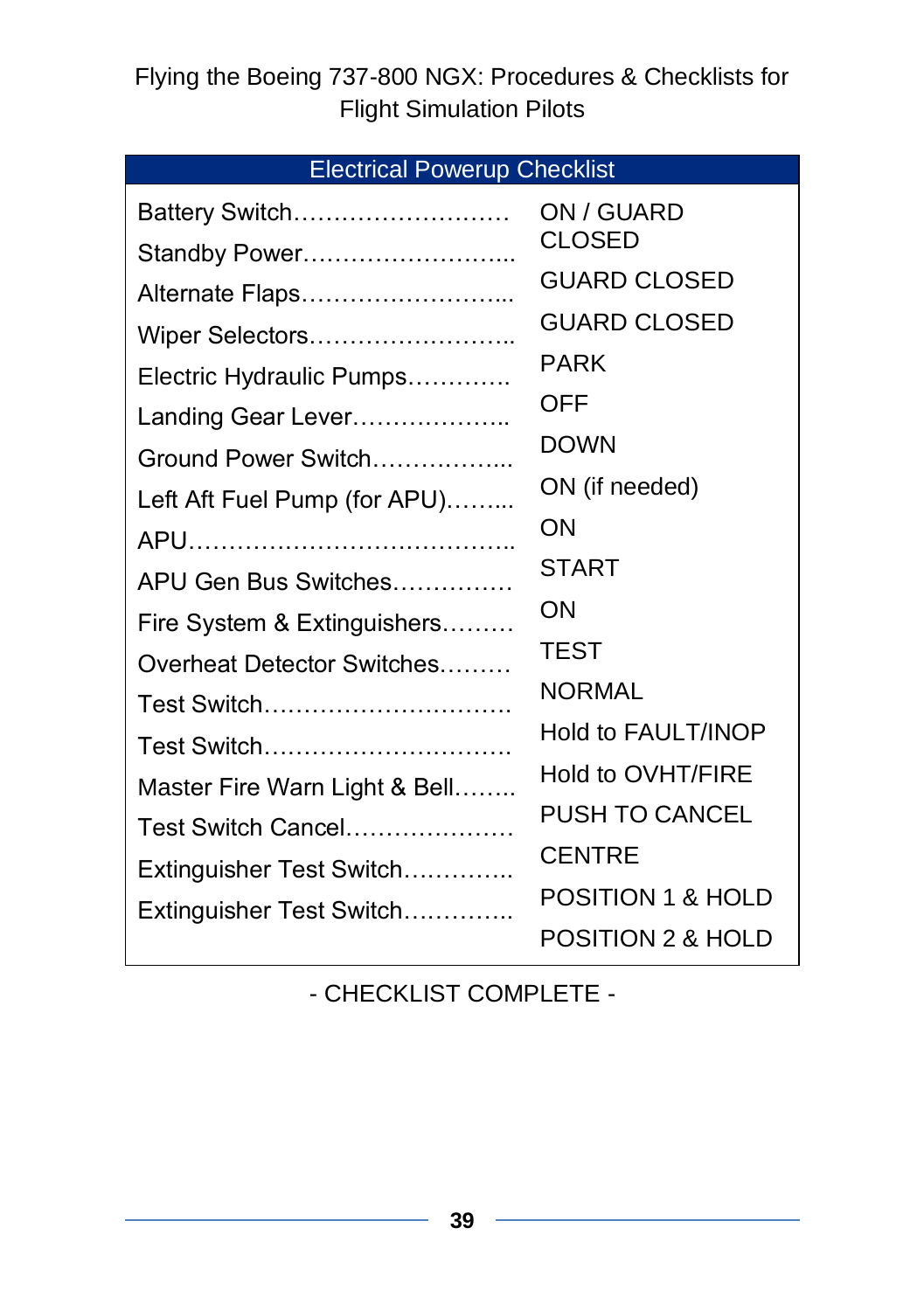| Preliminary Preflight Checklist (Captain or FO) |                           |
|-------------------------------------------------|---------------------------|
| IRS Mode Selectors OFF, then NAV                |                           |
| Voice Recorder Switch                           | ON                        |
| Service Interphone Switch                       | OFF                       |
| Engine Panel                                    | SET                       |
| Passenger Oxygen                                | <b>SET</b>                |
| Flight Recorder Switch                          | <b>GUARD CLOSED</b>       |
| Landing Gear Lights                             | <b>VERIFY ILLUMINATED</b> |
| Parking Brake                                   | ON                        |

- CHECLKLIST COMPLETE -

#### FMS / CDU Programming

The **Initial Data** and **Nav Data** entries must be completed before the Preflight Procedures.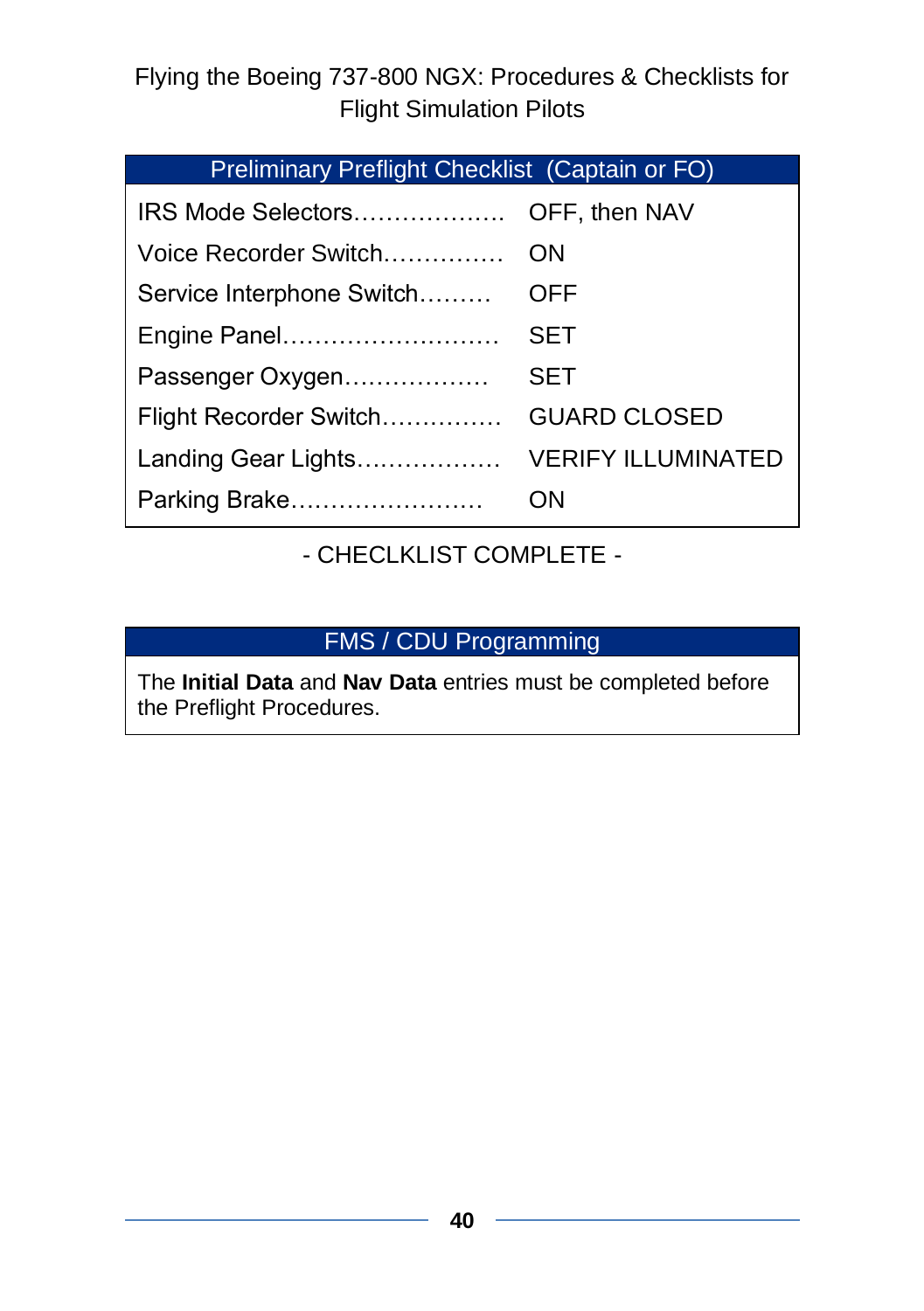| <b>Preflight Checklist (First Officer)</b> |  |
|--------------------------------------------|--|
|--------------------------------------------|--|

| Flight Control Switches            | <b>GUARDS CLOSED</b> |
|------------------------------------|----------------------|
| Flight Spoiler Switches            | <b>GUARDS CLOSED</b> |
| Yaw Damper Switch                  | ON                   |
| Alternate Flaps Master Switch      | OFF                  |
| Alternate Flaps Position Switch    | <b>OFF</b>           |
| VHF NAV Transfer Switch            | <b>NORMAL</b>        |
| IRS Transfer Switch                | <b>NORMAL</b>        |
| Source Selector                    | <b>AUTO</b>          |
| Control Panel Select Switch        | <b>NORMAL</b>        |
| Fuel Panel                         | <b>CHECK</b>         |
| Cross Feed Selector                | <b>CLOSED</b>        |
| Fuel Pump Switches                 | <b>OFF</b>           |
| Battery Switch                     | ON/ GUARD CLOSED     |
| Cab/Utility Power Switch           | ΟN                   |
|                                    |                      |
| Gen Drive Disconnect               | <b>GUARD CLOSED</b>  |
| Bus Transfer Switch                | <b>GUARD CLOSED</b>  |
| Overheat and Fire Protection Panel | <b>CHECK</b>         |
| Left Centre Fuel Tank Switch       | ON                   |
|                                    | <b>START</b>         |
| APU Gen Bus Switches               | ON                   |
| Equipment Cooling                  | <b>NORM</b>          |
| Emergency Exit Lights              | <b>GUARD CLOSED</b>  |
| Windshield Wipers Selectors        | <b>PARK</b>          |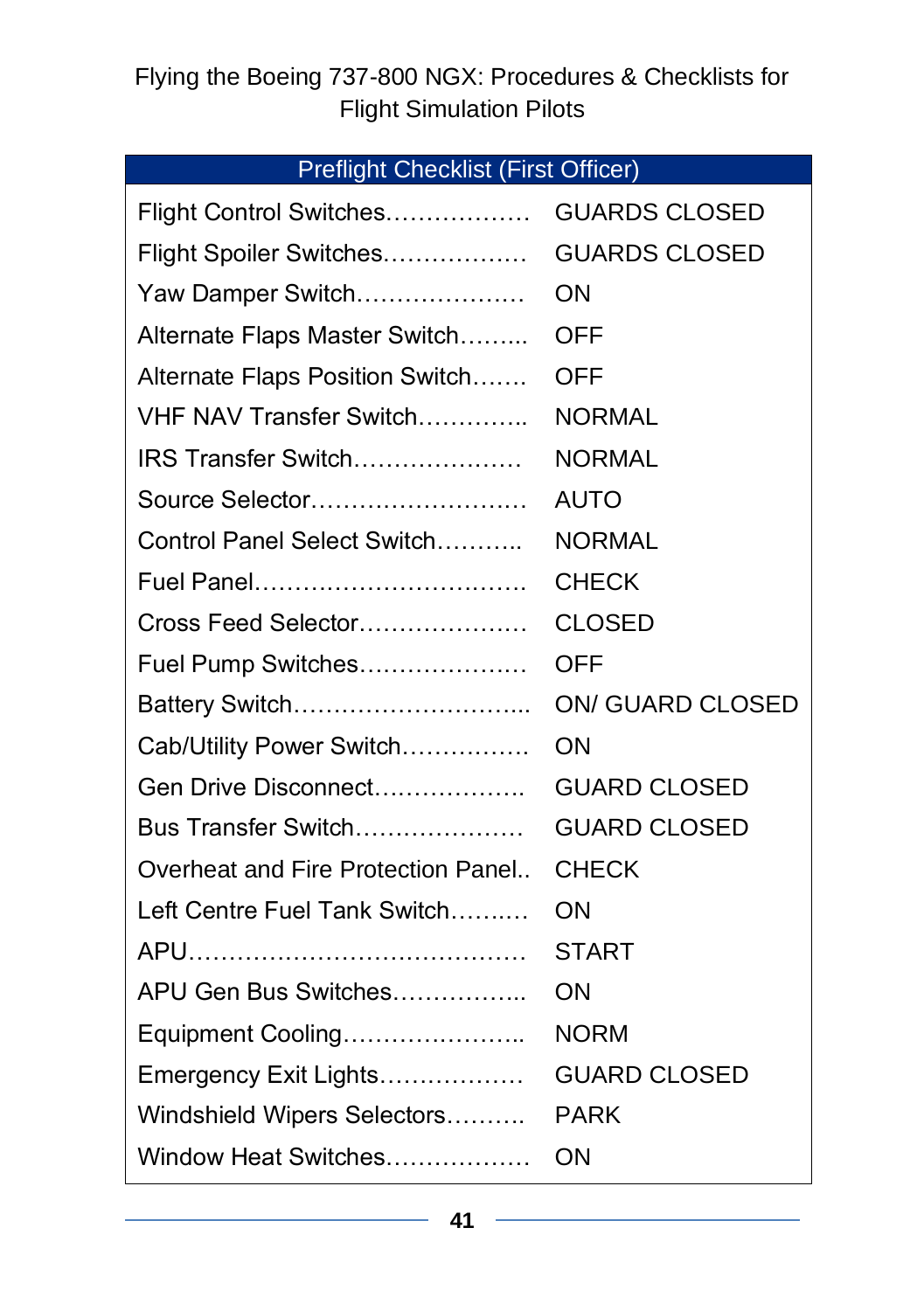| Probe Heat Switches          | OFF                      |
|------------------------------|--------------------------|
| Wing Anti-ice                | <b>OFF</b>               |
| Engine Anti-ice Switches     | <b>OFF</b>               |
| Engine Hydraulic Pumps       | ON                       |
| Trim Air Switch              | ON                       |
| Recirculation Fan Switches   | <b>AUTO</b>              |
| Pack Switches                | <b>AUTO</b>              |
| Isolation Valve Switch       | <b>OPEN</b>              |
| Engine Bleed Air Switches    | ON                       |
| APU Bleed Air Switch         | ON                       |
| Flight Altitude Indicator    | SET                      |
| Landing Altitude Indicator   | SET                      |
| Pressurisation Mode Selector | <b>AUTO</b>              |
| Landing Lights Switches      | <b>OFF</b>               |
| Runway Turnoff Lights        | OFF                      |
| Taxi Light Switch            | <b>OFF</b>               |
| Ignition select Switch       | <b>IGN L or R</b>        |
| Engine Start Switches        | OFF                      |
| Logo Light Switch            | ON (at night)            |
| Position Light Switch        | ON                       |
| Anti Collision Light Switch  | OFF                      |
| Strobe Light Switch          | OFF                      |
| Wing Light Switch            | <b>OFF</b>               |
| Minimums Reference Selector  | <b>SET RADIO or BARO</b> |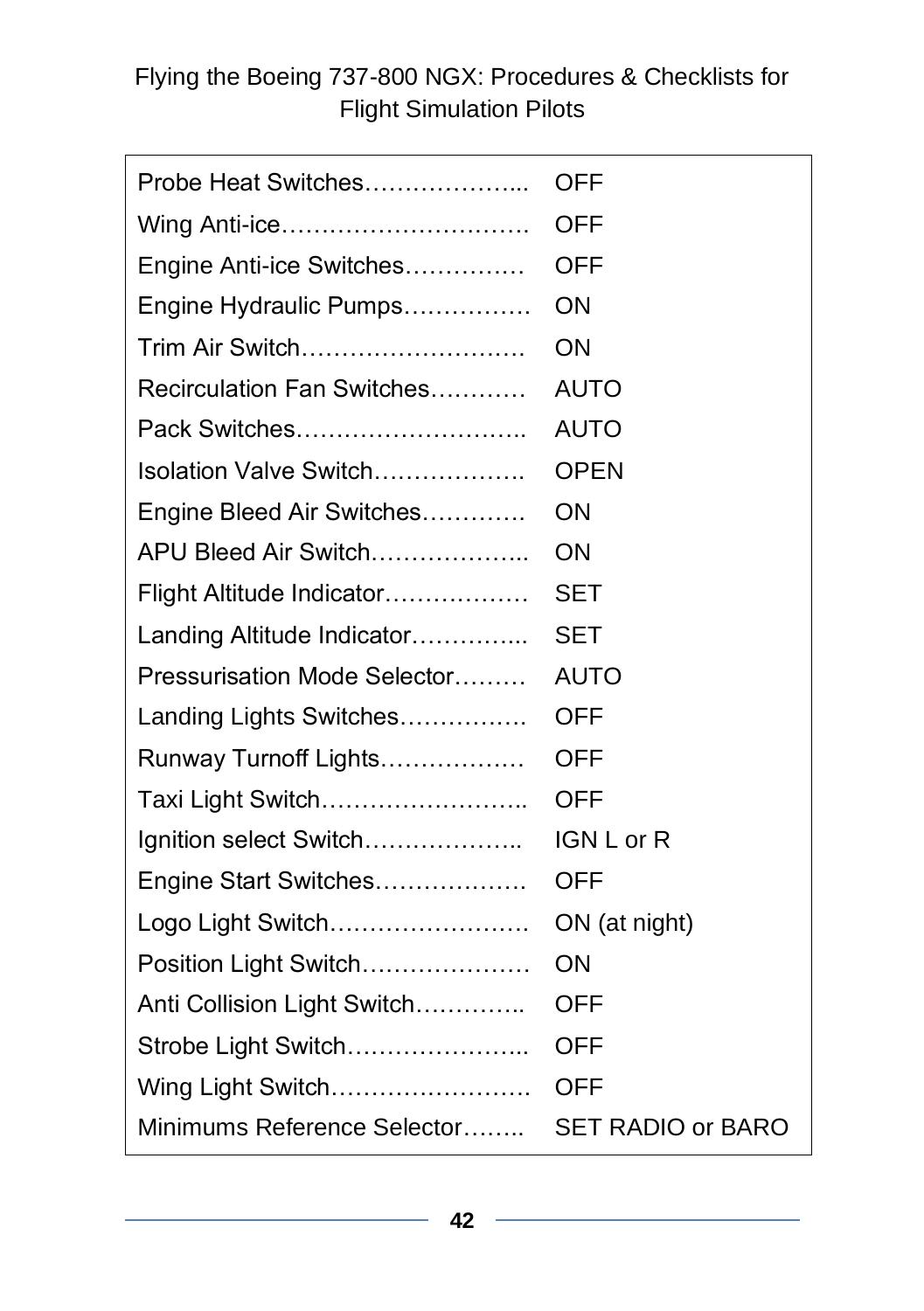| Minimums Selector                 | <b>SET DH or ALTITUDE</b> |
|-----------------------------------|---------------------------|
| Meters Switch                     | <b>AS NEEDED</b>          |
| Barometric Reference Selector     | <b>SET LOCAL QNH</b>      |
| VOR/ADF Switches                  | <b>AS NEEDED</b>          |
| Mode Selector                     | <b>MAP</b>                |
| Centre Switch                     | <b>AS NEEDED</b>          |
| Range Selector                    | <b>AS NEEDED</b>          |
| Traffic Switch                    | <b>AS NEEDED</b>          |
| Weather Radar                     | <b>OFF</b>                |
| Main Panel Display Units Selector | <b>NORM</b>               |
| Crew Oxygen                       | <b>CHECK</b>              |
| Clock - FO Side                   | <b>SET</b>                |
| Lower Display Unit Selector       | <b>NORM</b>               |
| Disengage Light Test Switch       | HOLD TO 1                 |
| Disengage Light Test Switch       | HOLD TO 2                 |
| Flight Director - FO              | ON (PF side first)        |
| Flight Instruments                | <b>CHECK</b>              |
| Brake Temperature Light           | Verify EXTINGUISHED       |
| Flap Inhibit Switch               | <b>GUARD CLOSED</b>       |
| Gear Inhibit Switch               | <b>GUARD CLOSED</b>       |
| Terrain Inhibit Switch            | <b>GUARD CLOSED</b>       |
| Landing Gear Lever                | <b>DOWN</b>               |
| Auto Brake Selector               | <b>RTO</b>                |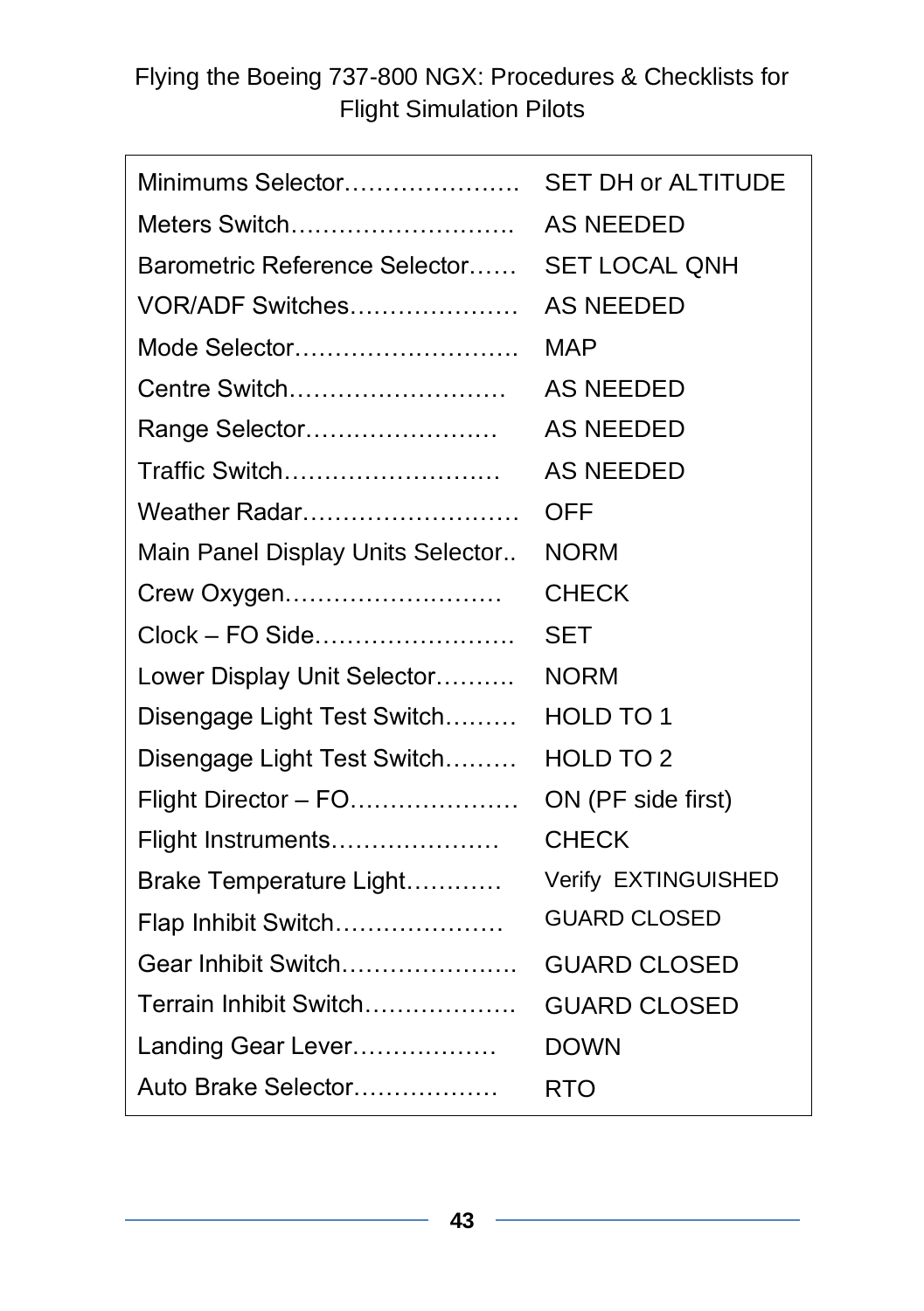| Engine Display Control Panel     | SET                        |
|----------------------------------|----------------------------|
| Engine Instruments               | SET                        |
| <b>VHF Communications Radios</b> | SET                        |
| VHF Navigation Radios            | SET                        |
| ADF Radios                       | SET                        |
| Weather Radar Panel              | SET                        |
| Transponder Panel                | <b>SET STANDBY</b>         |
| Stabiliser Trim Override Switch  | <b>GUARD CLOSED</b>        |
| Seat, Rudder Pedals & Harness    | ADJUST AS<br><b>NEEDED</b> |

Tune ATIS and note details.

Call ATC for Departure Clearance.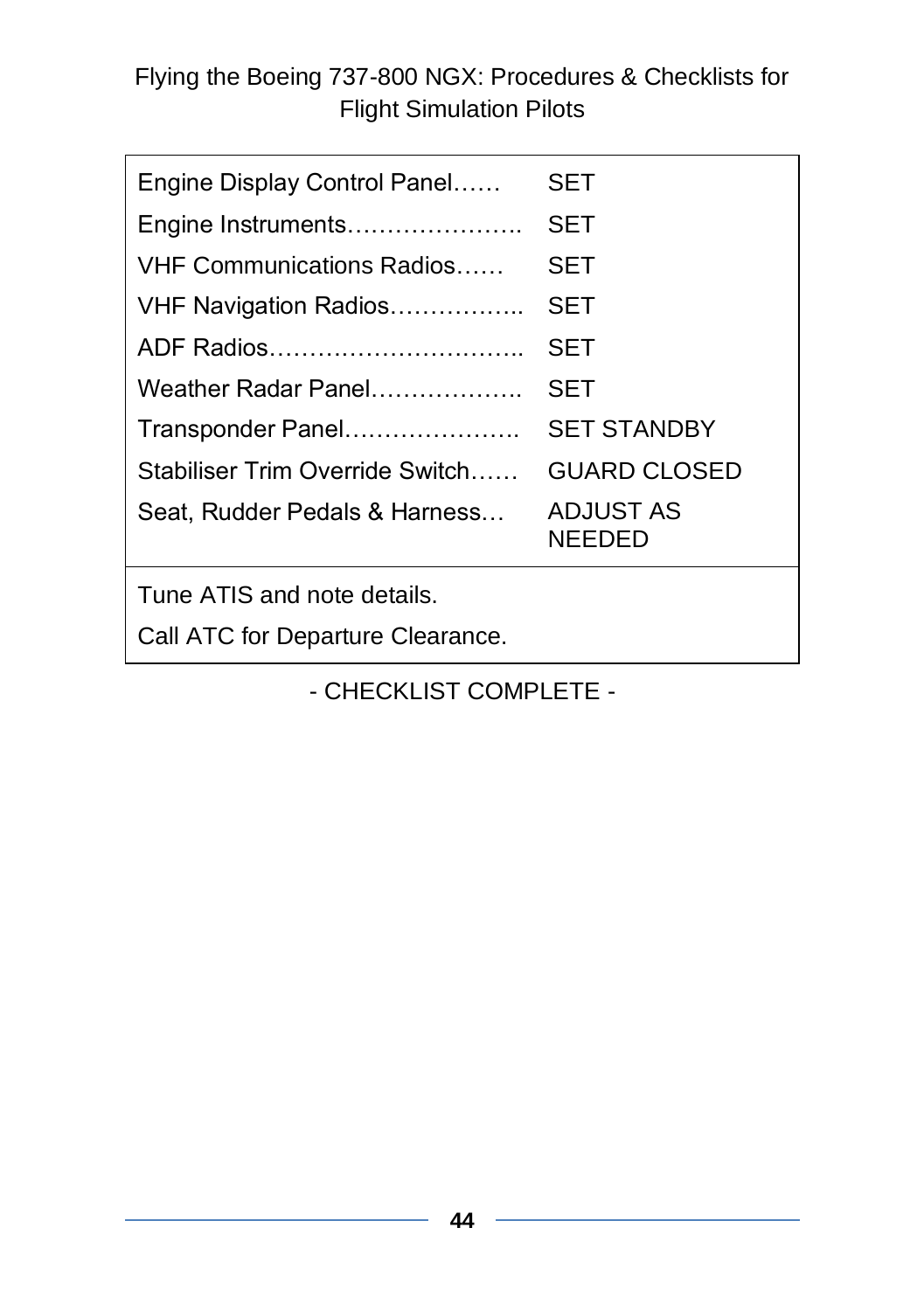Preflight Checklist (Captain)

|                               | <b>TEST</b>                |
|-------------------------------|----------------------------|
| Minimums Reference Selector   | SET RADIO or BARO          |
| Minimums Selector             | <b>SET DH or ALTITUDE</b>  |
| Meters Switch                 | <b>AS NEEDED</b>           |
| Barometric Reference Selector | <b>SET IN or HPA</b>       |
| Barometric Selector           | <b>SET LOCAL QNH</b>       |
| VOR/ADF Switches              | <b>AS NEEDED</b>           |
| Mode Selector                 | <b>MAP</b>                 |
| Centre Switch                 | <b>AS NEEDED</b>           |
| Range Selector                | <b>AS NEEDED</b>           |
| Traffic Switch                | <b>AS NEEDED</b>           |
| Weather Radar                 | <b>OFF</b>                 |
|                               | <b>SET</b>                 |
| Flight Director Switch        | ON (PF side on first)      |
| Bank Angle Selector           | <b>AS NEEDED</b>           |
| Autopilot Disengage Bar       | UP                         |
|                               | <b>TEST</b>                |
|                               | <b>SET</b>                 |
| Nose Wheel Steering           | <b>GUARD CLOSED</b>        |
| Display Select Panel          | <b>SET</b>                 |
| Takeoff Configuration Light   | <b>Verify EXTINGUISHED</b> |
| Cabin Altitude Light          | Verify EXTINGUISHED        |
| Disengage Light Test Switch   | HOLD TO 1                  |
| Disengage Light Test Switch   | HOLD TO 2                  |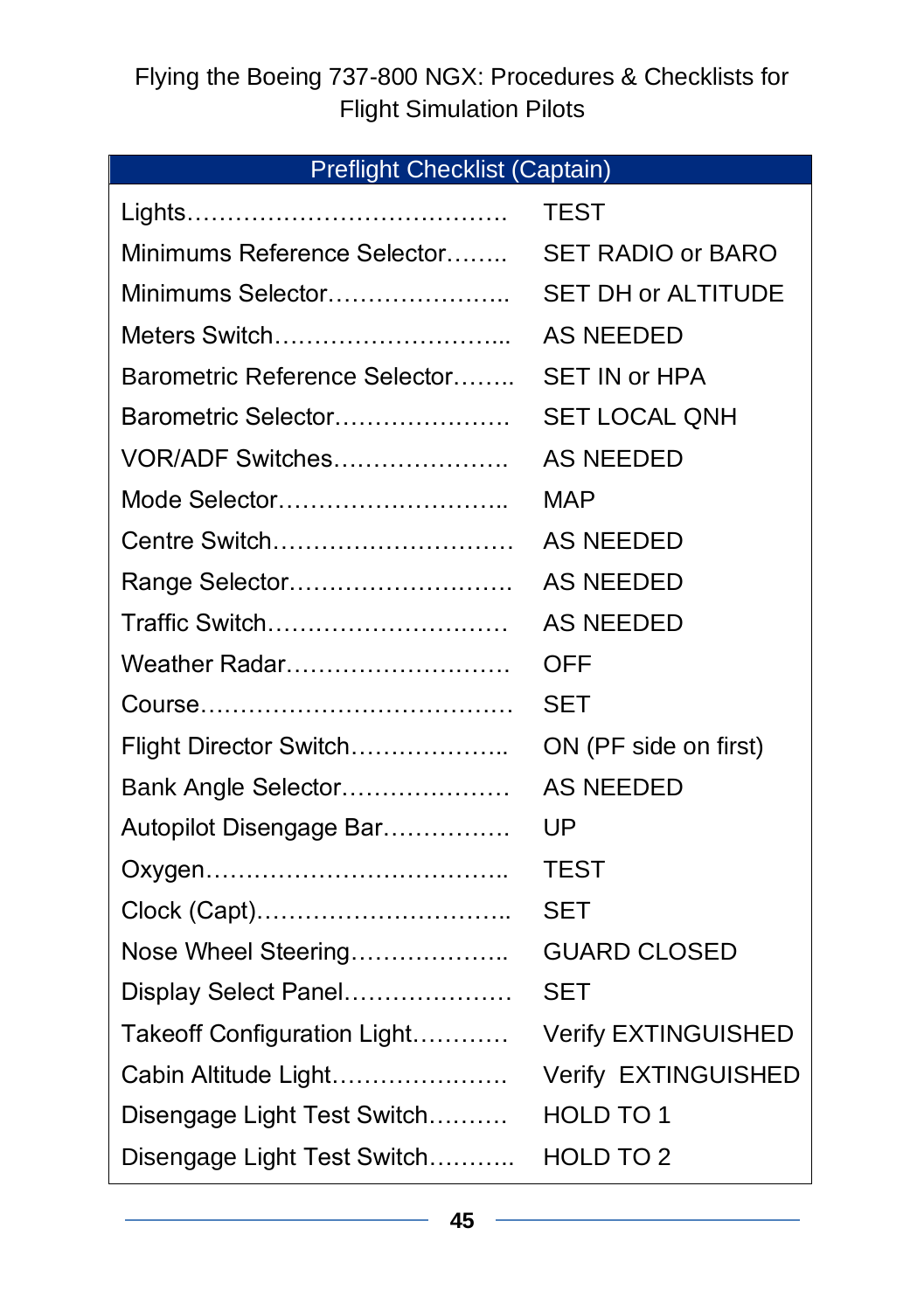| Stab Out of Trim                | <b>Verify EXTINGUISHED</b> |
|---------------------------------|----------------------------|
| Flight Instruments              | SET                        |
| Standby Instruments             | SET                        |
| Standby Horizon                 | SET                        |
| Standby Altimeter               | SET                        |
| Speed Brake Lever               | <b>DOWN DETENT</b>         |
| Reverse Thrust Levers           | <b>DOWN</b>                |
| Forward Thrust Levers           | CLOSED                     |
|                                 | SET                        |
| Parking Brake                   | SET                        |
| Engine Start Levers             | <b>CUTOFF</b>              |
| Stabiliser Trim Cutout Switches | <b>NORMAL</b>              |
| Radio Tuning Panel              | SET                        |
| VHF Communications Radios       | SET                        |
| VHF Navigation Radios           | <b>SET FOR DEPARTURE</b>   |
| Seat, Rudder Pedals & Harness   | ADJUST AS NEEDED           |

#### FMS / CDU Programming

**Performance Data** entries must be completed before the Before Start Checklist

- CHECKLIST COMPLETE –

Call "Before Start Checklist"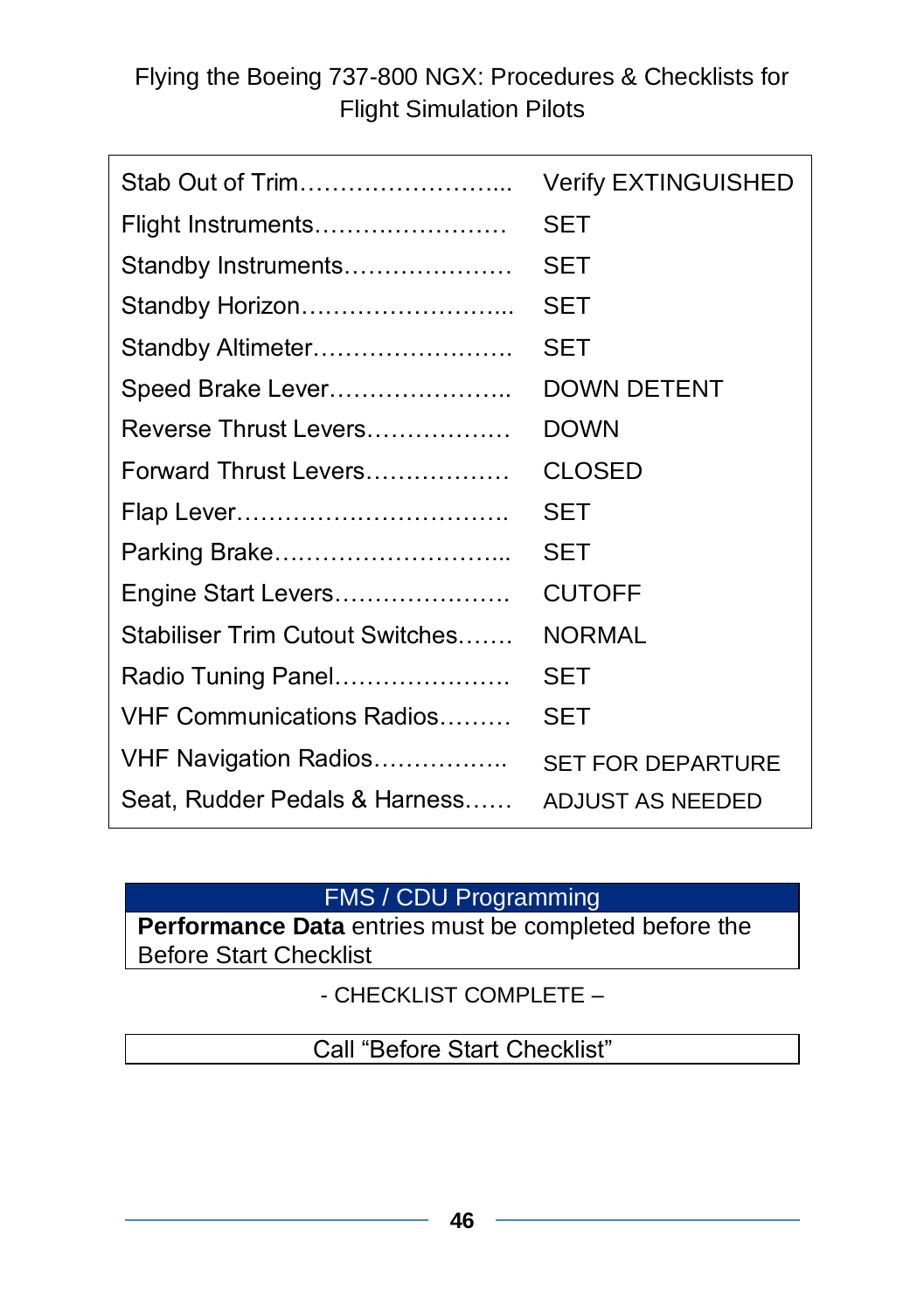### Before Start Checklist

| Flight Deck Door                             | CLOSED                          |
|----------------------------------------------|---------------------------------|
| CDU Display                                  | <b>TAKEOFF &amp; LEGS PAGES</b> |
| N1 & IAS Bugs                                | <b>CHECK &amp; SET</b>          |
|                                              | SET                             |
| Taxi & Takeoff Briefing                      | <b>CONDUCT &amp; COMPLETE</b>   |
| Exterior Doors                               | <b>Verify CLOSED</b>            |
|                                              | OΝ                              |
| Electric Hydraulic Pumps                     | ON                              |
| Engine Hydraulic Pumps                       | ON                              |
| Anti Collision Lights                        | ON                              |
|                                              | SET UNITS                       |
| <b>Obtain ATC PUSH &amp; START CLEARANCE</b> |                                 |
|                                              |                                 |

Parking Brake……………………… OFF FOR PUSHBACK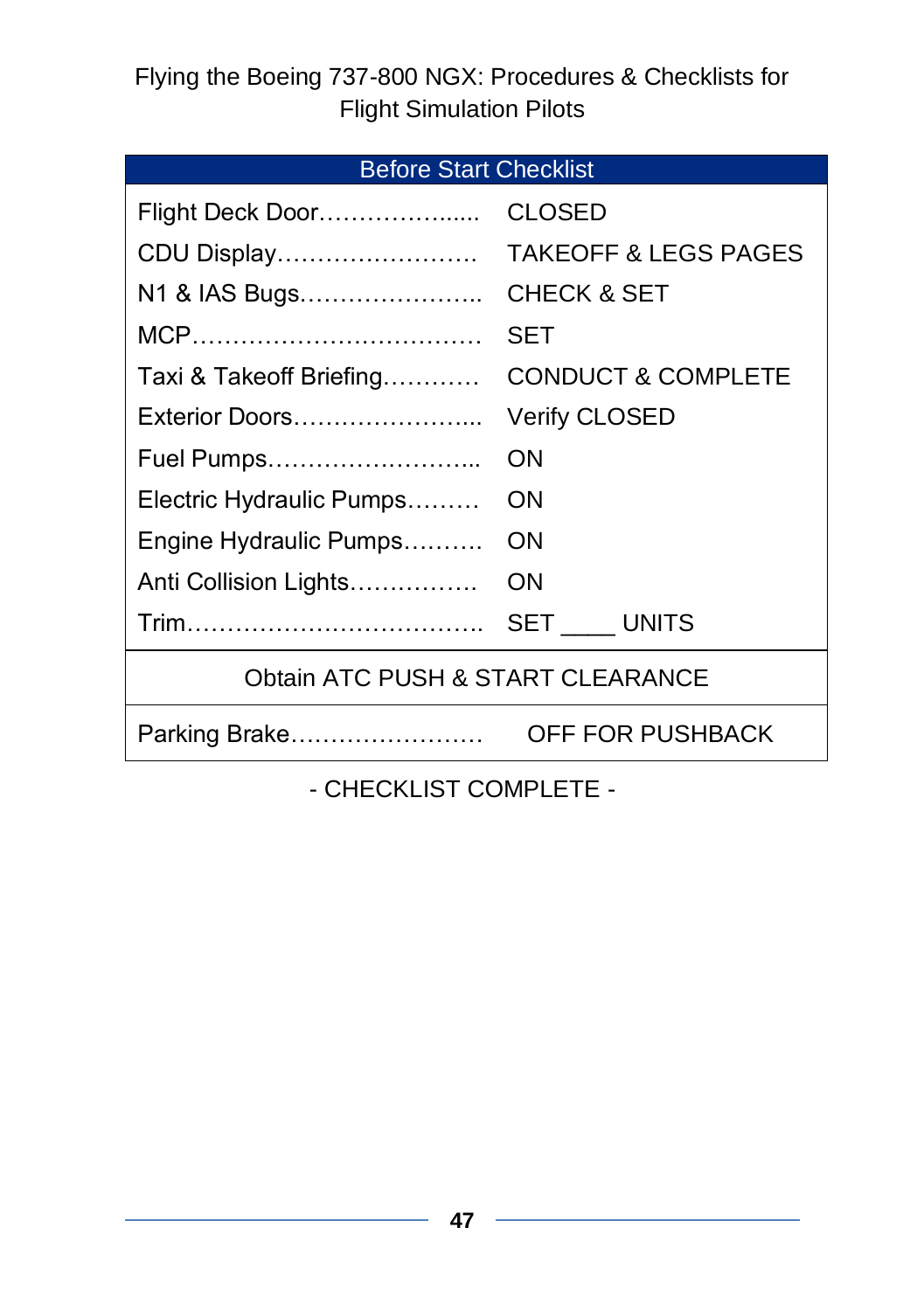Engine Start Checklist

| Engine Display         | <b>SELECT</b>            |
|------------------------|--------------------------|
|                        | OFF                      |
| Recirculation Fans     | AUTO                     |
|                        | START ENGINE             |
| Engine Start Switch    | GND (L or R)             |
| Ignition Select Switch | L or R                   |
|                        | <b>Verify INCREASING</b> |
| Engine Start Lever     | IDLE AT 25% N2           |
| Fuel Flow & EGT        | <b>MONITOR</b>           |
|                        | START ENGINE             |
| Engine Start Switch    | GND (L or R)             |
| Ignition Select Switch | L or R                   |
|                        | <b>Verify INCREASING</b> |
| Engine Start Lever     | <b>IDLE AT 25% N2</b>    |
| Fuel Flow & EGT        | <b>MONITOR</b>           |
|                        |                          |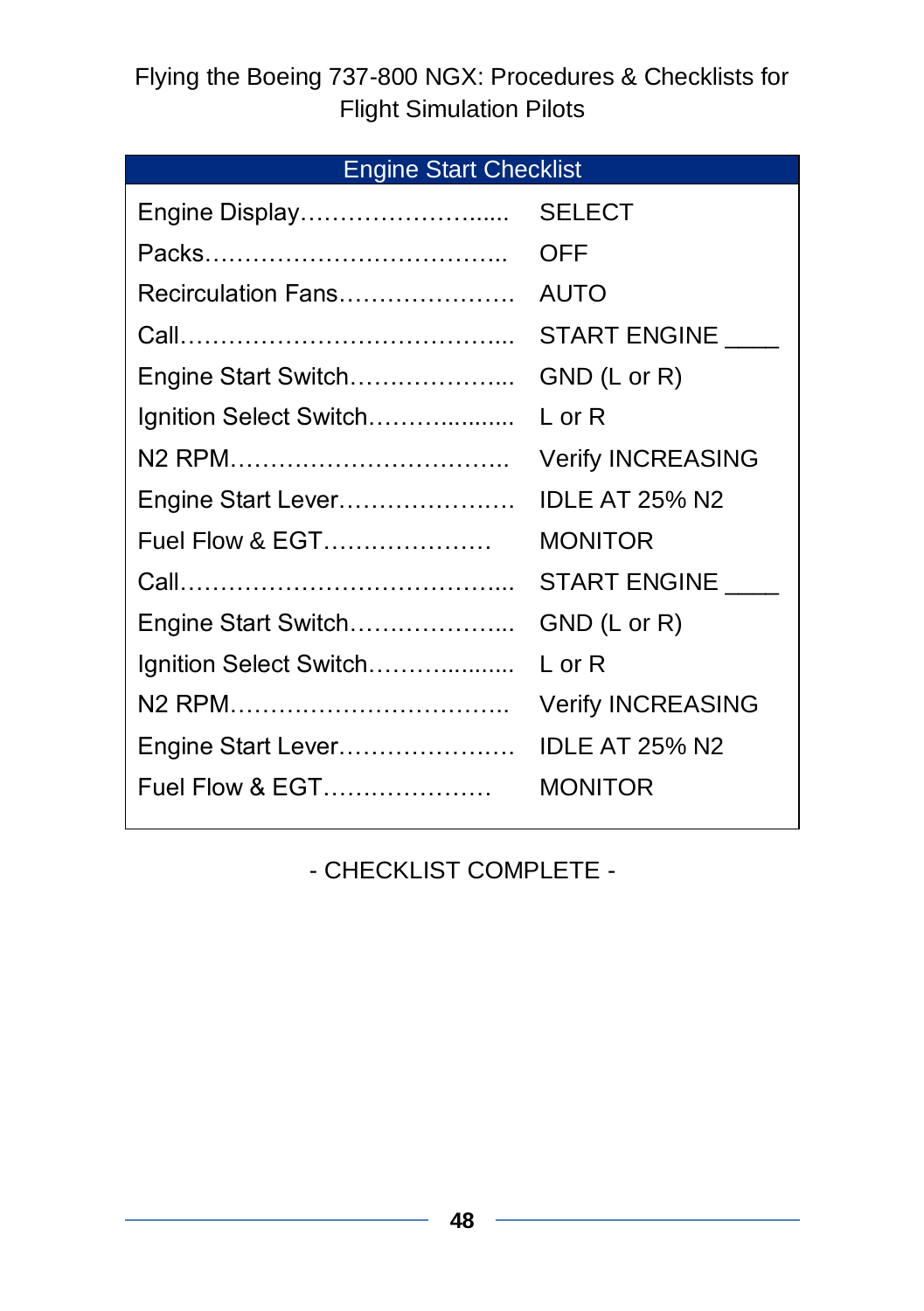#### After Start Checklist

| Generator 1 & 2       | ON                  |
|-----------------------|---------------------|
| Probe Heat            | ΟN                  |
| Wing Anti-ice         | <b>AS REQUIRED</b>  |
| Engine Anti-ice       | <b>AS REQUIRED</b>  |
|                       | AUTO                |
| Recirculation Fans    | AUTO                |
| Isolation Valve       | <b>OPEN</b>         |
| APU Bleed Air         | OFF                 |
| APU Gen Switches      | OFF                 |
| APU Switch            | OFF                 |
| Engine Start Switches | <b>CONTINUOUS</b>   |
| Engine Start Levers   | <b>IDLE DETENT</b>  |
| Ground Equipment      | <b>Verify CLEAR</b> |
|                       | <b>SET FOR T/O</b>  |
| Flight Controls       | <b>CHECK</b>        |
| Lower Controls        | <b>CHECK BLANK</b>  |
| Taxi Lights           | <b>ON</b>           |
|                       | ON (at night)       |
| Transponder           | T/A R/A             |

#### Call ATC for TAXI CLEARANCE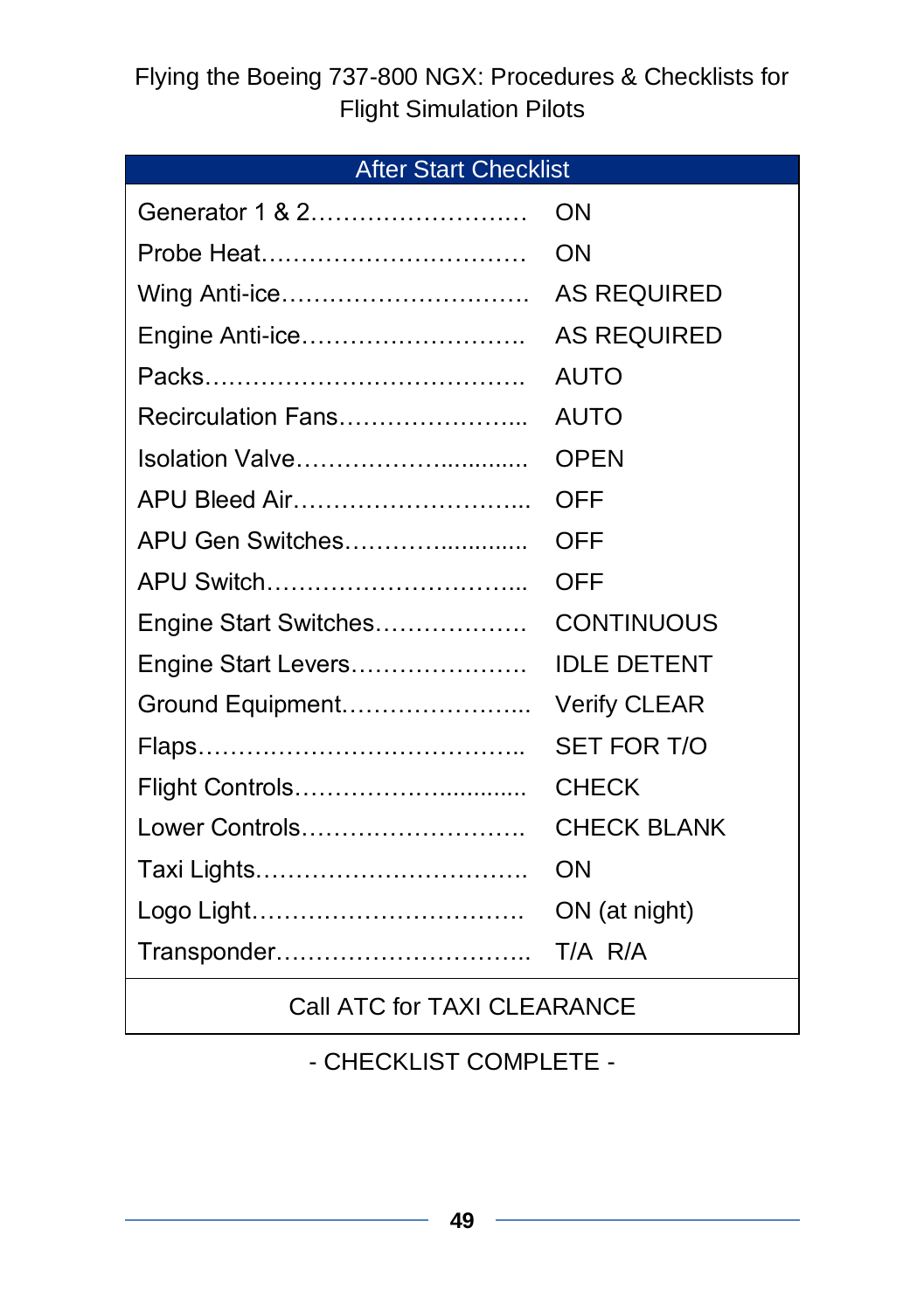#### Taxi Checklist

| Centre Fuel Tank CHECK <2300 kg   |  |
|-----------------------------------|--|
|                                   |  |
| Weather Radar Display AS REQUIRED |  |
|                                   |  |

- CHECKLIST COMPLETE –

| <b>Before Takeoff Checklist</b> |             |  |
|---------------------------------|-------------|--|
| Ignition Select Switch          | <b>BOTH</b> |  |
| $-$ AT THE LINE $-$             |             |  |
|                                 | <b>OFF</b>  |  |
| Landing Lights                  | ON          |  |
| Strobe Lights                   | ON          |  |
| Transponder                     | ON          |  |
| Autothrottle                    | ARMED       |  |
| Call ATC for TAKEOFF CLEARANCE  |             |  |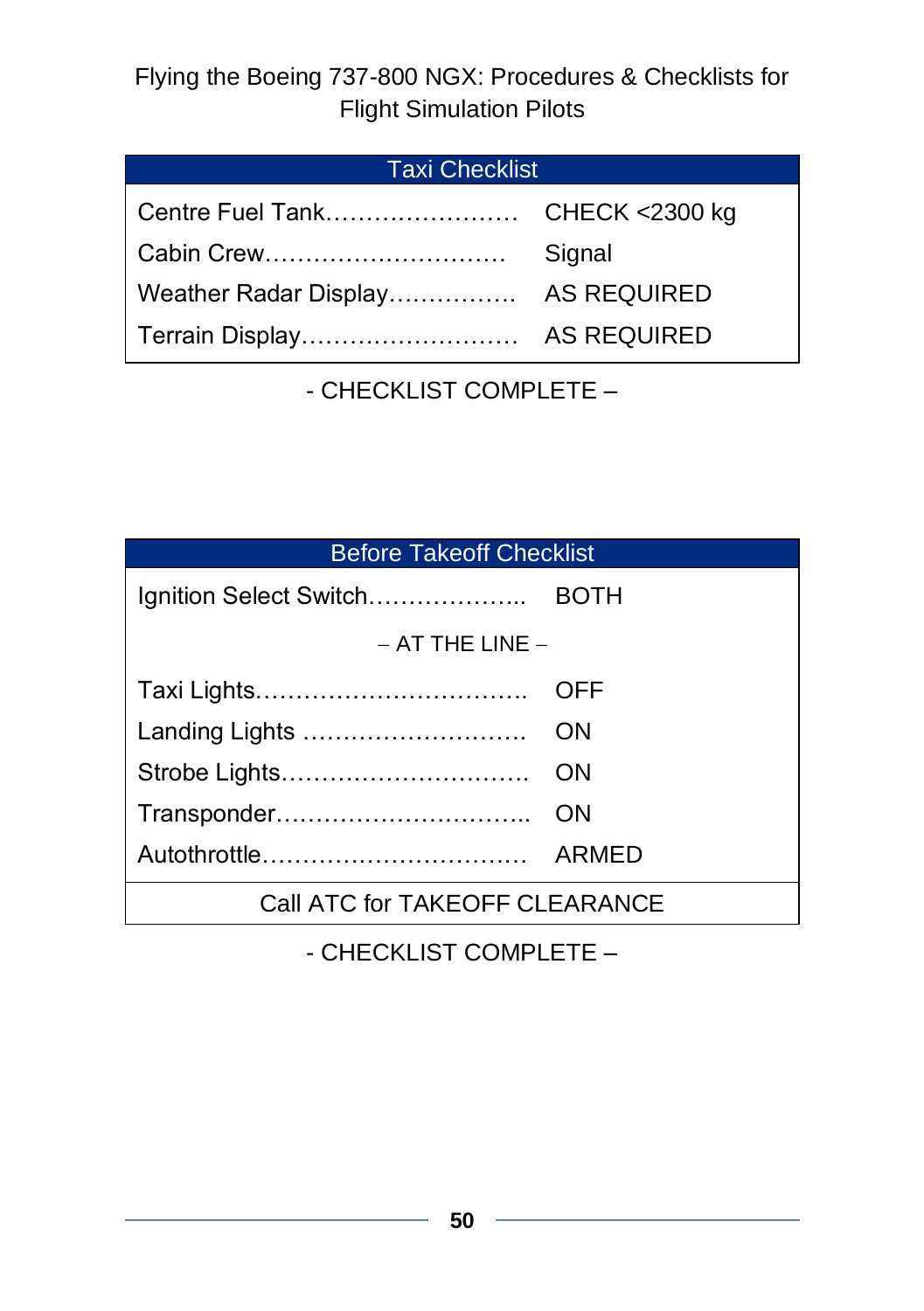#### Takeoff Checklist

|                           | OFF                     |
|---------------------------|-------------------------|
| Runway HDG                | Verify with A/C HEADING |
| Clock / Timer             | START                   |
| Takeoff Time & Fuel       | <b>NOTE</b>             |
|                           | ΙN                      |
|                           | CALL '80 KNOTS'         |
|                           | CALL 'V1'               |
|                           | <b>CALL 'ROTATE'</b>    |
| At Positive Rate          | Call 'GEAR UP'          |
| At 1500 feet              | <b>FLAPS INCR. UP</b>   |
| Engine Bleed Air Switches | ON                      |
|                           | AUTO                    |
| Engine Start Switches     | <b>CONTINUOUS</b>       |
| Autobrake                 | OFF                     |
| Landing Gear              | OFF                     |
|                           |                         |

### - CHECKLIST COMPLETE -

| Climb & Cruise Checklist<br>Above 10,000 feet MSL or AGL |  |
|----------------------------------------------------------|--|
|                                                          |  |
|                                                          |  |
|                                                          |  |
| At Transition Altitude SET STD & X-CHECK                 |  |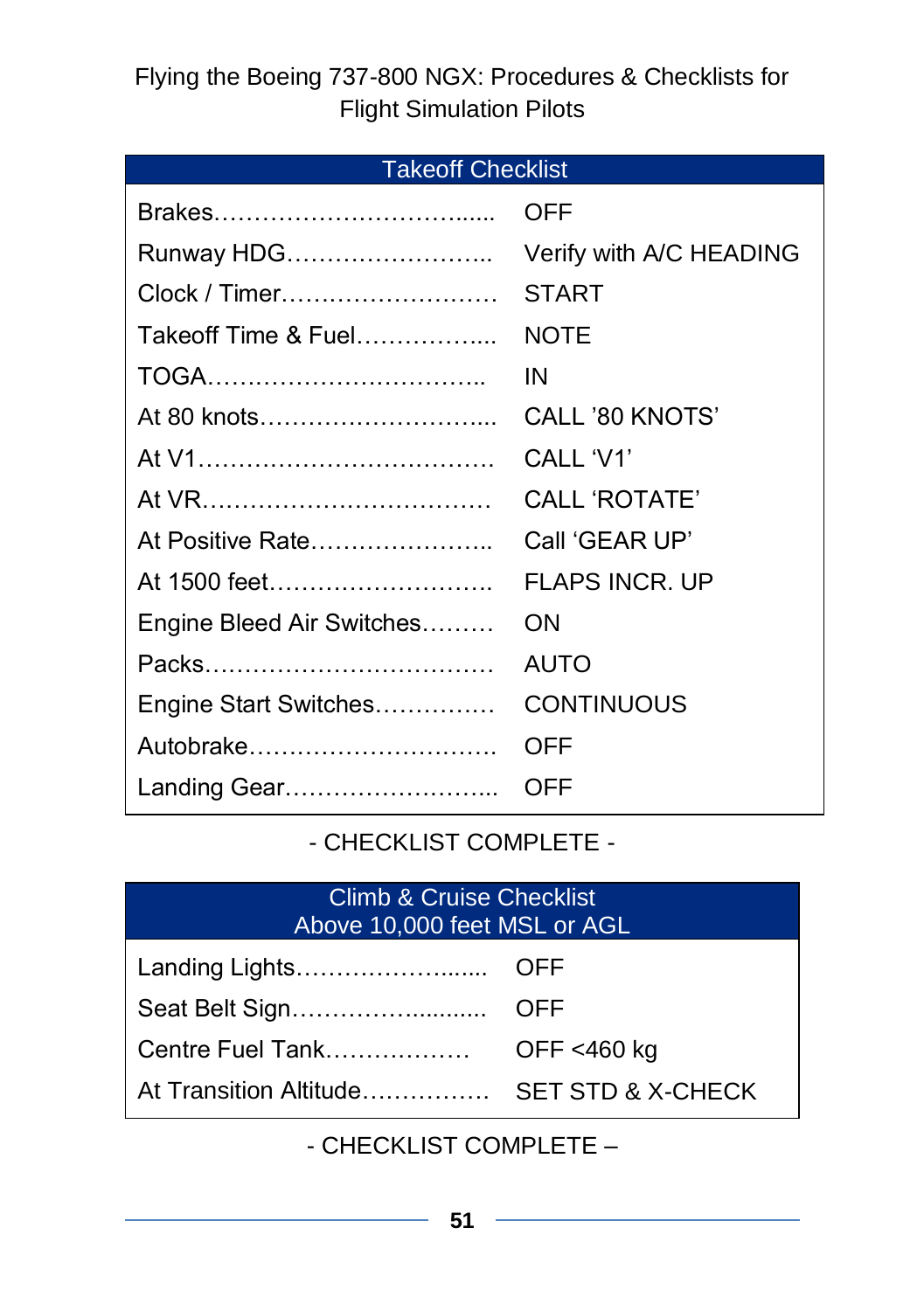#### Descent Checklist

| At least 10 mins prior to TOD | <b>CDU SET</b>               |
|-------------------------------|------------------------------|
| Before Descent                | <b>CLEARANCE OBTAINED</b>    |
| MCP Altitude                  | <b>SET &amp; CHECKED</b>     |
| Descent                       | <b>SET AS COMPUTED</b>       |
| Airspeeds                     | <b>AS REQUIRED</b>           |
| Centre Fuel Tanks             | OFF < 1400 kg                |
| De-icing                      | <b>AS REQUIRED</b>           |
| Pressurisation                | CHECK LANDING ALT.           |
|                               | <b>SELECT IN CDU</b>         |
| Decision Height               | SET                          |
| Avionics                      | NAVAIDS SET                  |
| Heading                       | SET                          |
| STAR / Transition             | <b>SET IN CDU</b>            |
| At Transition Altitude        | <b>SET QNH &amp; X-CHECK</b> |
| Approach Briefing             | CONDUCT                      |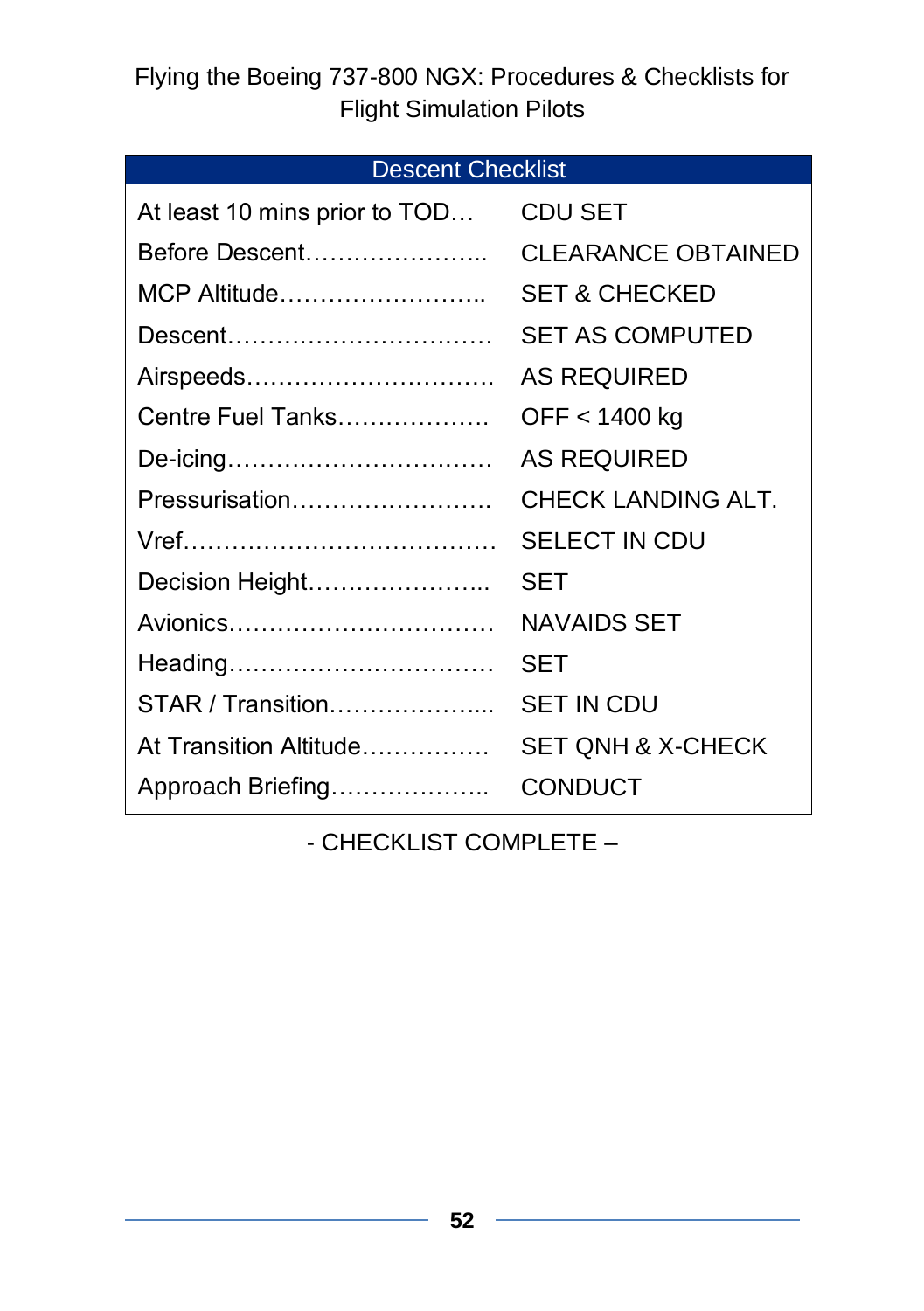| Approach checklist - 10,000 feet |                           |
|----------------------------------|---------------------------|
| Cabin Crew                       | <b>NOTIFIED</b>           |
| Seatbelt Sign                    | ON                        |
| Landing Lights                   | ON                        |
| Missed Approach                  | <b>PREPARE</b>            |
| Autobrake                        | <b>SET AS REQUIRED</b>    |
| Engine Starters                  | <b>CONTINUOUS</b>         |
| Radio / Baro                     | <b>CHECK</b>              |
|                                  | <b>AS REQUIRED</b>        |
|                                  | 250 KNOTS < 10,000        |
| Approach Procedure               | feet                      |
|                                  | <b>UPDATE AS REQUIRED</b> |

- CHECKLIST COMPLETE –

| <b>Landing Checklist - Finals</b> |                                   |
|-----------------------------------|-----------------------------------|
| Cabin Crew                        | <b>SEATED FOR LANDING</b>         |
|                                   | AS COMPUTED or<br><b>ASSIGNED</b> |
|                                   | <b>SET FOR LANDING</b>            |
| Speedbrakes                       | ARMED                             |
|                                   | <b>DOWN</b>                       |
| <b>GS Alive Call</b>              | <b>'GLIDESLOPE ALIVE'</b>         |
| At Minimums                       | CHECK R/W IN SIGHT                |
|                                   | 'CONTINUE' (or 'TOGA')            |
| Autothrottle                      | OFF                               |
| Autopilot                         | OFF                               |

**53**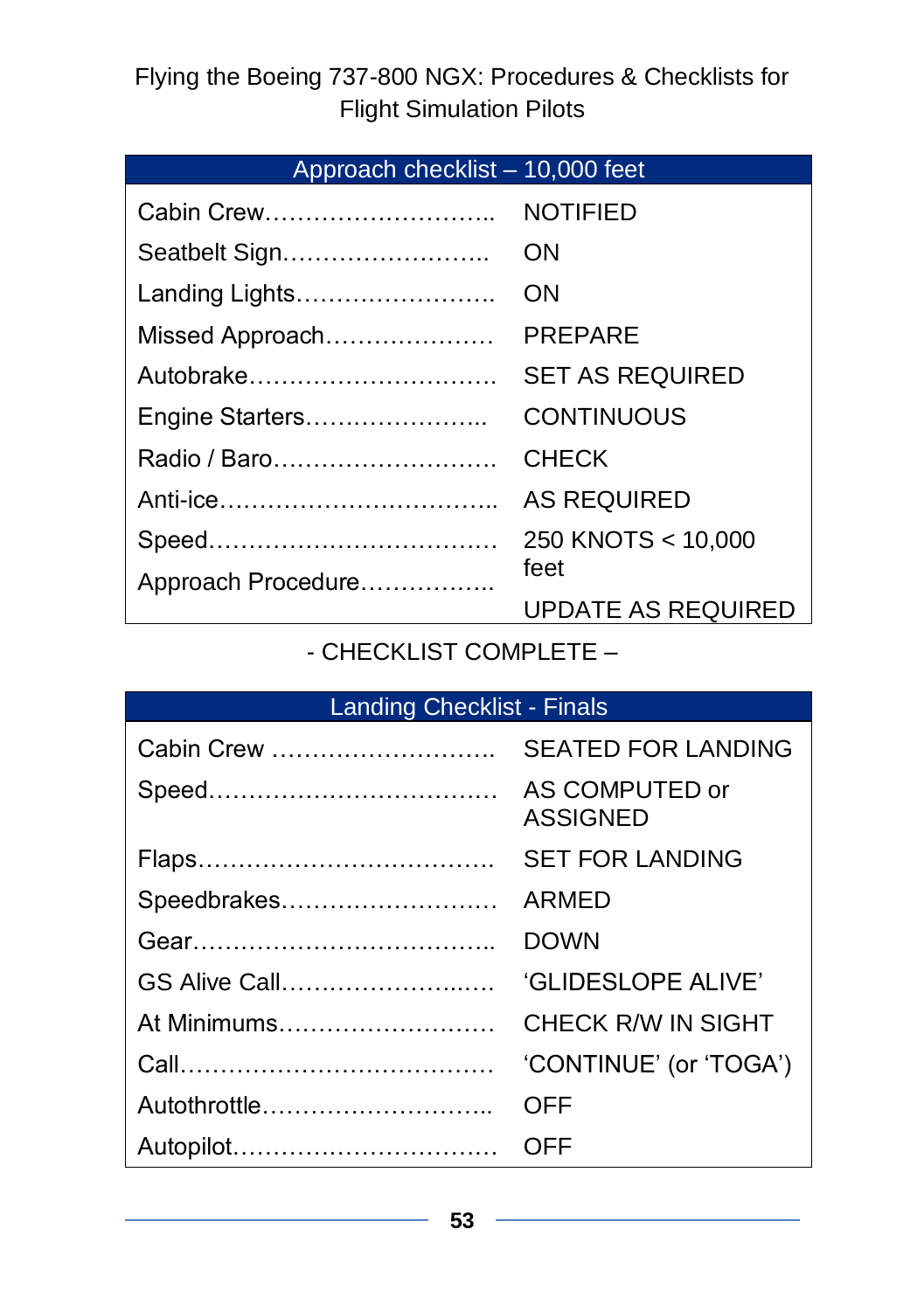### Landing Roll Checklist

| Speedbrake Lever Verify UP |                         |
|----------------------------|-------------------------|
|                            |                         |
| Autobrake                  | <b>Verify OPERATING</b> |
|                            |                         |
|                            |                         |
|                            |                         |

- CHECKLIST COMPLETE –

| <b>After Landing Checklist</b> |                     |  |
|--------------------------------|---------------------|--|
| Speedbrake                     | <b>CONFIRM DOWN</b> |  |
|                                | START               |  |
|                                | <b>OFF</b>          |  |
| Landing Lights                 | OFF                 |  |
| Taxi Lights                    | ON                  |  |
| Engine Start Switches          | OFF                 |  |
| Flap Lever                     | UP                  |  |
| Transponder                    | AS REQUIRED         |  |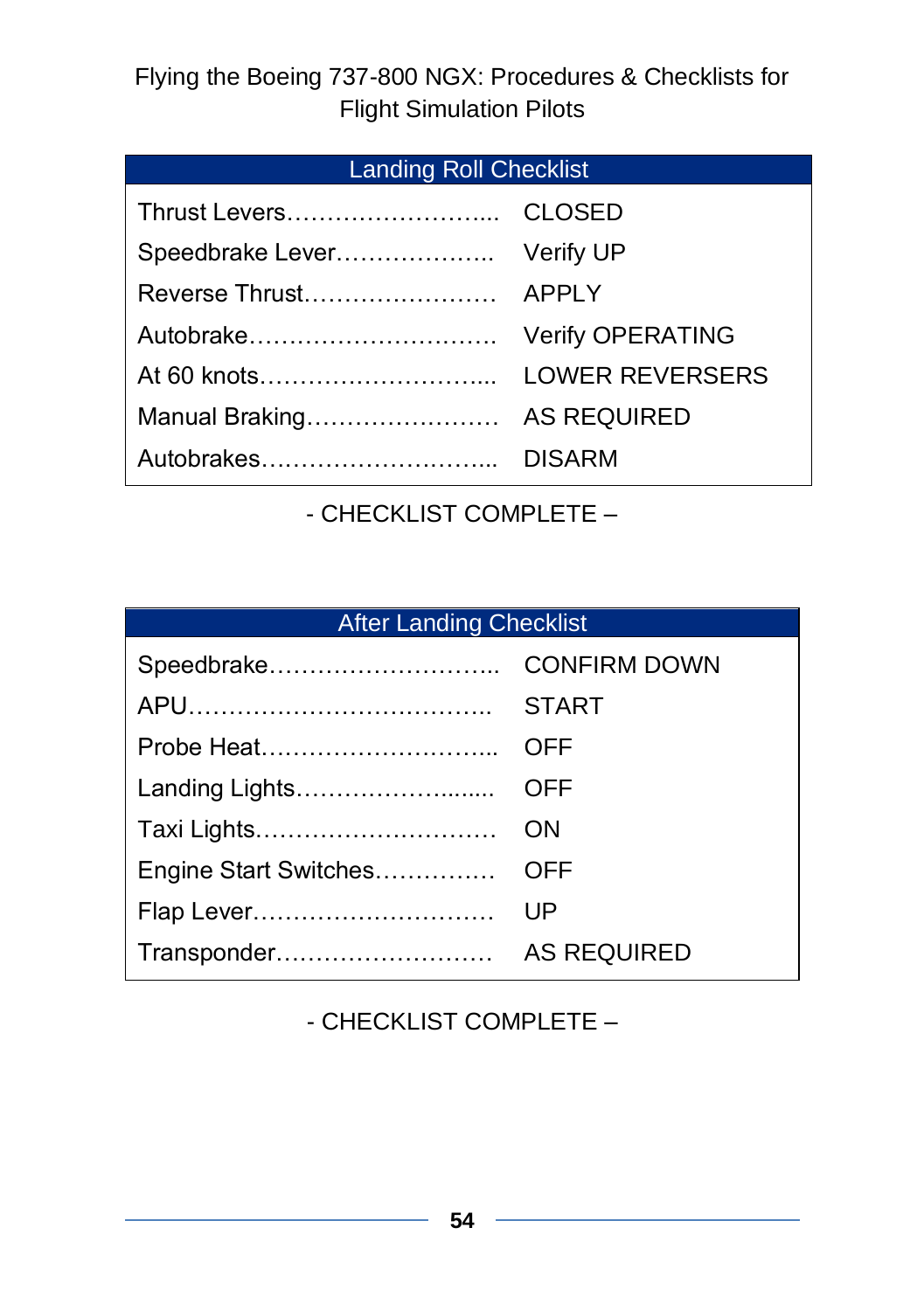#### Shutdown Checklist

| Parking Brake            | SET                |
|--------------------------|--------------------|
| APU Gens                 | ON                 |
| Engine Start Levers      | <b>CUTOFF</b>      |
| Seat Belt Sign           | OFF                |
| Anti Collision Lights    | OFF                |
| Fuel Pump Switches       | OFF                |
| Wing Anti-ice            | OFF                |
| Engine Anti-ice          | OFF                |
| Engine Hydraulic Pumps   | ON                 |
| Electric Hydraulic Pumps | ON                 |
| Recirculation Fans       | <b>AS REQUIRED</b> |
|                          | <b>AUTO</b>        |
| Engine Bleeds            | ON                 |
| APU Bleeds               | ON                 |
| Exterior Lights          | <b>AS REQUIRED</b> |
| Flight Directors         | OFF                |
| Transponder              | STANDBY            |

| Secure Aircraft Checklist (if required) |  |  |
|-----------------------------------------|--|--|
|                                         |  |  |
|                                         |  |  |
| Window Heat OFF                         |  |  |
|                                         |  |  |
|                                         |  |  |
|                                         |  |  |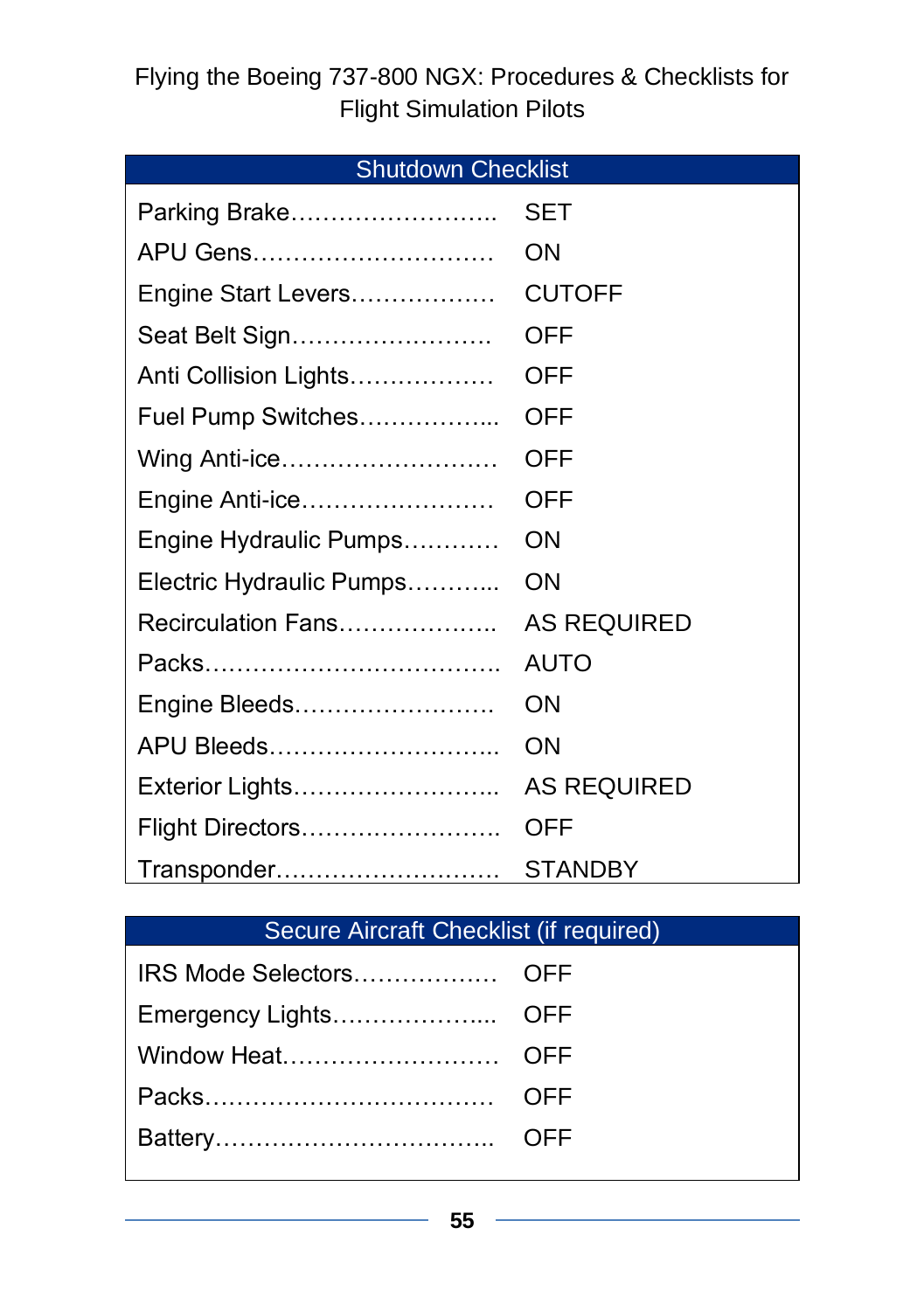# **FMC / CDU CONFIGURATION**

#### **The Flight Management Computer**

The configuration procedures provided in this manual are based on the PMDG 737-800 NGX. The NGX has two **flight management computers (FMCs)** located in the avionics bay beneath the cockpit floor. The **control display units (CDUs)** are the pilot interfaces to the FMCs.

The CDU has a screen and keypad that can be used to enter and display information into the FMC. The bottom line of the screen is known as the **scratchpad** where various information and error messages can be displayed, and where information that you enter using the CDU keypad is shown. You can clear any messages in the scratchpad by pressing the CLR key in the lower-right corner of the keypad.

The six keys along each side of the CDU screen are called **Line Select Keys (LSKs).** It is common to see them referred to as, for example, LSK 2L. This stands for the 2nd line select key from the top on the left side of the CDU.

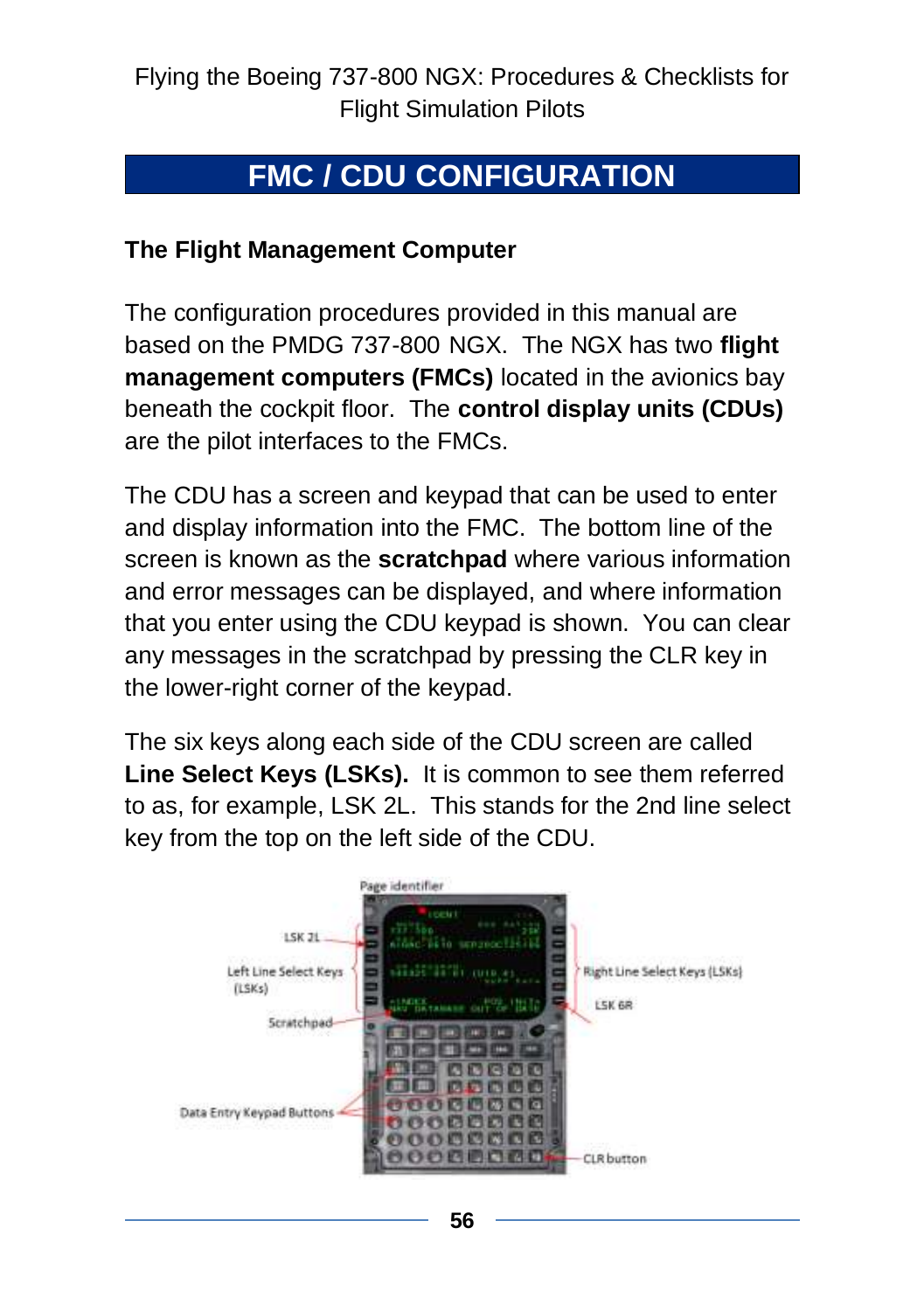# **Pre-flight Preparations**

Press Shift+3 to load a 2D popup window of the CDU.

The initial data and route setup data needs to be programmed prior to conducting the preflight checklists.

### **Fuel**

Press LSK 5R IFS ACTIONS>I. The screen will change. Press LSK 1L [<FUEL] to select the **FUEL page** (Figures 1 & 2).

The prompts on the right side of the fuel page allow you to load preset fuel levels. The prompts on the left side allow you to type the total fuel level, a percentage, or the individual tank weights and then line select them into place.





Figure 1 Figure 2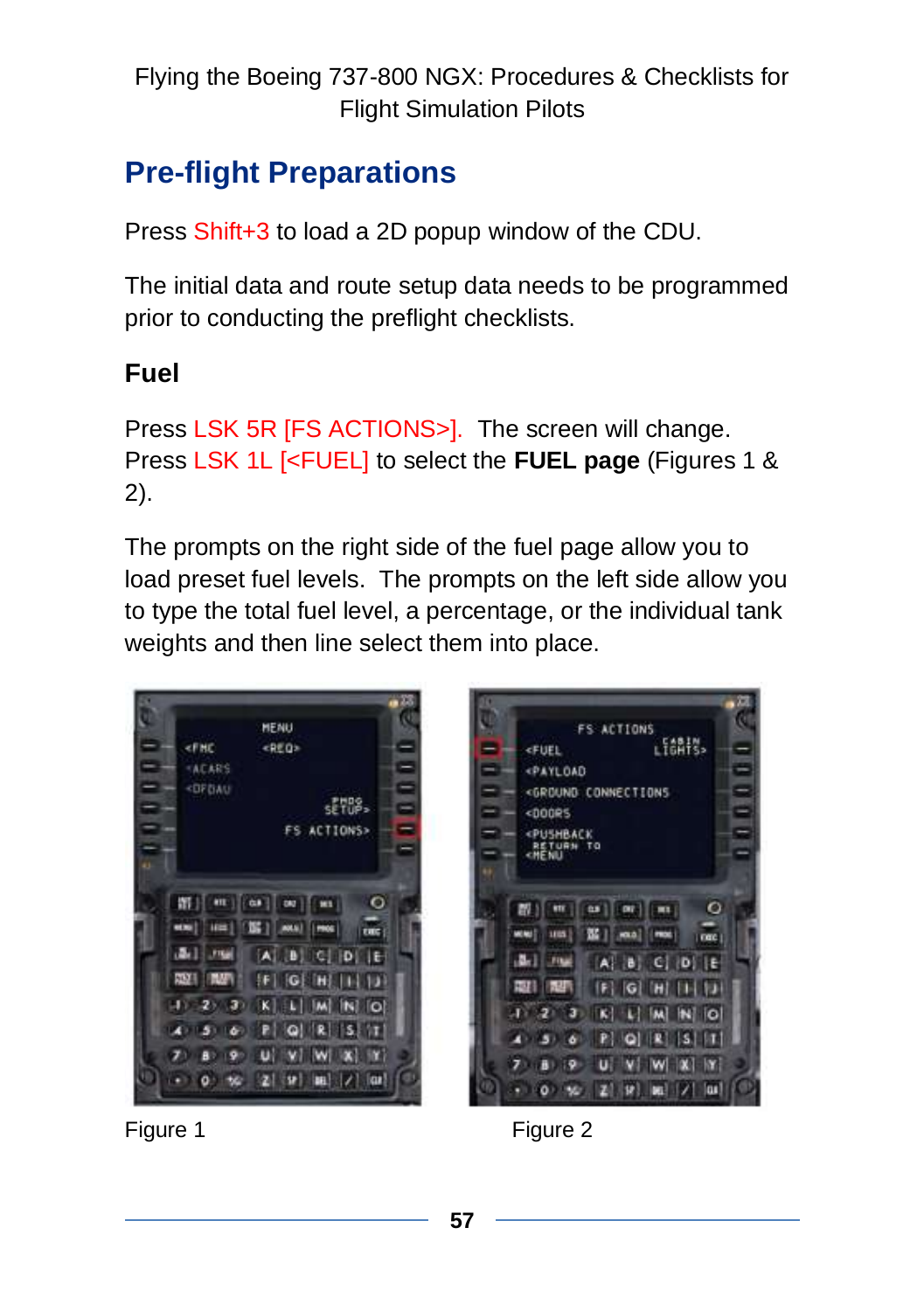### **Payload (passengers & cargo)**

Press LSK 6L [<RETURN] to return to the root **FS ACTIONS page.** Press LSK 2L to select the **PAYLOAD page**. (Figure 3). The PAYLOAD page is like the FUEL page but for passengers and cargo weight. The prompts on the right side are quick-load presets and on the left side you can type and line select in the exact number of passengers and the weight of cargo (Figure 4).

To do this, click into the scratchpad and type a weight value (say 1500), then press LSK 5L to load the aft cargo compartment weight. Repeat this action to load forward cargo weight, only this time press LSK 4L (Figure 4). Make note of the zero fuel weight (ZFW) and the centre of gravity (CG) figures. We will need these numbers later.



**CRETURN PANDOH:**  $\bullet$ rac. **Price**  $C$   $D$   $E$ **GI IHI** 101 K. m M N O P.  $Q$  R  $|S|$  T  $-6$ U. W WI IXI IYI  $\frac{1}{2}$  $Z$ [  $|S$  ]  $|B|$   $|J$  ]  $|C$ 0.1.149

Figure 3 Figure 4

**58**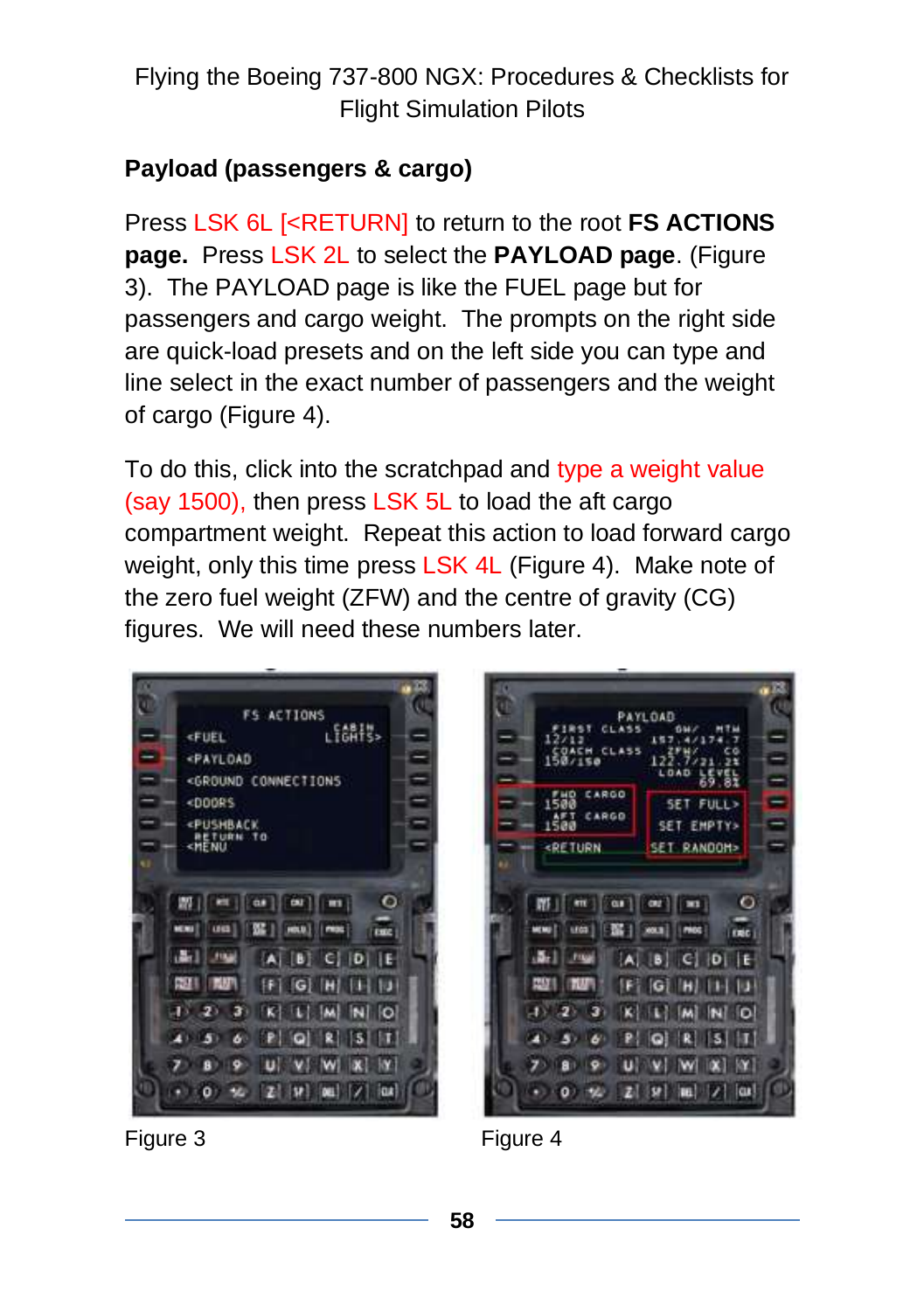# **Route Setup**

Next you need to set up the flight plan's lateral route and program it into the FMC. The basic sequence to follow to accomplish is:

- 1. Position Initialisation
- 4. Enroute and SID Entry
- 2. Airport Entry
- 3. Departure Entry (SID)
- 5. STAR and Approach Entry
- 6. Route Activation.

Press MENU, which will take you back to the root menu.

Select the **IDENT page** by pressing the <FMC prompt [LSK 1L]. The IDENT page doesn't contain any fields for entry, but it does provide some valuable information such as aircraft type, engine thrust rating, the FMC software version, known as the Op Program and the currently installed navigation database and its valid dates. In the real world this aeronautical information is published on a 28-day cycle. Each 28-day period is known as an Aeronautical Information Regulation and Control (AIRAC) cycle. So the first cycle of the year 201EWM1 is AIRAC-1101, the second AIRAC-1102, and so on.

### **1. Position Initialisation**

Press LSK 6R to select the **POS INIT page**.

The POS INIT page is used during a cold and dark start for aligning the inertial reference system (IRS) gyros. When loading from Free Flight, the IRS is already aligned, so this page would not have any real function. For the purposes of this tutorial, however, we will load the relevant airport.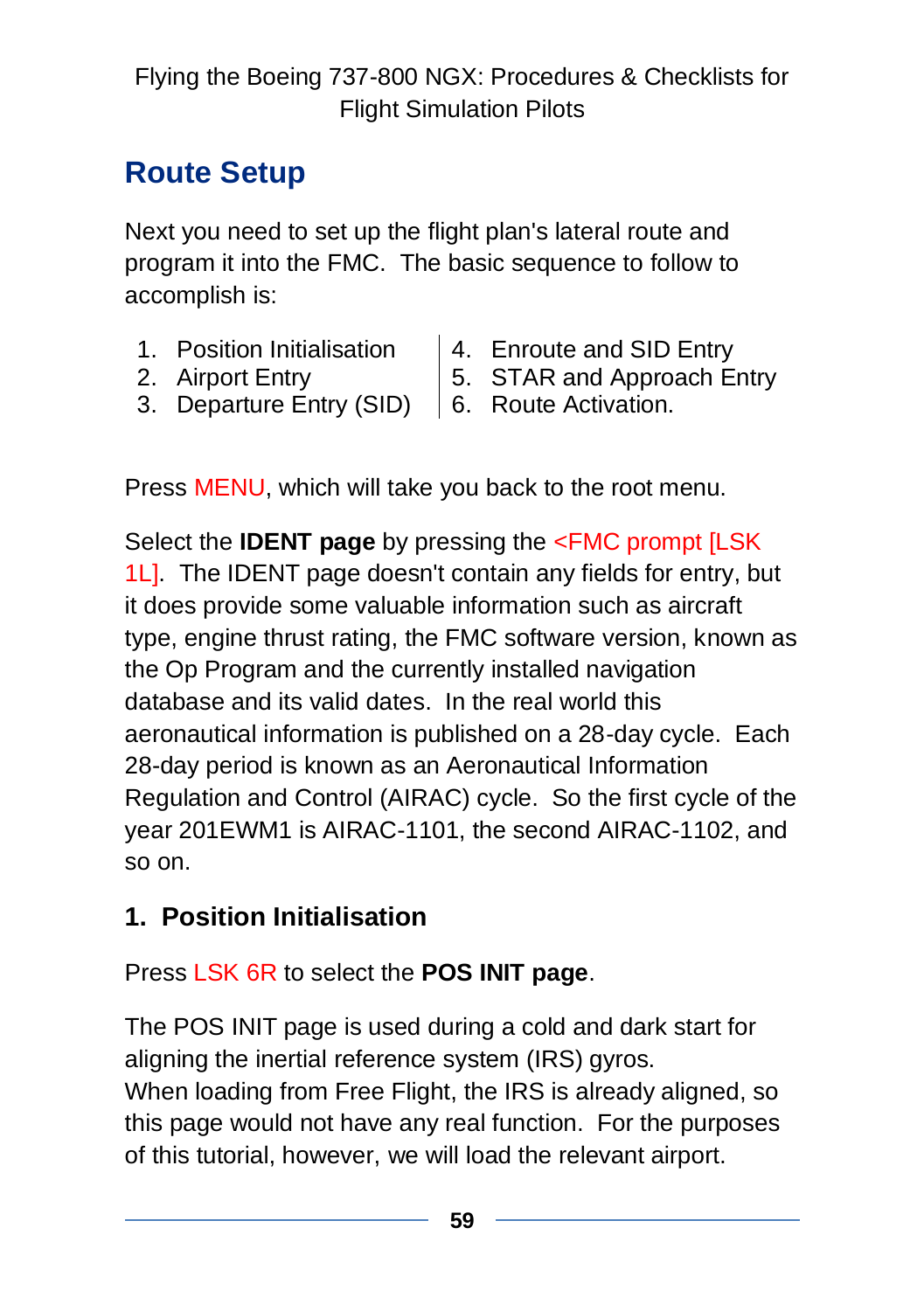Enter the origin airport into the scratch pad and line select REF AIRPORT [LSK 2L]. Note how the airport's latitude and longitude is automatically displayed (Figure 5).



Figure 5

### **2. Airport Entry**

Next enter the destination airport. Press LSK 6R to select the **RTE page**. The RTE page is the primary location for entering the enroute portion of your flight plan. As a result of having previously entered the current airport on the POS INT page, you will notice that the airport is already placed in the scratchpad (Figure 6).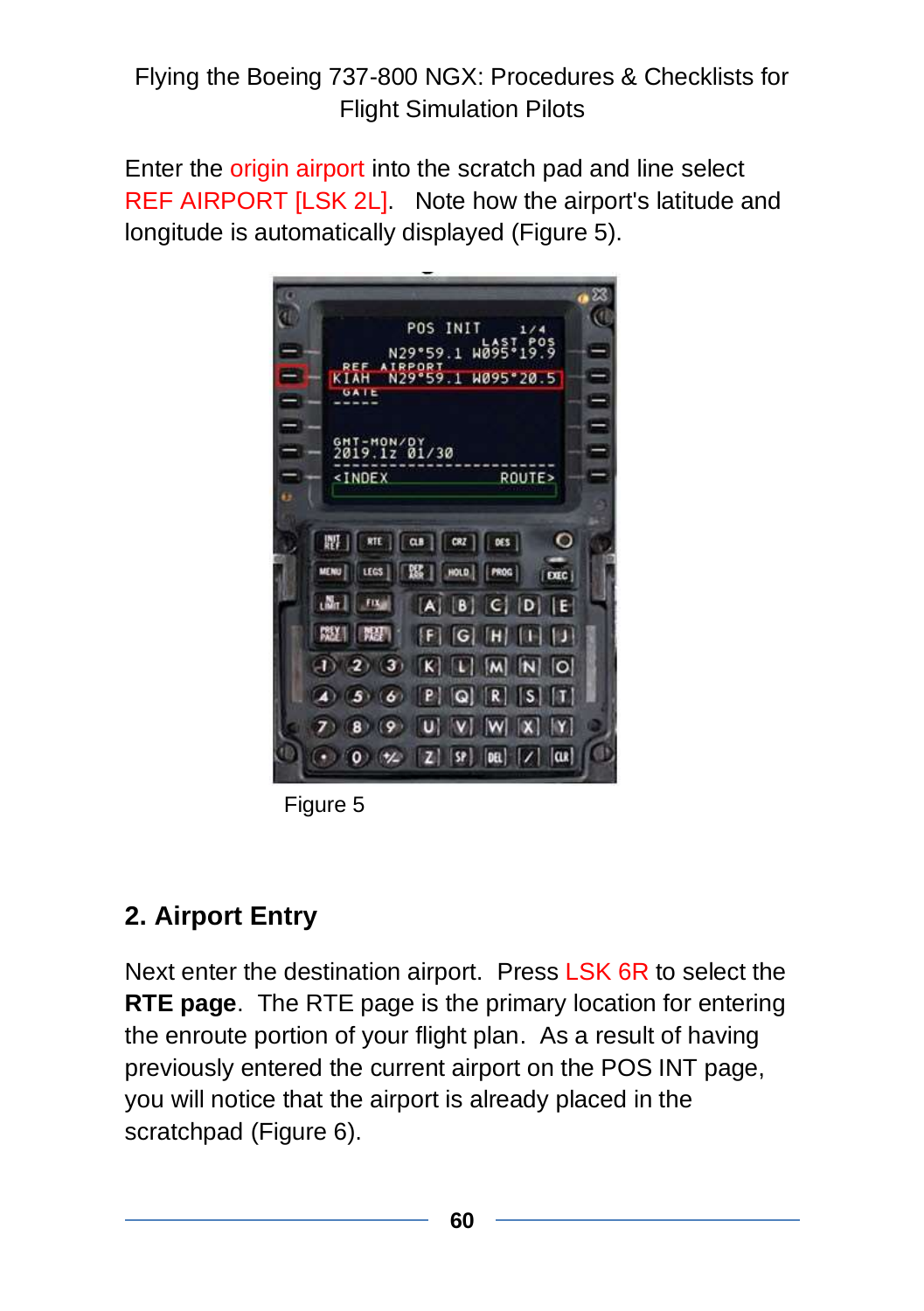Line select the current airport ICAO code into LSK 1L - the ORIGIN field (Figure 7).





Figure 6 Figure 7

Next, type the destination airport code into the scratchpad and line select it up to LSK 1R, the DEST field (Figure 8).

Type PMDG738 (or aircraft type) into the scratchpad and line select it with LSK 2R, the FLIGHT NO. field (Figure 9).

You could enter the runway now on the RTE page, but it's best to do that on the DEP ARR page instead to demonstrate another feature.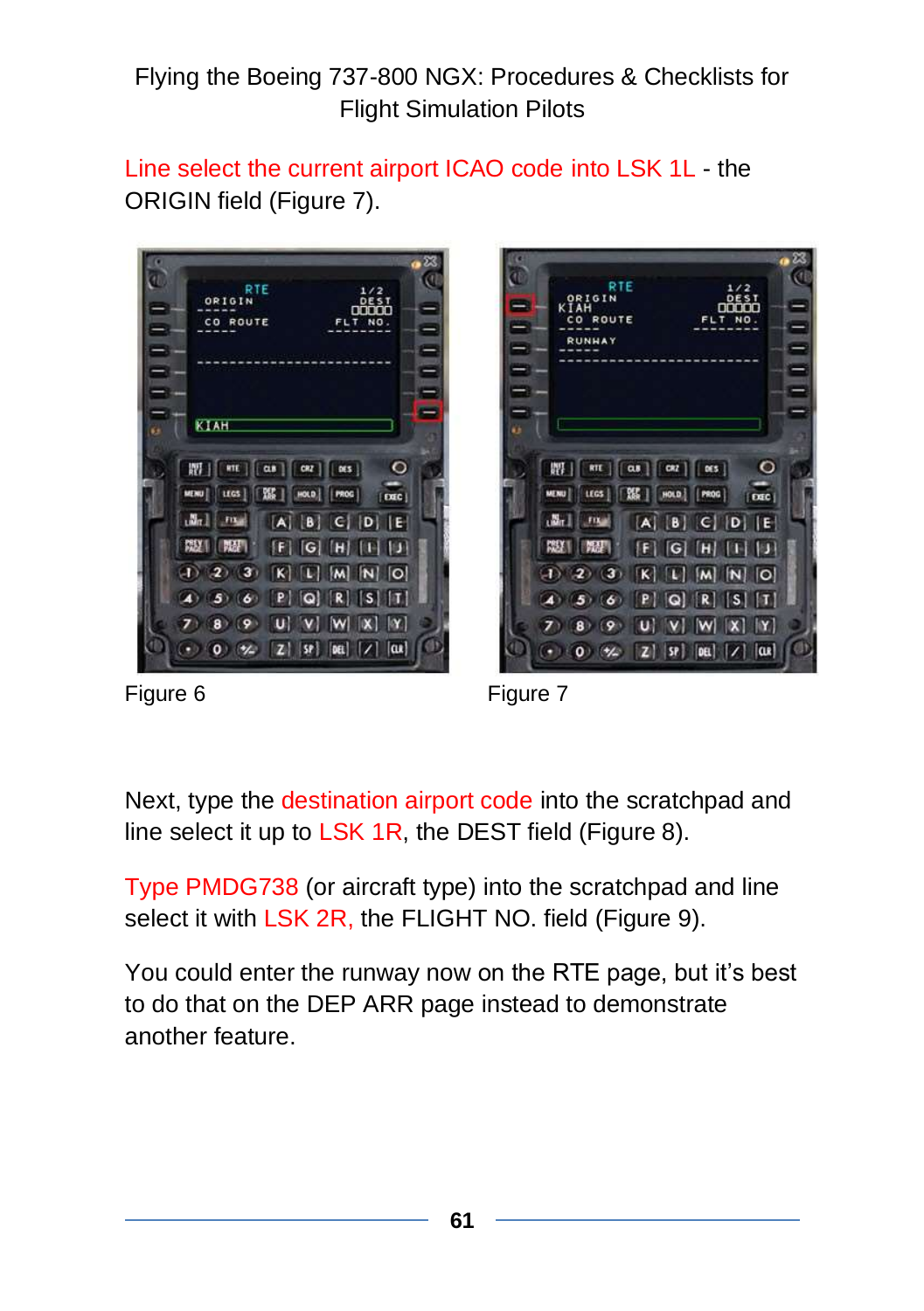

Figure 8 **Figure 9** 

m. on 1 **COL DES** ww.l unit)  $rac{1}{2}$ C D IE **NUE** F  $|G|$ **HI**  $11 - 191$  $\overline{3}$  $|M|$   $N|$   $Q$ K ы  $|S|$   $|T|$ o R.  $x$ ]  $x$ ] U. w [ax]

## **3. Departure Entry (SID)**

Press the DEP ARR button to get to the **DEP ARR INDEX page** (Figure 10). The DEP ARR INDEX page contains a series of prompts that take you to the departure and arrival procedure selection pages for the two airports you have entered into the RTE page ORIGIN and DEST fields earlier on the RTE page. The reason you have both departure and arrival prompts for the origin airport is to enable a return to the airport after takeoff in the case of an emergency. At LSK 6L and 6R, you have two prompts that allow you access to any airport's departure or arrival page. You can type the ICAO airport identifier of the airport in question into the scratchpad and then line select it to the DEP or ARR field. This can be useful in the event of an enroute diversion.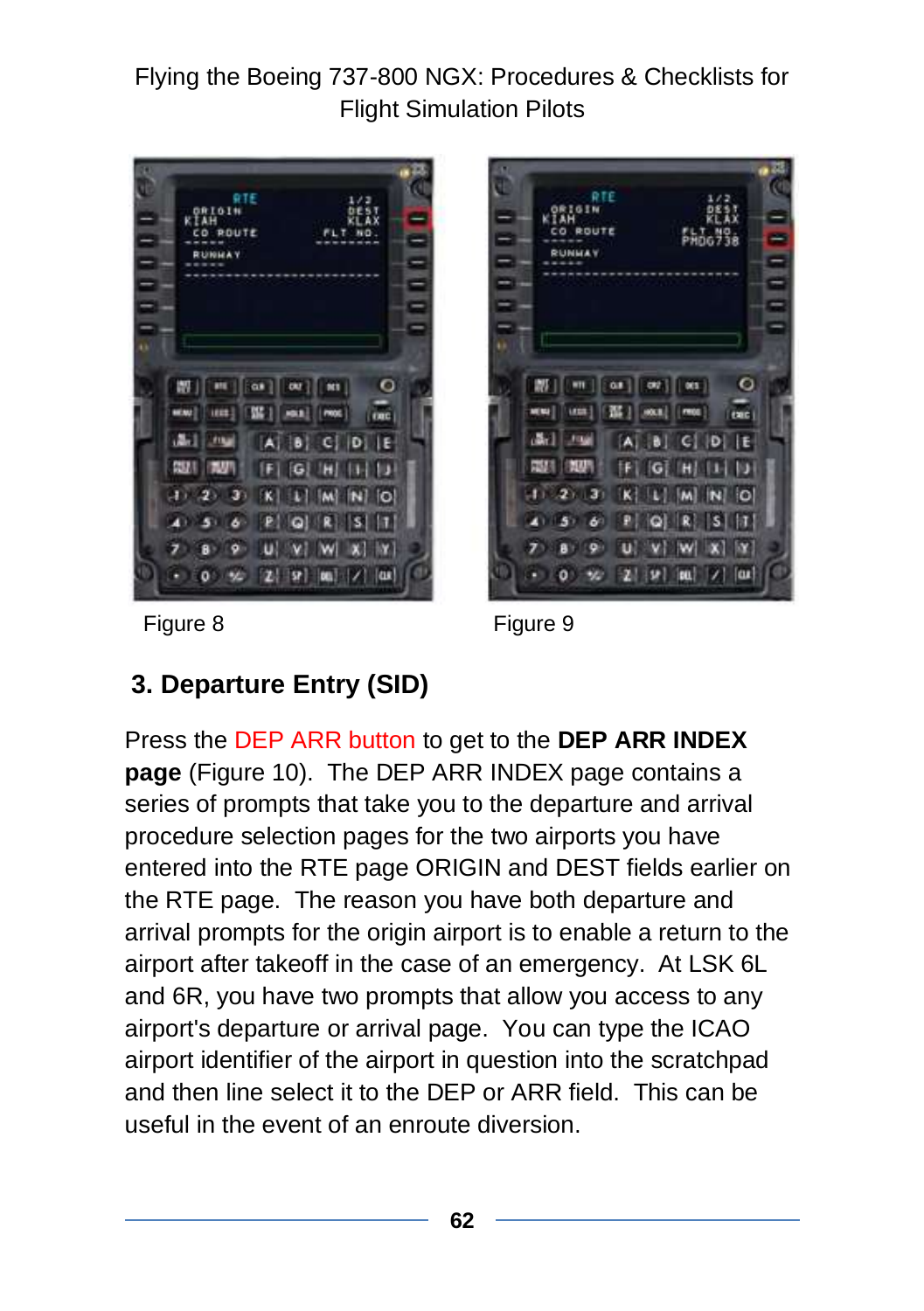Press LSK 1L to get back to the current airport **DEPARTURES page**. This page contains all of the runways and Standard Instrument Departures (SIDs) that exists in the FMC's navigation database.

Select the LSK for your departure runway . Notice the list of SIDs on the left side is filtered so that only the SIDs for your selected runway are displayed. This is the reason for not entering the runway on the RTE page 1 earlier - when you enter it there, it does not filter the SIDs unless you reselect the runway on the airport DEPARTURES page.

If your desired SID does not appear on the current display, press the NEXT PAGE button to go to the next list of SIDs for your takeoff runway. Press the appropriate LSK for your desired SID (Figure 11).

|                                                  | Σ       |
|--------------------------------------------------|---------|
| DEP/ARR INDEX 1/1                                | a       |
| <dep<br>KIAH</dep<br>                            | ARR>    |
| <b>KLAX</b>                                      | ARR     |
|                                                  |         |
|                                                  |         |
| DEP<br>OTHER                                     | ARR     |
|                                                  |         |
|                                                  |         |
| $  \mathbf{r}  $ and<br> a <br>$ $ CRZ $ $ DKS   | $\circ$ |
| 1000<br>MENU   LEGS.<br>PROC                     | EXEC    |
| $M_{\rm H}$ rask<br>$ A $ $ B $ $C $ $ D $ $ E $ |         |
| <b>REET INSERI</b><br>F[G/H][1]                  |         |
| $K$ $L$ $M$ $N$ $O$<br>ΞĪ<br>(2)(3)              |         |
|                                                  |         |
| (5)(6)[P][Q][R][S][I]                            |         |
|                                                  |         |
| $ U $ $ V $ $ W $ $ X $ $ Y $<br>8 (9)           |         |

Figure 10 Figure 11

**KTAH DEPARTURES** 清潔 **BOUFN**2 as.  $151$ 158 ROUTE> CONDEY  $\lceil m \rceil$  at  $\lceil \alpha r \rceil$  $\overline{123}$  $\circ$  $|mg|$ **LAC MATT** die 1 von **B C** DIE **1927**  $F[G][H][1]$ m  $K$   $L$   $M$   $N$   $O$  $20.7$ Đ  $5 - 6$  $R$   $Q$   $R$   $5$   $1$ **O** U V W X (1)  $0.00132$   $Z$   $Q$   $Q$   $V$   $Q$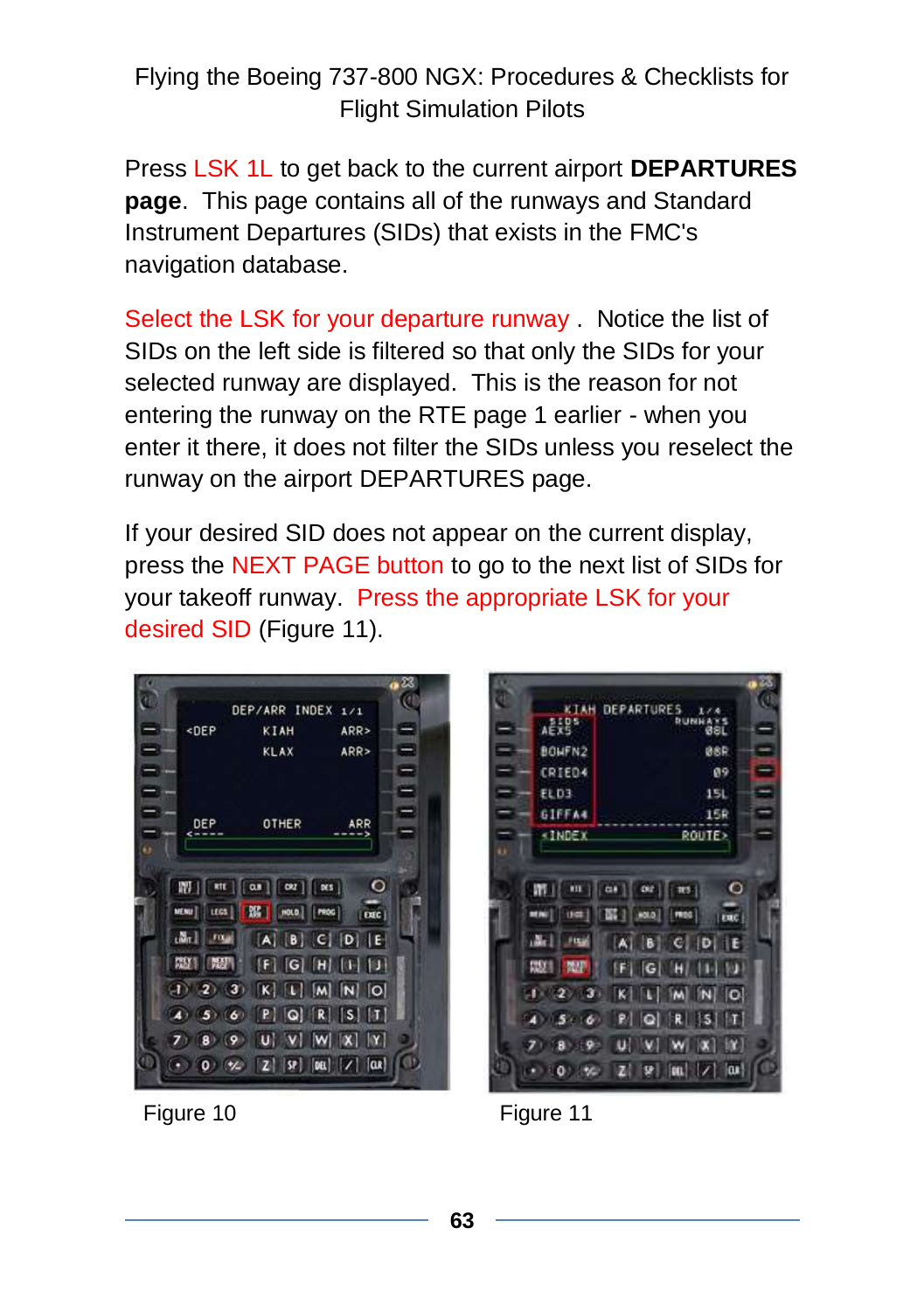## **4. Route Entry**

Press LSK 6R to get back to the **RTE page** (Figure 12). You go back to it because the RTE page is where enroute airways are entered.

Press the NEXT PAGE button to go to RTE page 2 (Figure 13). The RTE page 2 and further are where you actually enter route information. Note the VIA and TO columns on the left and right sides of the screen. The TO column is where you're going and the VIA column is how you are going to get there.



Figure 12 Figure 13

|   | RTE<br>野                                          |
|---|---------------------------------------------------|
| u | <b>ACTIVATE&gt;</b>                               |
|   | 謂<br>m<br><b>METRO</b><br><b>IDGS</b><br>w<br>ent |
|   | rai-<br>FILE<br>$C$ $D$<br>$A$ $B$<br>ΙE          |
|   | <b>1591</b><br>H                                  |
|   | $\circ$                                           |
|   | R<br>5<br>o.                                      |
|   | B                                                 |
|   | п<br>н                                            |

If you were to just enter a single waypoint into the TO column, you'd see DIRECT automatically appear in the VIA column, letting you know that there is no VIA routing, just a direct line from the previous TO column waypoint. The PMDG NGX RTE page functionality almost exactly mirrors the real life one.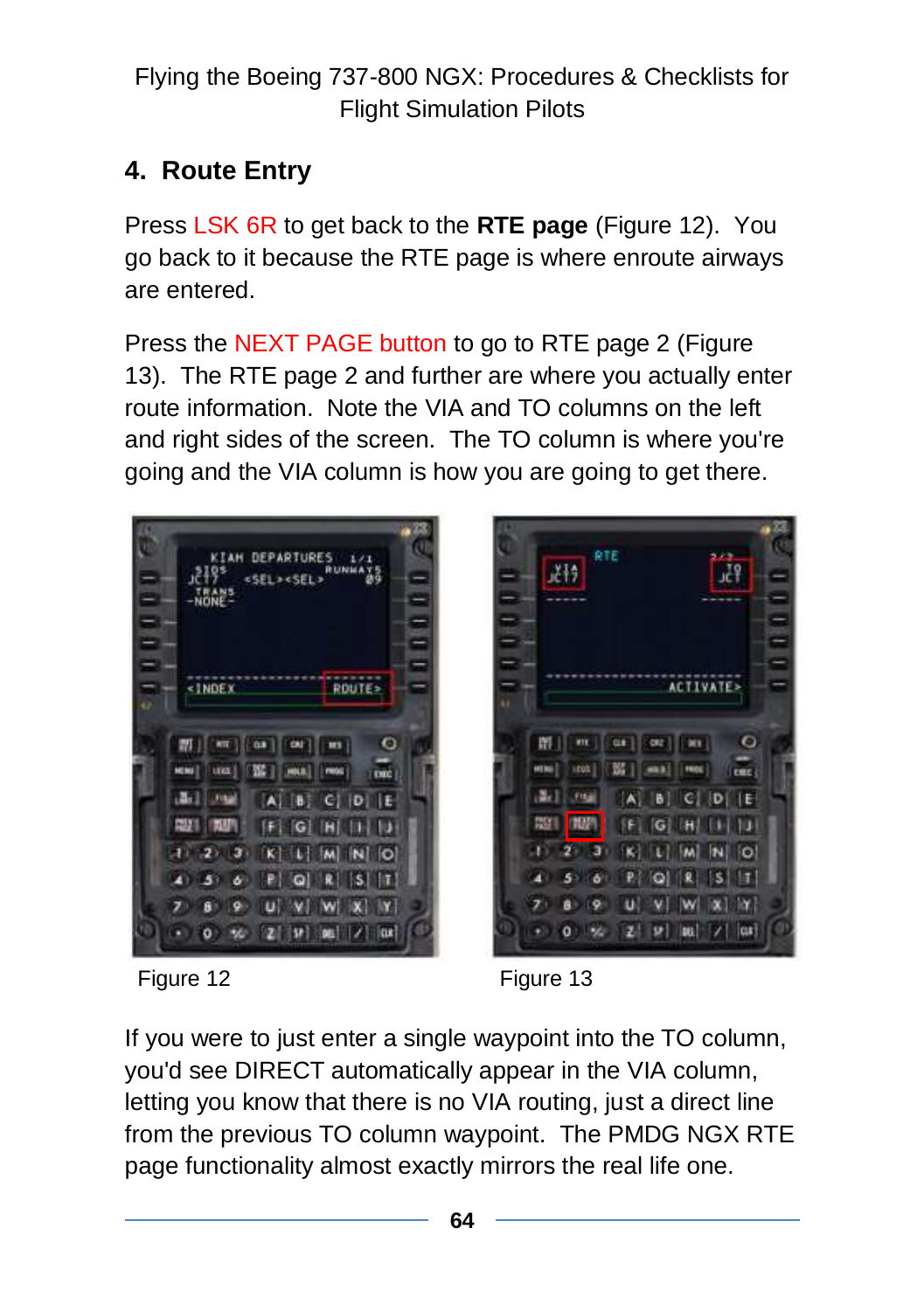You can actually enter just about anything into the VIA column including typing in the names of SIDs, STARs, waypoint intersections and approaches as well as airways and it will take them. So, now enter all your planned waypoints between the departure and arrival airports by typing them into the scratchpad and line selecting them to right LSKs (Figure 14).

Next you enter your SID (example SID shown is JCT7). Begin by pressing the DEP/ARR button. Next press the <DEP at LSK 1L. There could be a number of pages of DEPARTURES from your departing airport relative to your departing runway to choose from. Begin by pressing the appropriate Right LSK to select the departure runway (Figure 15) then press NEXT PAGE to select your preferred (or assigned) DEPARTURE.



Figure 14 Figure 15

 $-0.51 - 1.5$ 

m

 $|G|$ TH3

 $\bullet$ 収 15. lτ

M W. m W.

151

150

 $\bullet$ 

**B** 

 $|O|$ 

 $7104$ 

**ROUTE>** 

m

 $c$ [ $b$ ] lΕ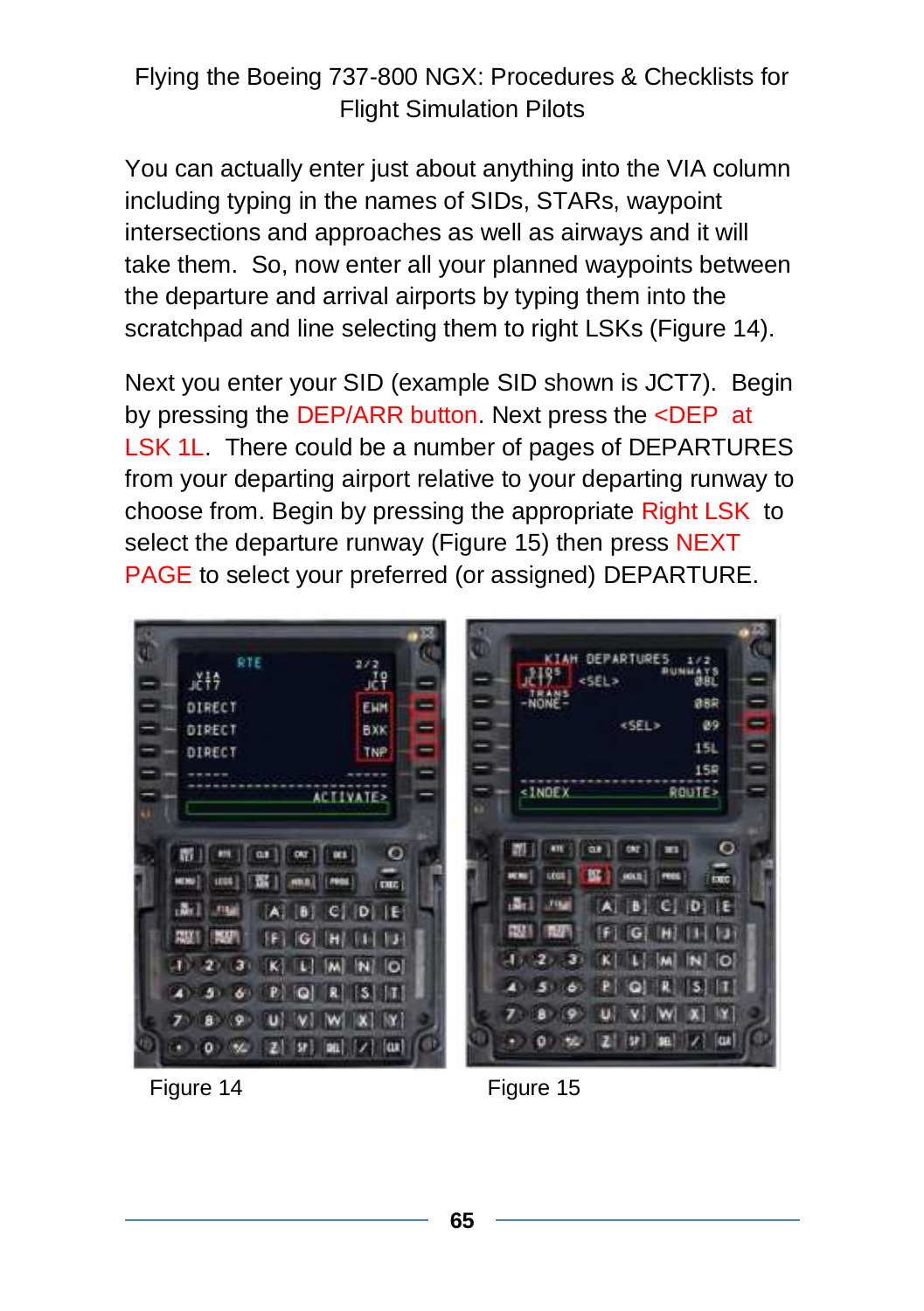## **5. STAR and Approach Entry**

If flying with online ATC such as VATSIM, you may not know your STAR until some time into the flight and the approach at a point even closer to your destination If not flying with ATC, you could make these entries at this point. Either way, the CDU STAR entry should be made at least 10 minutes prior to top of descent (TOD).

To begin, press the DEP/ARR key then press LSK 2R to display a list of arrivals for your destination airport. Press a Right LSK to select your required STAR. This will display the STAR code on the ARRIVALS page of your destination airport. In the left column below the selected arrival a number of transition points will be listed. If you look at the STAR chart, you will probably see a particular waypoint, usually a VOR, as the transition point for the selected STAR Arrival. Press the corresponding Left LSK.

## **6. Route Activation**

If you are not entering your STAR and Arrival data prior to departure, route activation for known data up to and including the SID and enroute details should be made prior to startup.

Press the RTE key on the CDU keypad to return to the RTE pages, followed by NEXT PAGE to display the second of three RTE pages currently in the FMC.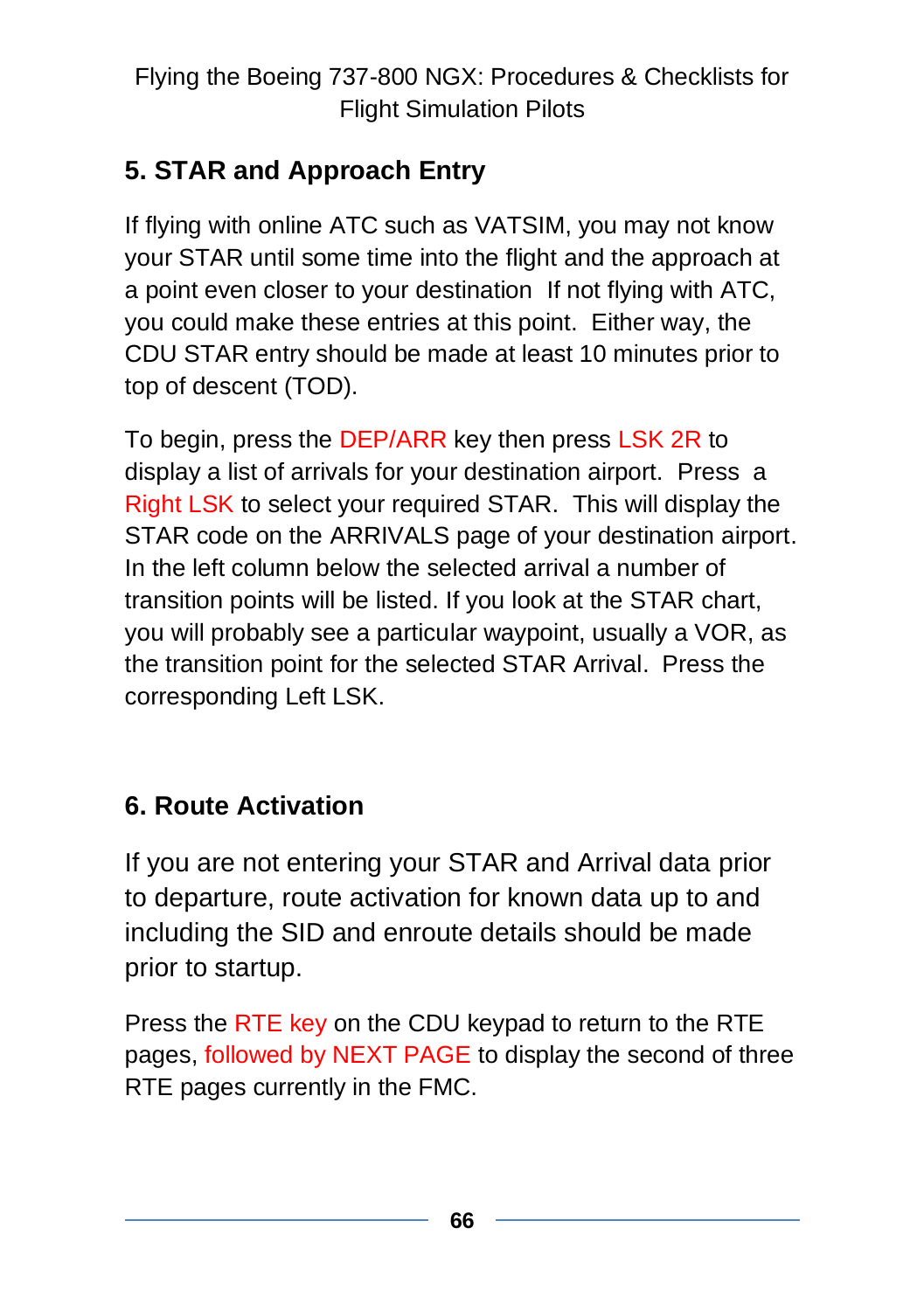At this point you activate the route in the FMC by pressing LSK 6R next to the ACTIVATE> prompt, followed by the EXEC button.

#### **Route Discontinuity**

A common error that may occur when programming departures and arrivals is that of ROUTE DISCONTINUITY, shown opposite. However, this is quick and easy to fix:

- 1. Press the LEGS button on the CDU pad.
- 2. Press the NEXT PAGE button until you locate the blank section in the route. In Figure 16 opposite it is at LSK  $2L$ .



Figure 16

- 3. Type the code for the following waypoint into the scratchpad (in this example, EWM).
- 4. Line select the waypoint (e.g. EWM) into the  $\square\square\square\square\square$  line (in this example LSK 2L). you will see the error message disappear and the route becomes complete.
- 5. Now you can activate the route by selecting ACTIVATE> at LSK 6R, then press the EXEC key on the CDU keyboard.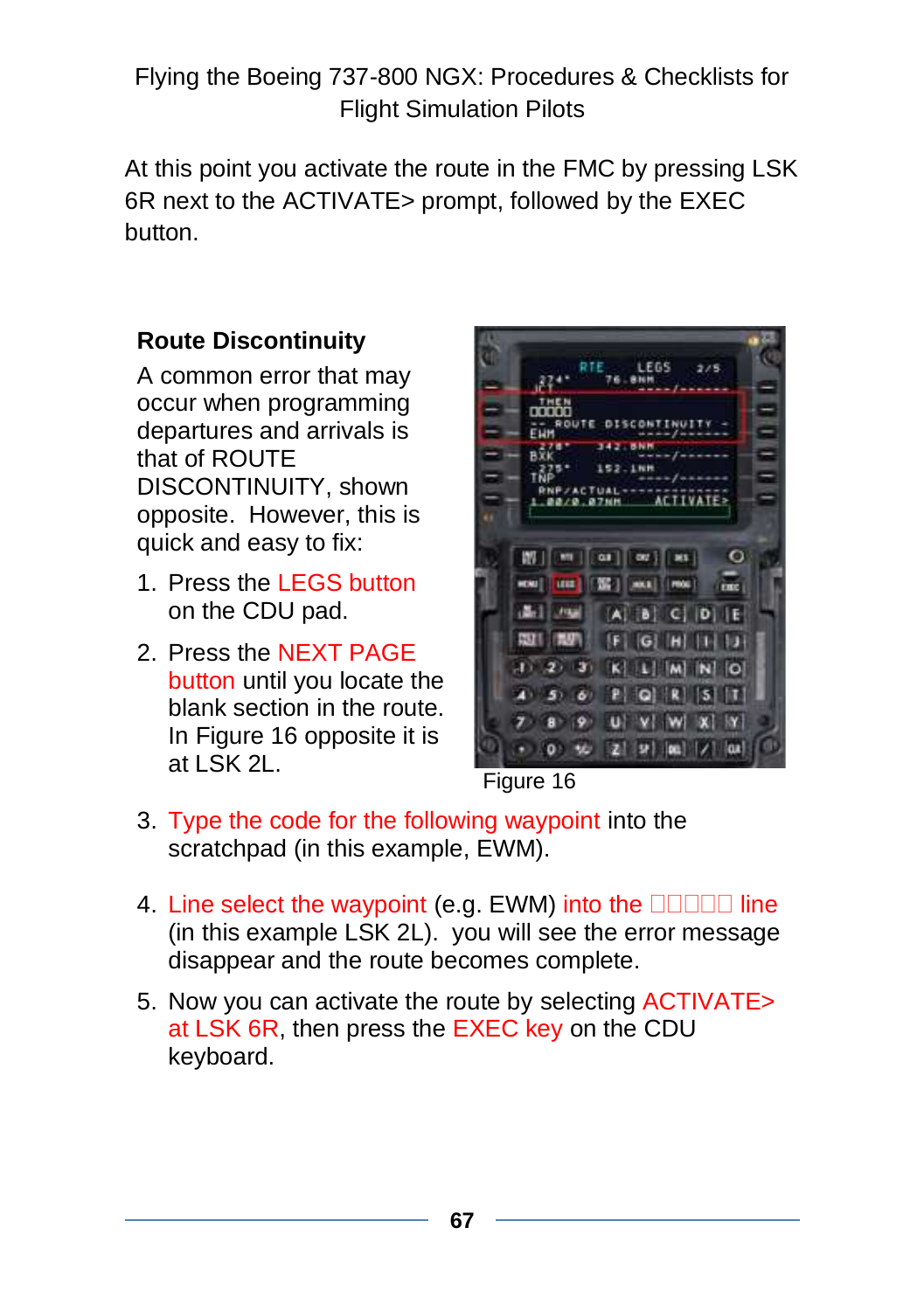# **Performance Data and Vertical Path Initialisation**

The performance data and vertical path initialisation must be programmed prior to commencing the before start checklist.

If the CDU is not currently displayed, press Shift+3 again. Press MENU on the CDU keypad then <FMC at LSK 1L. Display the **PERF REF page** by pressing INIT REF button on the keypad. The CDU should now look like Figure 17.



Figure 17

The PERF INIT page is where the FMC is told what the aircraft's weights are and where parameters that affect the performance and vertical path are established. This is also where the flight's cruise altitude is set.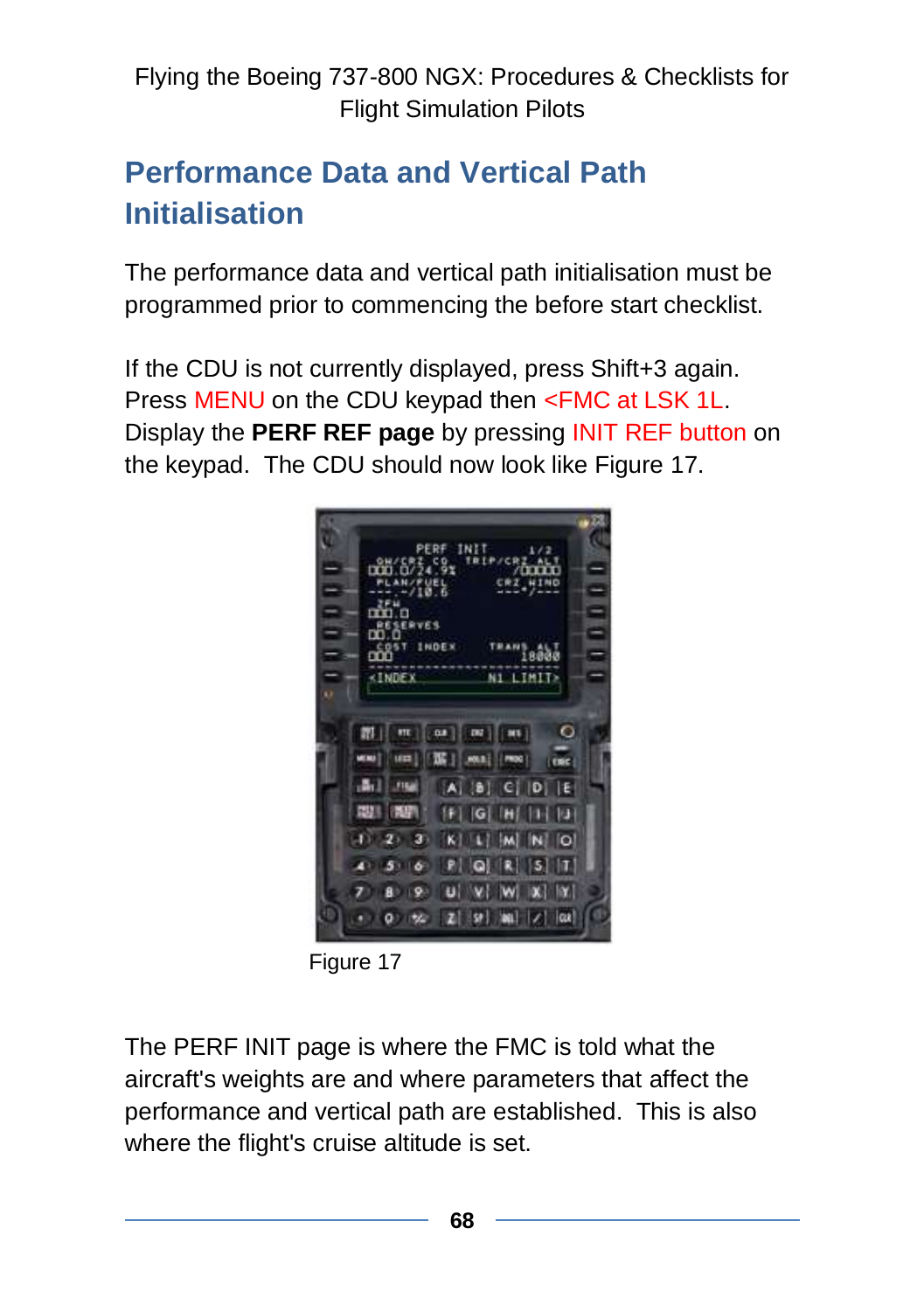A short cut on the PERF INIT page that doesn't exist in the real FMC to assist in entering weights has been built into this system.

### **Fuel Weights**

Click LSK 3L next to the empty Zero Fuel Weight (ZFW) field. Something close to 122.7 should appear in the scratchpad. Click LSK3L again to enter it into the ZFW field. Notice that the gross weight (GW) is automatically calculated and entered at  $L$  SK 1L.

Enter a reserve fuel figure of 2.6 (2600lbs) in the scratchpad and line select it to RESERVES at LSK 4L. If the aircraft starts using this fuel a message will appear on the scratchpad saying USING RSV FUEL. If the destination fuel is predicted to be below 2000lbs, regardless of reserves, an INSUFFICINT FUEL message appears.

### **Cost Index**

Cost Index is a measure of how much the FMC values fuel economy vs the overall speed of the flight. The valid range is 0 to 500. 25 is a common real worl value. For this tutorial we will set it at 20. Type 20 into the scratchpad and line select it to LSK 5L.

### **Cruise level**

Next enter the cruise altitude for the flight (e.g. 360 for FL360) by typing it into the scratchpad and line selecting it to LSK 1R.

Press the EXEC button to execute the performance data initialisation.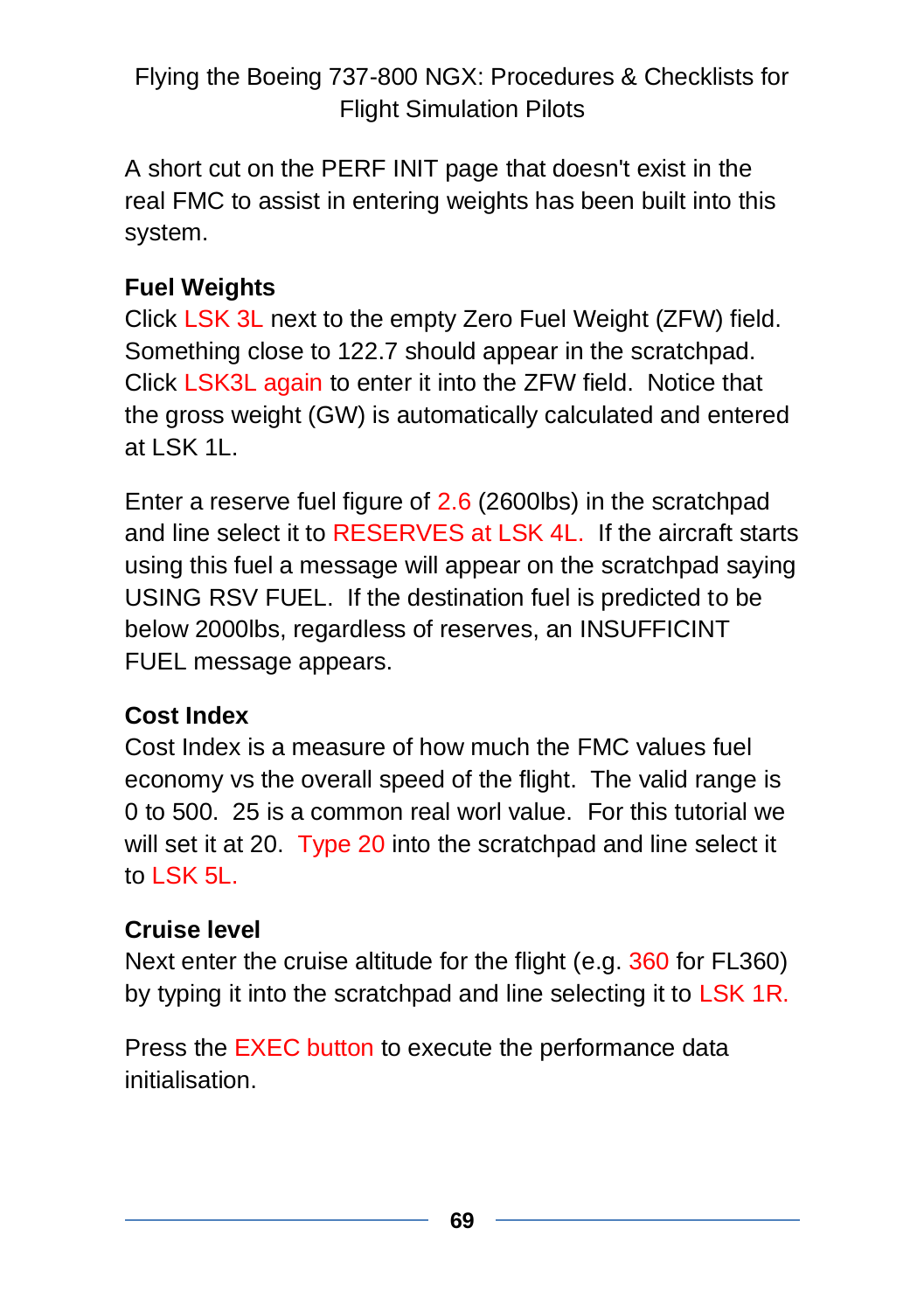# **N1 Limit and Takeoff Reference Data Setup**

Next set the engine thrust rating for takeoff and climb.

Press the N1 LIMIT button to go to the **N1 LIMIT page**. Press a left LSK to select your desired takeoff performance.

Type outside air temperature (OAT) into the scratchpad and line select it to LSK 1L.

The completed N1 REF Page should now look as shown in Figure 18.



Figure 18

The **TAKEOFF REF page** contains several required entries for calculating the aircraft's performance during takeoff. Press LSK 6R to go to the TAKEOFF REF page.

Enter the desired flaps for takeoff (usually 5) and line select it into the LSK 1L FLAPS field. Click LSK 3L. It will place the current centre of gravity (CG) value into the scratch pad. Line select that back into LSK 3L. This will provide the calculated trim takeoff setting which should be noted.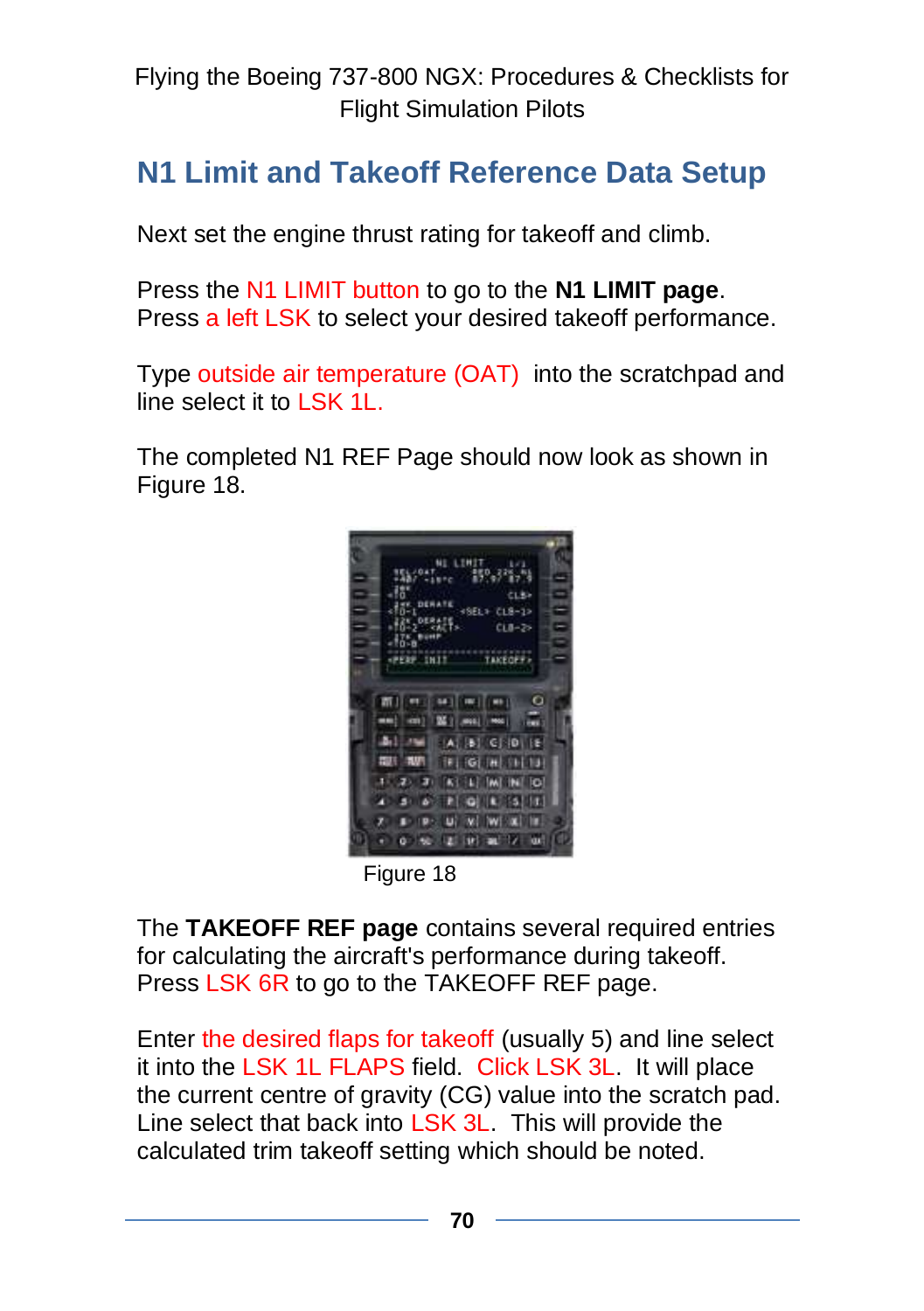# **CDU Quick Guide**

| <b>Procedure</b>        | <b>Action Required</b>  | <b>Keypad Presses</b>               |
|-------------------------|-------------------------|-------------------------------------|
| <b>Fuel and Payload</b> |                         |                                     |
| <b>Fuel Entry</b>       | Select FS ACTION>       |                                     |
|                         | page                    | LSK <sub>5R</sub>                   |
|                         | Select FUEL page        | <fuel 1l]<="" [lsk="" td=""></fuel> |
|                         | Set FULL>, or           | LSK 3R                              |
|                         | SET 2/3>, or            | LSK <sub>4R</sub>                   |
|                         | SET 1/3, or             | LSK <sub>5R</sub>                   |
|                         | Set by scratchpad       | LSK L2 TANK 1                       |
|                         | entry                   | LSK 3L TANK 2                       |
|                         |                         | <b>LSK 4L CTR</b>                   |
|                         |                         | <b>TANK</b>                         |
| Payload-                | Return to root FS       | <return< td=""></return<>           |
| Passengers              | <b>ACTIONS&gt; page</b> | LSK <sub>6L</sub>                   |
|                         | <b>Select PAYLOAD</b>   | <payload< td=""></payload<>         |
|                         | page                    | LSK <sub>2L</sub>                   |
|                         | Enter payload:          | LSK <sub>4R</sub>                   |
|                         | SET FULL>, or           |                                     |
|                         | SET EMPTY>, or          | LSK <sub>5R</sub>                   |
|                         | SET RANDOM>, or         | LSK 6R                              |
|                         | Set by scratchpad       | <b>FIRSTCLASS&gt;</b>               |
|                         | entry                   | LSK 1L,                             |
|                         |                         | COACH>                              |
|                         |                         | LSK <sub>2L</sub>                   |
| Payload -               | Return to root FS       | <return< td=""></return<>           |
| Cargo                   | ACTIONS> page           | LSK <sub>6L</sub>                   |
|                         | <b>Select PAYLOAD</b>   | <payload< td=""></payload<>         |
|                         | page                    | LSK <sub>2L</sub>                   |
|                         | Enter cargo weight      | SET FULL>                           |
|                         |                         | LSK <sub>4R</sub>                   |
|                         |                         | <b>SET EMPTY&gt; LSK</b>            |
|                         |                         | 5R                                  |
|                         |                         | <b>SET RANDOM&gt;</b>               |
|                         |                         | LSK <sub>6R</sub>                   |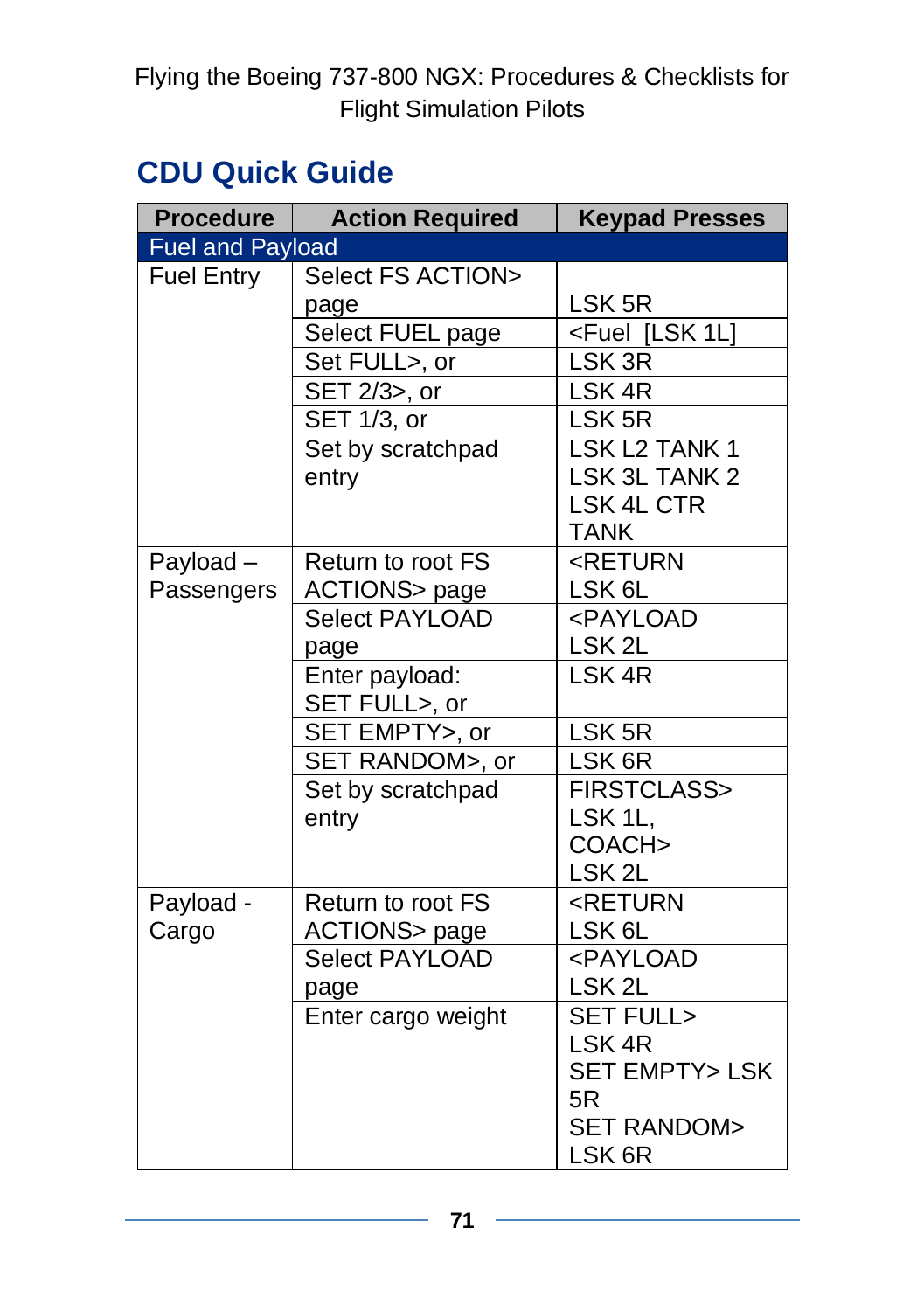| <b>Route Setup</b> |                               |                       |
|--------------------|-------------------------------|-----------------------|
| Position           | Go to the root menu           | <b>MENU button</b>    |
| Initialisation     | Select POS INIT page          | $<$ FMC               |
| Entry              |                               | LSK <sub>1L</sub>     |
|                    | <b>Select POS IDENT</b>       | POS INT>              |
|                    | page                          | LSK <sub>6R</sub>     |
|                    | Type origin airport code      | <b>REF AIRPORT</b>    |
|                    | into scratchpad and line      | LSK <sub>2L</sub>     |
|                    | select to                     |                       |
| Airport            | Select RTE page               | <b>RTE</b> button     |
| Entry              | Line select the               | <b>ORIGIN</b>         |
|                    | departure airport code        | LSK <sub>1L</sub>     |
|                    | already in                    |                       |
|                    | the scratchpad to             |                       |
|                    | Type destination airport      | <b>DEST</b>           |
|                    | code into scratchpad          | LSK <sub>1R</sub>     |
|                    | and line select to            |                       |
|                    | Type flight number into       | FLT NO.               |
|                    | scratchpad and line           | LSK <sub>2R</sub>     |
|                    | select to.                    |                       |
| Departure          | <b>Select DEP ARR</b>         | <b>DEP ARR button</b> |
| Entry              | <b>INDEX</b> page             | $<$ DEP               |
|                    | Go back to airport            | LSK <sub>1L</sub>     |
|                    | <b>DEPARTURES</b> page        |                       |
|                    | Select departure              | <b>Right LSKs</b>     |
|                    | runway<br>Select required SID | <b>Left LSKs</b>      |
|                    | Use NEXT PAGE if              |                       |
|                    | required                      |                       |
| Route              | Select RTE page               | ROUTE>                |
| Entry              |                               | LSK <sub>6R</sub>     |
|                    | <b>Press NEXT PAGE</b>        |                       |
|                    | button                        |                       |
|                    | Enter intermediate            | <b>Right LSKs</b>     |
|                    | waypoints                     |                       |
|                    | <b>Enter the SID</b>          | <b>DEP/ARR button</b> |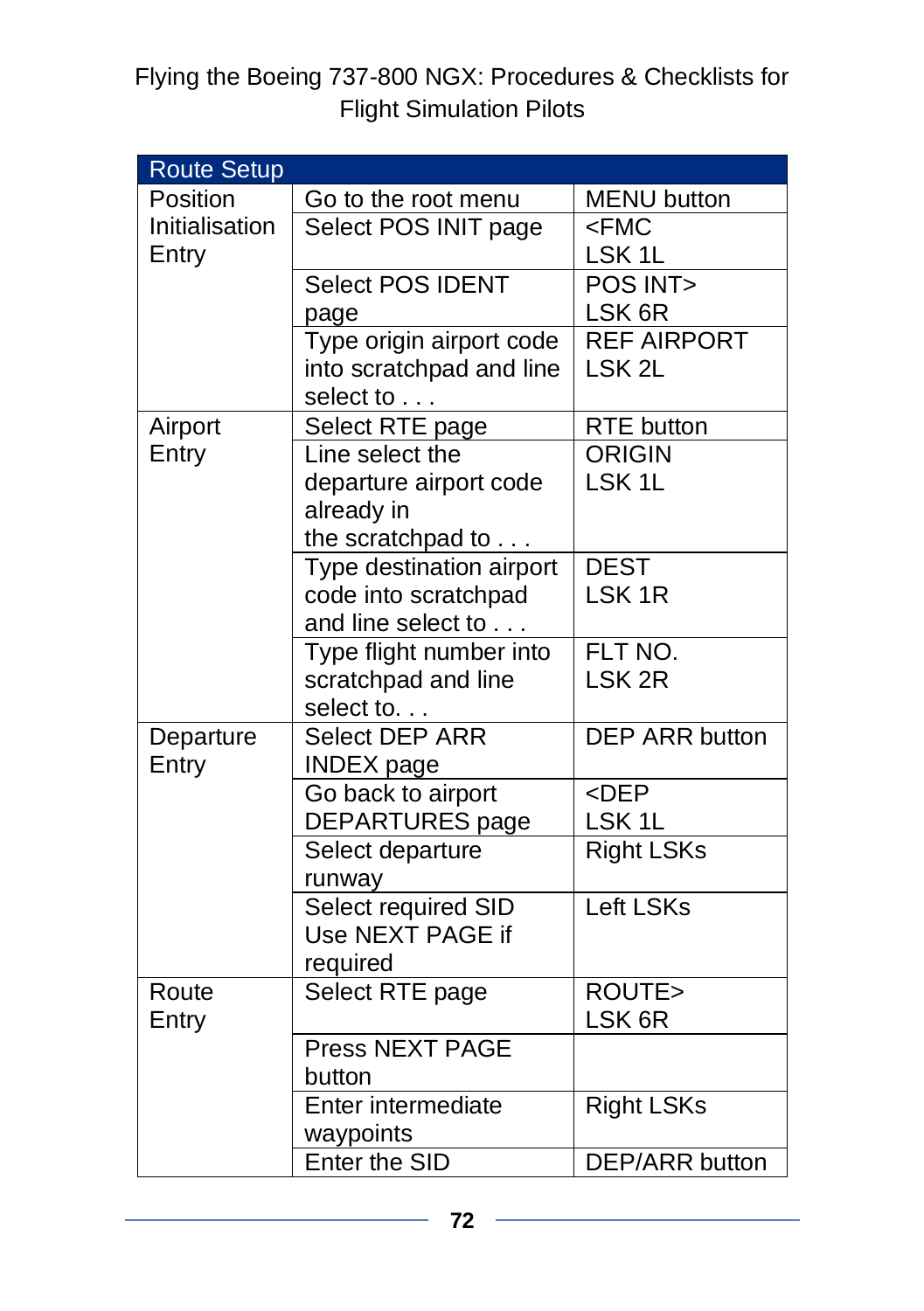|            | Select <dep< th=""><th>LSK<sub>1L</sub></th></dep<> | LSK <sub>1L</sub>     |
|------------|-----------------------------------------------------|-----------------------|
|            | Select departure                                    | A Right LSKs          |
|            | runway                                              |                       |
|            | <b>Select SID Departure</b>                         | <b>NEXT PAGE</b>      |
| STAR&      | Display ARRIVAL                                     | <b>DEP/ARR button</b> |
| Approach   | <b>STARs</b>                                        | ARR                   |
| Entry      |                                                     | LSK <sub>2R</sub>     |
|            | Select planned STAR                                 | An LSK                |
|            | Select planned                                      | An LSK (below         |
|            | transition waypoint                                 | STAR)                 |
| Route      | Select RTE page                                     | <b>ROUTE</b> button   |
| Activation | Select RTE page 2                                   | <b>NEXT PAGE</b>      |
|            | Activate route                                      | <b>ACTIVATE&gt;</b>   |
|            |                                                     | LSK <sub>6R</sub>     |
|            | Execute                                             | <b>EXEC</b> key       |

| Performance Data and Vertical Path Initialisation |                          |                                 |  |
|---------------------------------------------------|--------------------------|---------------------------------|--|
| Open CDU                                          | Open CDU                 | $Shift + 3$                     |  |
| & display                                         | <b>Display PERF REF</b>  | <fmc 1l<="" lsk="" td=""></fmc> |  |
| page                                              | page                     | &INIT REF button                |  |
| Fuel                                              | Determine ZFW            | <zfw< td=""></zfw<>             |  |
| Weight                                            | (a figure will appear in |                                 |  |
| Entry                                             | the scratchpad)          |                                 |  |
|                                                   | Enter ZFW by line        | <zfw< td=""></zfw<>             |  |
|                                                   | selection to.            | LSK <sub>3L</sub>               |  |
|                                                   | Enter RESERVE by         | <b>RESERVES</b>                 |  |
|                                                   | line selecting $<2.6$ to | LSK <sub>4L</sub>               |  |
|                                                   |                          |                                 |  |
| Cost Index                                        | Enter COST INDEX by      | <cost index<="" td=""></cost>   |  |
| Entry                                             | line selection to        | LSK 5L                          |  |
| (usually 25)                                      |                          |                                 |  |
| Cruise                                            | Enter cruise altitude by | <b>CRZ ALT</b>                  |  |
| Altitude                                          | line selection to        | LSK <sub>1R</sub>               |  |
| Entry                                             |                          |                                 |  |
| Execute                                           | <b>Execute PERF INT</b>  | <b>EXEC</b> button              |  |
|                                                   | data                     |                                 |  |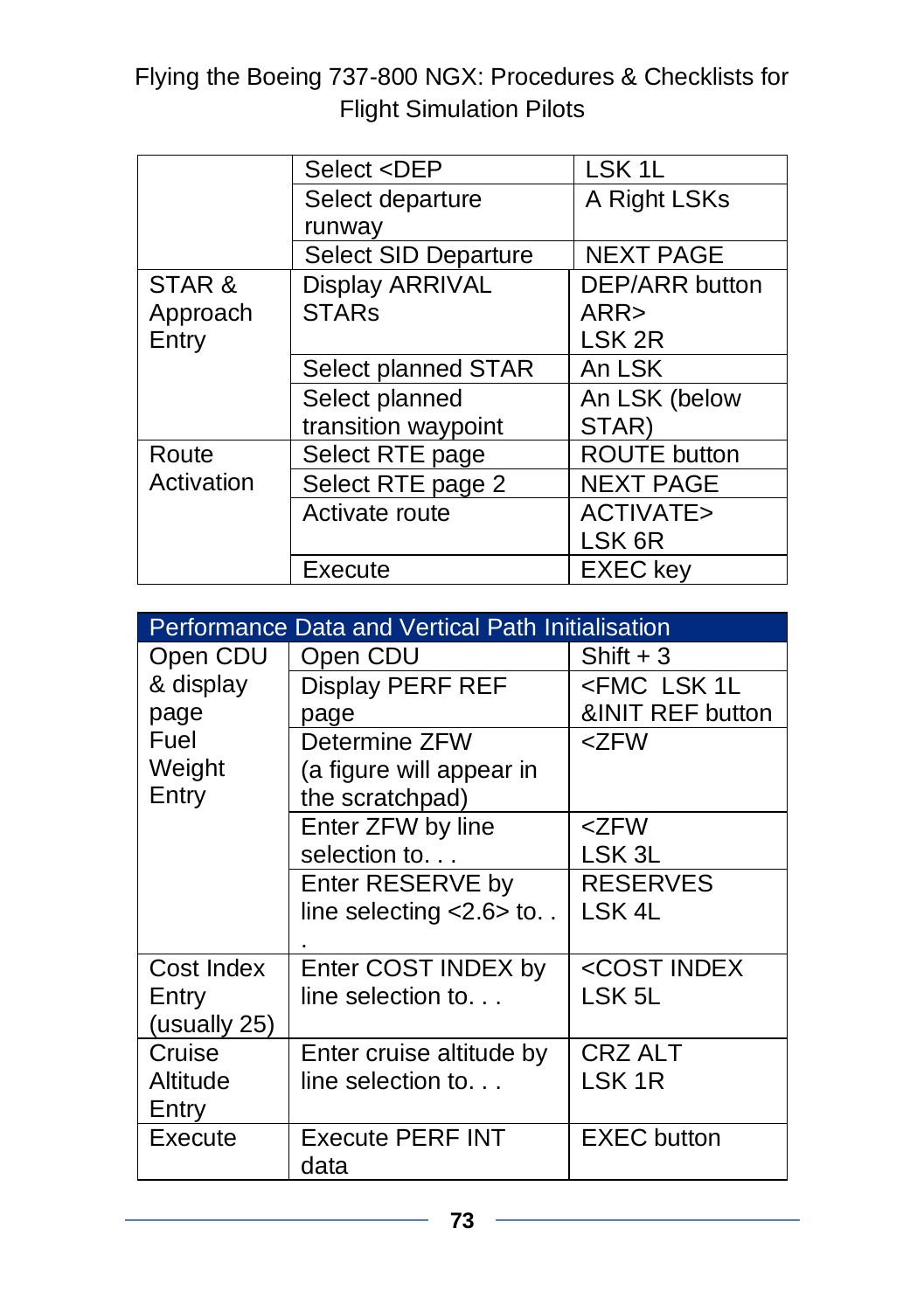| N1 Limit & Takeoff Data Setup |                                            |                   |  |
|-------------------------------|--------------------------------------------|-------------------|--|
| Set N1                        | Open N1 LIMIT page                         | N1 LIMIT button   |  |
| Limit                         | Select desired fixed                       | An LSK            |  |
|                               | derate mode                                |                   |  |
|                               | Type OAT into                              | LSK <sub>1L</sub> |  |
|                               | scratchpad and line                        |                   |  |
|                               | select to                                  |                   |  |
| <b>Set Takeoff</b>            | Open TAKEOFF REF                           | LSK 6R            |  |
| Reference                     | page                                       |                   |  |
|                               | Enter 5 (flaps 5) into                     | LSK <sub>1L</sub> |  |
|                               | scratchpad and line                        |                   |  |
|                               | select to.                                 |                   |  |
|                               | Obtain current CG                          | LSK <sub>3L</sub> |  |
|                               | Enter CG value into                        | LSK 3L            |  |
|                               | scratchpad and line                        |                   |  |
|                               | select to                                  |                   |  |
|                               | This will provide the takeoff trim setting |                   |  |
|                               | which should be written down.              |                   |  |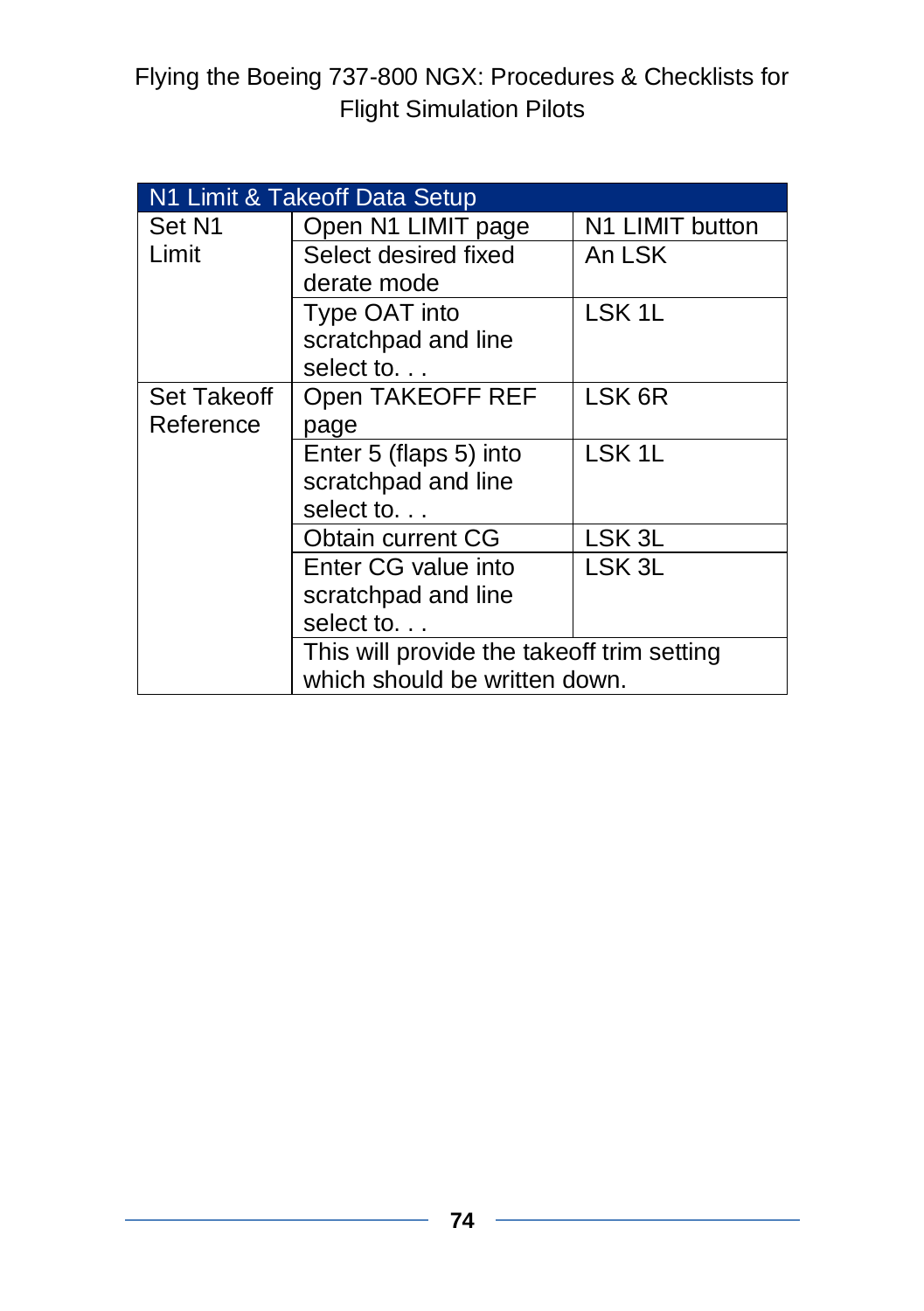### **You Tube video tutorials**

How to start a Boeing 737-800 (FSX) by Piloytguy2011 <https://www.youtube.com/watch?v=pZofY286FyQ>

PMDG 737 NGX | Full Cold & Dark to start Tutorial by ReNewReViews <https://www.youtube.com/watch?v=IbtY0rKBkRQ>

PMDG 737 NGX | Full FMC/CDU Tutorial by ReNewReViews <https://www.youtube.com/watch?v=wqy9jBiD800>

PMDG 737 NGX FULL FLIGHT TUTORIAL #1 by Lewis Morrison <https://www.youtube.com/watch?v=8FEaMYvQT60>

How to Fly the PMDG NGX by Matt Davies <https://www.youtube.com/watch?v=Wlr4GZZZ4bk>

Boeing 737 -- From Cold and Dark to Ready for Taxiing by BAA Training <https://www.youtube.com/watch?v=vEaVaXJsykY>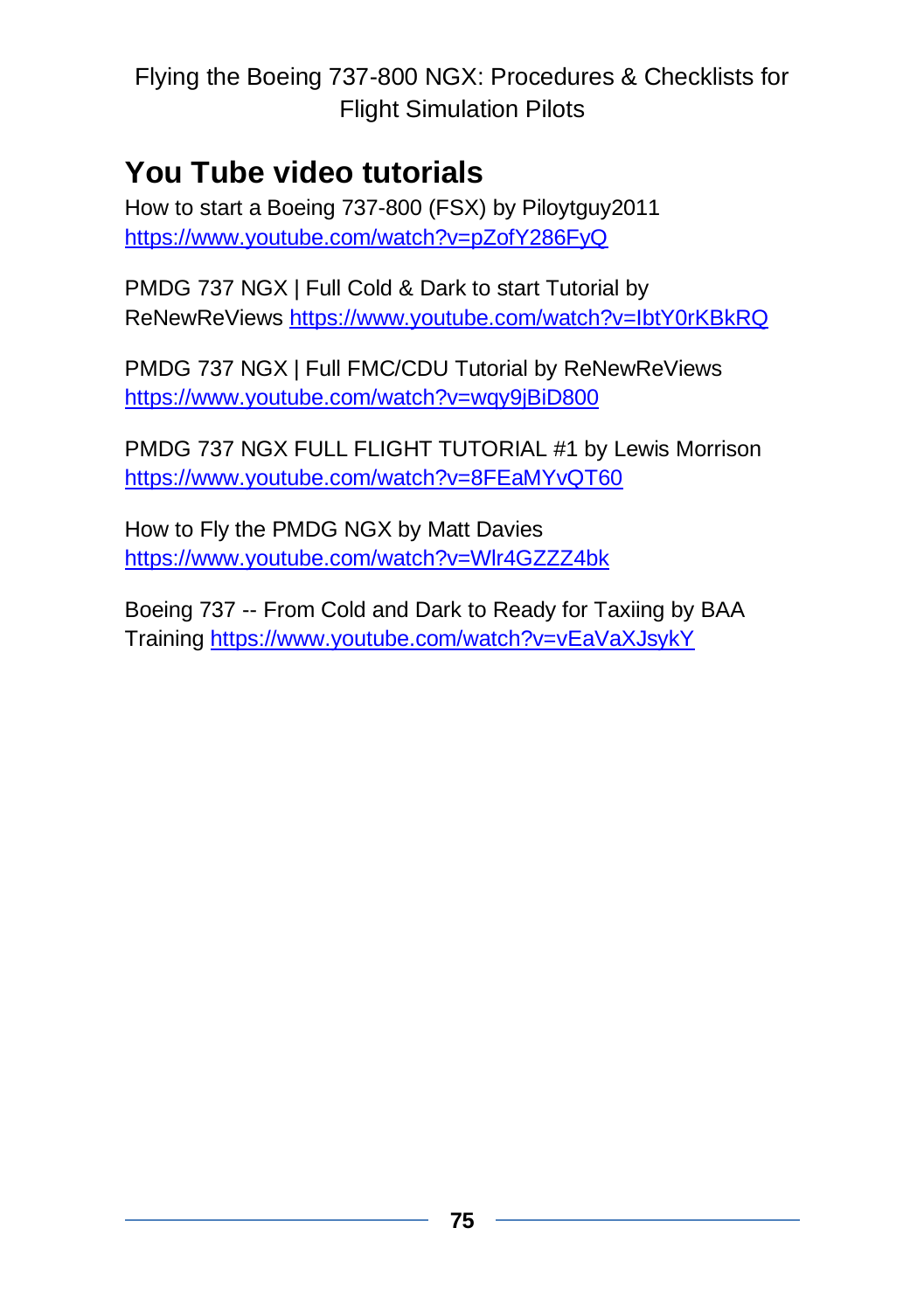#### **References**

BAA Training*, Boeing 737 – From Cold and Dark to Ready for Taxi*, <https://www.youtube.com/watch?v=vEaVaXJsykY>

Boeing (2005) *737 – 600/700/800/900 Flight Crew Training Manual*, [file:///C:/Users/Greg/Downloads/B737NG\\_FCTM\\_\(31-10-05\).pdf,](file:///C:/Users/Greg/Downloads/B737NG_FCTM_(31-10-05).pdf) downloaded from [www.smartcockpit.com](http://www.smartcockpit.com/)

EADT x737project (X-Plane), *x737 Manual for Beginners Starting and Takeoff*[, http://downloads.eadt.eu/manual/x737takeoff\\_manual-v1.2.pdf](http://downloads.eadt.eu/manual/x737takeoff_manual-v1.2.pdf)

Flaps 2 Approach, *Boeing 737-800 Takeoff Procedures (simplified)*, [http://www.flaps2approach.com/journal/2014/8/4/boeing-737-800-takeoff](http://www.flaps2approach.com/journal/2014/8/4/boeing-737-800-takeoff-procedures-simplified.html)[procedures-simplified.html](http://www.flaps2approach.com/journal/2014/8/4/boeing-737-800-takeoff-procedures-simplified.html)

Pilotguy2011, *How to start a Boeing 737-800 (FSX), <https://www.youtube.com/watch?v=pZofY286FyQ>*

Rau, Carsten, *Boeing 737 NG: Checklist/Flow Procedure for PMDG 737NGX, with Flight Simulator X[, http://www.hweistra.nl/Checklist-737-](http://www.hweistra.nl/Checklist-737-PMDG-737NGX.pdf) [PMDG-737NGX.pdf](http://www.hweistra.nl/Checklist-737-PMDG-737NGX.pdf)*

Rinjnmond, F. S., *Boeing 737 NG Checklist / Flow Procedure* [http://fsrijnmond.airworld.nl/PDF%20bestanden/PMDG%20737](http://fsrijnmond.airworld.nl/PDF%20bestanden/PMDG%20737-xxx%20Checklist/PMDG%20737-800%20Checklist%20opstarten.pdf) [xxx%20Checklist/PMDG%20737-800%20Checklist%20opstarten.pdf](http://fsrijnmond.airworld.nl/PDF%20bestanden/PMDG%20737-xxx%20Checklist/PMDG%20737-800%20Checklist%20opstarten.pdf)

Risager, Tom (2011) *PMDG 737 NGX: From Cold and Dark to Shutdown Checklist*, [http://www.nobleair.net/library/manuals/737NGX\\_Tutorial.pdf](http://www.nobleair.net/library/manuals/737NGX_Tutorial.pdf)

Simir, Erol (2010) *IFLY & PMDGNG Checklist,*  [http://www.dutchfs.com/files/handleidingen/IFLY%20&%20PMDG%20737%](http://www.dutchfs.com/files/handleidingen/IFLY%20&%20PMDG%20737%20checklist.pdf) [20checklist.pdf](http://www.dutchfs.com/files/handleidingen/IFLY%20&%20PMDG%20737%20checklist.pdf)

SmartCockpit.com, *B737 NG Fire Protection,* downloaded from [http://www.737ng.co.uk/B\\_NG-Fire\\_Protection.pdf](http://www.737ng.co.uk/B_NG-Fire_Protection.pdf)

T4U Tutorials, *FSX: How to start your Boeing 737 Engine from Cold & Dark state,*<https://www.youtube.com/watch?v=hkBu6hG-ewo>

Whiley, G. (2013) *Flying the NGX,* Aussie Star Flight Simulation, [https://www.aussiestarhops.com](https://www.aussiestarhops.com/)

Whiley, G. (2013) *How to Program the PMDG 737 NGX FMC* [https://www.aussiestarhops.com](https://www.aussiestarhops.com/)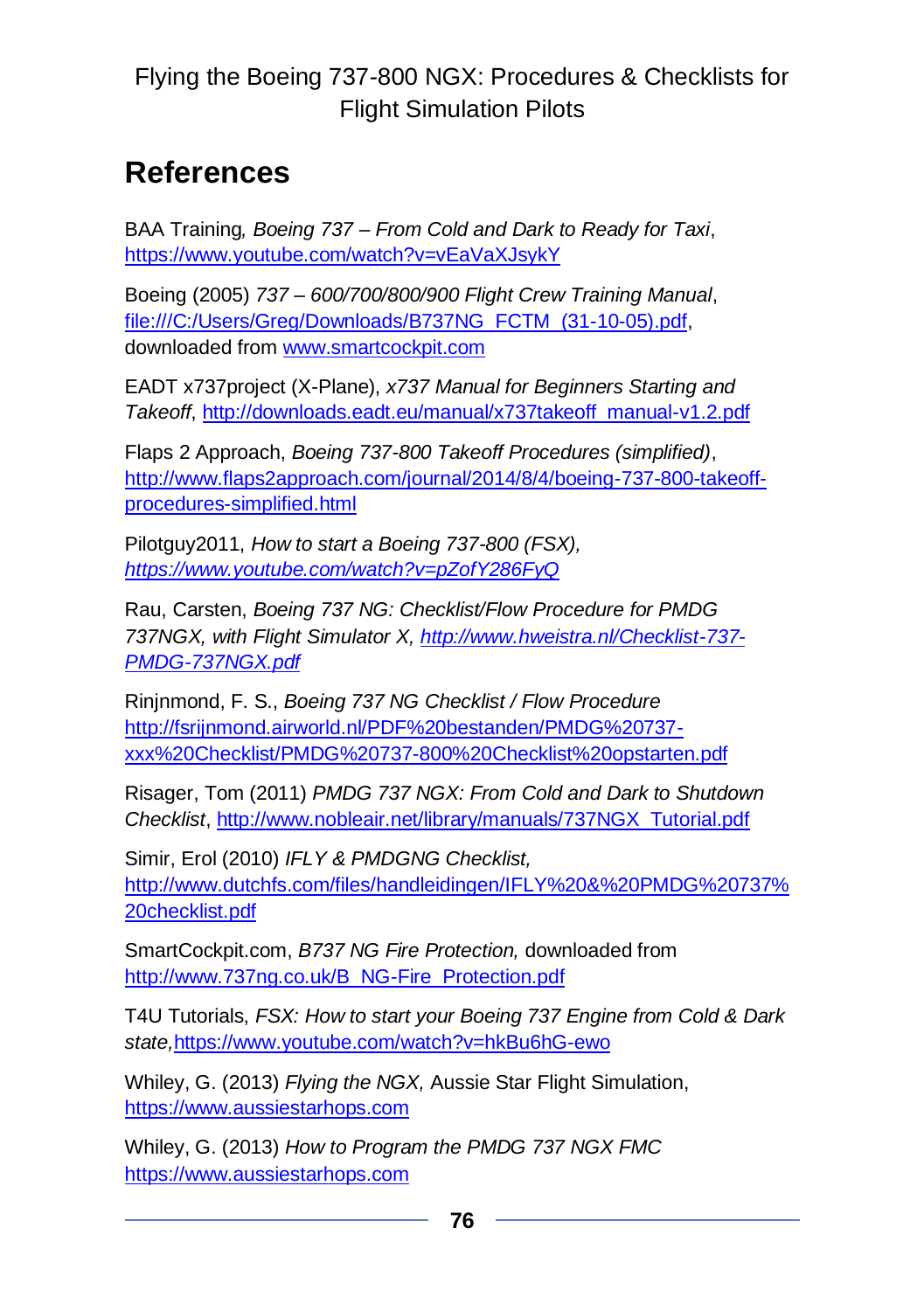# INTENTIONALLY LEFT BLANK